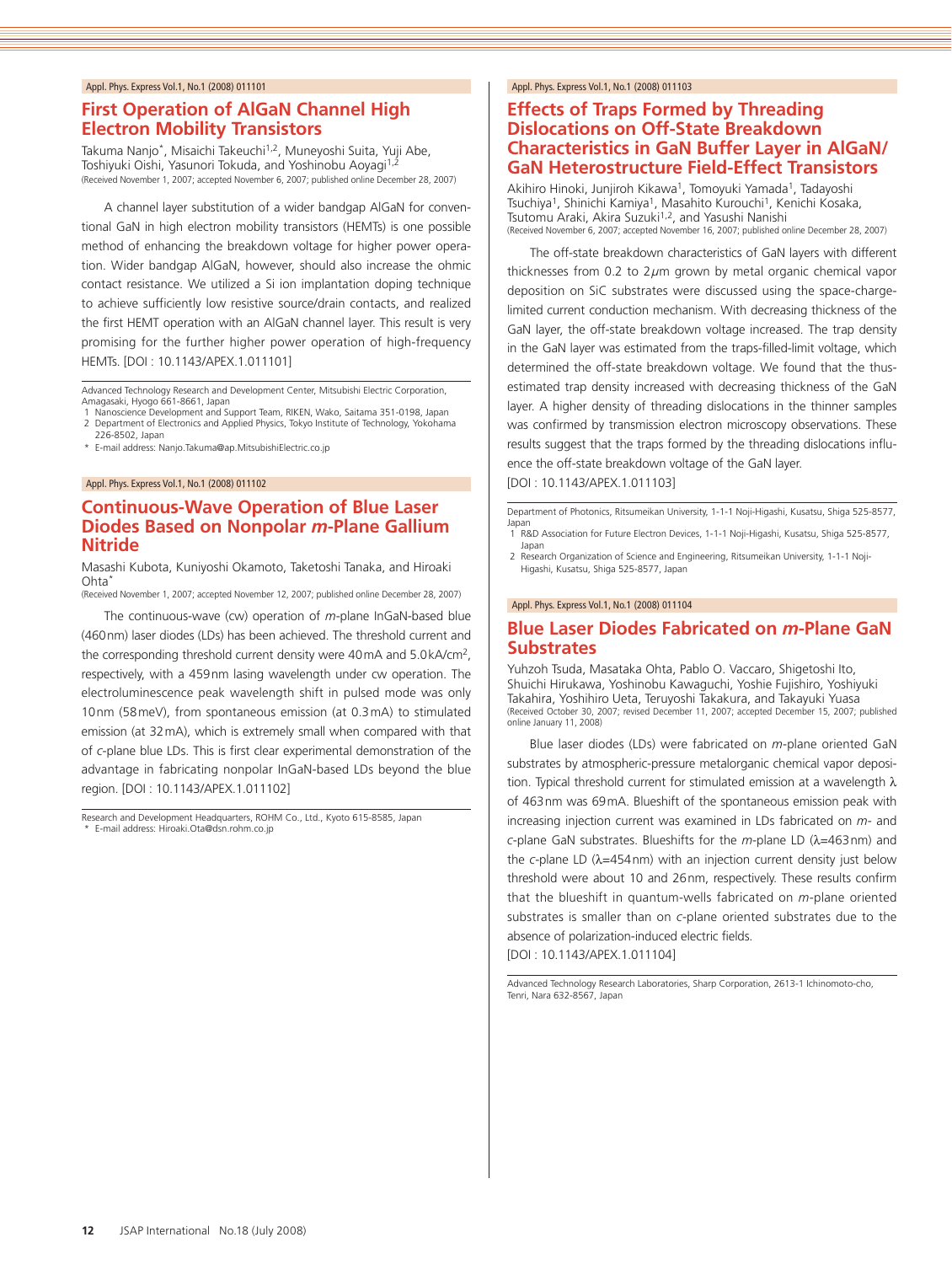# **Vertical GaN-Based Trench Gate Metal Oxide Semiconductor Field-Effect Transistors on GaN Bulk Substrates**

Hirotaka Otake, Kentaro Chikamatsu, Atsushi Yamaguchi, Tatsuya Fujishima, and Hiroaki Ohta\*

(Received November 5, 2007; accepted November 12, 2007; published online January 11, 2008)

Completely vertical trench gate metal oxide semiconductor fieldeffect transistors (MOSFETs) have been produced using gallium nitride (GaN) for the first time. These MOSFETs exhibited enhancement-mode operation with a threshold voltage of 3.7V and an on-resistance of 9.3m $\Omega$ ·cm<sup>2</sup>. The channel mobility was estimated to be 131cm<sup>2</sup>/(V·s) when all the resistances except for that of the channel are considered. Such structures, which satisfy the key words "vertical", "trench gate", and "MOSFET", will enable us to fabricate practical GaN-based power switching devices. [DOI : 10.1143/APEX.1.011105]

Research and Development Headquarters, ROHM Co., Ltd., Kyoto 615-8585, Japan \* E-mail address: Hiroaki.Ota@dsn.rohm.co.jp

#### Appl. Phys. Express Vol.1, No.1 (2008) 011106

# **Monolithic Polychromatic Light-Emitting Diodes Based on InGaN Microfacet Quantum Wells toward Tailor-Made Solid-State Lighting**

Mitsuru Funato\*, Takeshi Kondou, Keita Hayashi, Shotaro Nishiura, Masaya Ueda, Yoichi Kawakami, Yukio Narukawa1, and Takashi Mukai1 (Received November 15, 2007; accepted December 9, 2007; published online January 17, 2008)

Monolithic polychromatic light-emitting diodes (LEDs) based on micro-structured InGaN/GaN quantum wells are demonstrated. The microstructure is created through regrowth on  $SiO<sub>2</sub>$  mask stripes along the [1100] direction and consists of (0001) and {1122} facets. The LEDs exhibit polychromatic emission, including white, due to the additive color mixture of facet-dependent emission colors. Altering the growth conditions and mask geometry easily controls the apparent emission color. Furthermore, simulations predict high light extraction efficiencies due to their three-dimensional structures. Those observations suggest that the proposed phosphor-free LEDs may lead to highly efficient solid-state lighting in which the color spectra of light sources are synthesized to satisfy specific requirements for illuminations.

[DOI : 10.1143/APEX.1.011106]

Department of Electronic Science and Engineering, Kyoto University, Kyoto 615-8510, Japan 1 Nitride Semiconductor Research Laboratory, Nichia Corporation, Tokushima 774-8601, Japan

\* E-mail address: funato@kuee.kyoto-u.ac.jp

#### Appl. Phys. Express Vol.1, No.1 (2008) 011201

# **Germanium Nitride Interfacial Layer for Chalcogenide Random Access Memory Applications**

Jie Shen<sup>1,2,\*</sup>, Bo Liu<sup>1,\*\*</sup>, Zhitang Song<sup>1</sup>, Cheng Xu<sup>1,2</sup>, Feng Rao<sup>1,2</sup>, Shuang Liang<sup>1,2</sup>, Songlin Feng<sup>1</sup>, and Bomy Chen<sup>3</sup><br>(Received November 8, 2007; accepted November 15, 2007; published online December 28, 2007)

This work reports on the performance improvement of a chalcogenide random access memory device by applying germanium nitride as an interfacial layer. The device with an 8-nm-thick GeN film was fabricated using standard 0.18*µ*m complementary metal oxide semiconductor technology. The as-deposited GeN is in the amorphous state and has a smooth surface. An electrical test showed that this N-deficient layer induces a lower threshold voltage during the operation. It is believed that the reduction mainly originated from the excellent interfacial properties, high electrical resistivity, and low thermal conductivity of GeN, which is would be a prospective interfacial material in CRAM devices.

[DOI : 10.1143/APEX.1.011201]

1 Laboratory of Nanotechnology, Shanghai Institute of Microsystem and Information Technology, Chinese Academy of Sciences, Shanghai 200050, P.R. China

Graduate University of Chinese Academy of Sciences, Beijing 100039, P.R. China

3 Silicon Storage Technology, Inc., 1171 Sonora Court, Sunnyvale, CA 94086, U.S.A. E-mail address: shenjie@mail.sim.ac.cn

\*\* E-mail address: liubo@mail.sim.ac.cn

Appl. Phys. Express Vol.1, No.1 (2008) 011202

# **Vertical Solar-Blind Deep-Ultraviolet Schottky Photodetectors Based on β-Ga<sub>2</sub>O<sub>3</sub> Substrates**

Takayoshi Oshima\*, Takeya Okuno, Naoki Arai<sup>1</sup>, Norihito Suzuki<sup>1</sup>, Shigeo Ohira<sup>1</sup>, and Shizuo Fujita<sup>2</sup><br>(Received November 12, 2007; accepted November 25, 2007; published online January 11, 2008)

A vertical-type Schottky photodetector based on a (100)-oriented β-Ga2O3 substrate has been fabricated with simple processes of thermal annealing and vacuum evaporation. The photodetector exhibited a rectification ratio higher than 10<sup>6</sup> at  $\pm$ 3V, and showed deep-ultravioletlight detection at reverse bias. The spectral response showed solar-blind sensitivity with high photoresponsivities of 2.6–8.7 A/W at wavelengths of 200–260nm. These values were 35–150 times higher than those derived assuming the internal quantum efficiency to be unity. This fact is attributed to the carrier multiplication occurring in the highly resistive surface region that is subject to a high internal electric field of about 1.0MV/cm at the reverse bias of 10V. [DOI : 10.1143/APEX.1.011202]

Japan

Department of Electronic Science and Engineering, Kyoto University, Katsura, Nishikyo-ku, Kyoto 615-8510, Japan 1 Nippon Light Metal Company, Ltd., Kambara, Shimizu-ku, Shizuoka 421-3291, Japan

<sup>2</sup> Graduate School of Engineering, Kyoto University, Katsura, Nishikyo-ku, Kyoto 615-8520,

<sup>\*</sup> E-mail address: t-oshima@iic.kyoto-u.ac.jp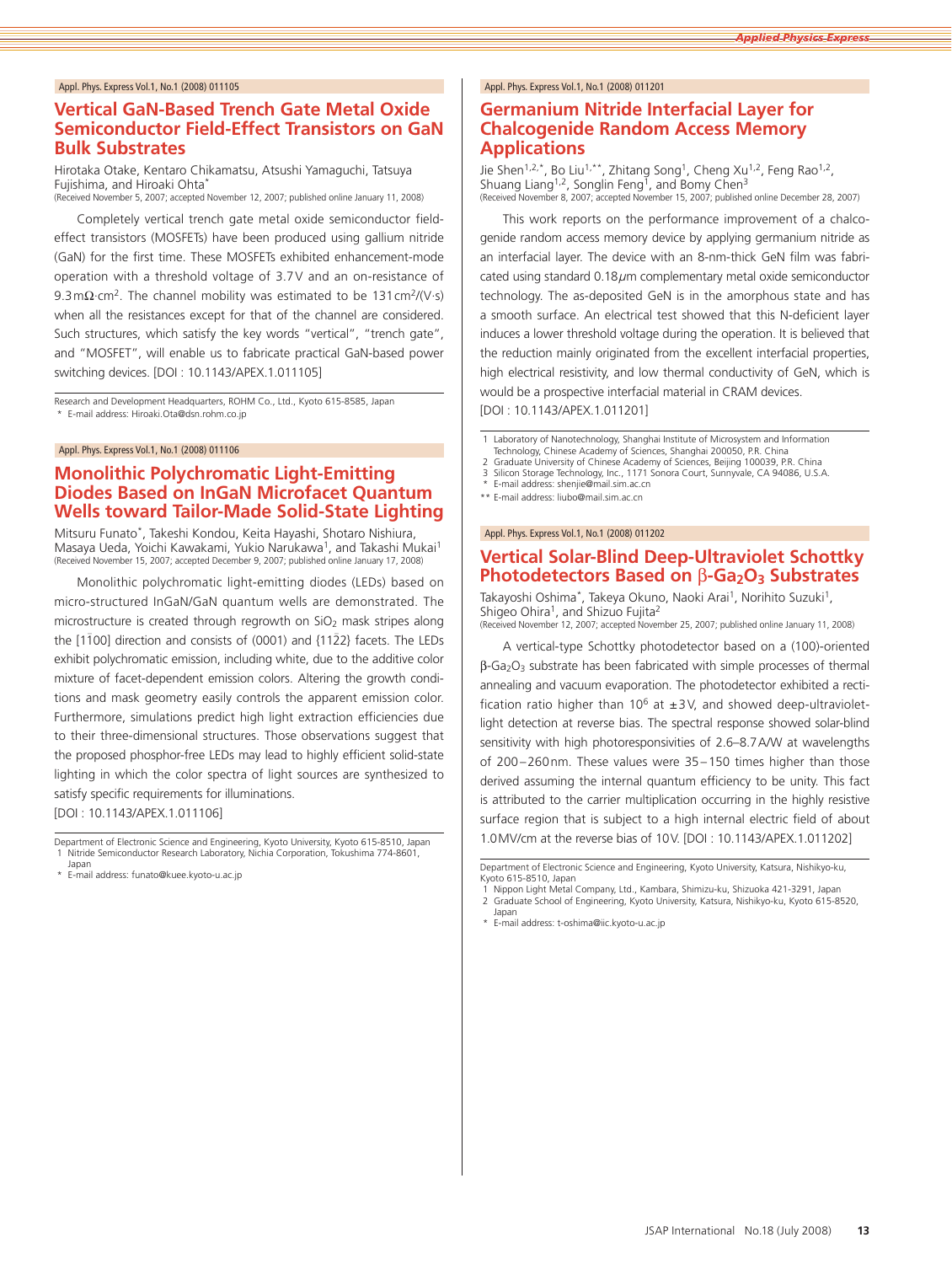# **Current-Driven Domain Wall Motion in CoCrPt Wires with Perpendicular Magnetic Anisotropy**

Hironobu Tanigawa, Kouta Kondou, Tomohiro Koyama, Kunihiro Nakano, Shinya Kasai, Norikazu Ohshima1, Shunsuke Fukami1, Nobuyuki Ishiwata<sup>1</sup>, and Teruo Ono<br>(Received November 5, 2007; accepted November 12, 2007; published online January 11, 2008)

We report the direct observation of current-driven domain wall (DW) motion in a CoCrPt wire with perpendicular magnetic anisotropy. Magnetic force microscopy showed that a single DW introduced in the wire is displaced back and forth by positive and negative pulsed current. This is the first demonstration of the current-driven DW motion in a metallic magnetic wire with perpendicular magnetic anisotropy in the absence of a magnetic field. [DOI : 10.1143/APEX.1.011301]

Institute for Chemical Research, Kyoto University, Uji, Kyoto 611-0011, Japan 1 Device Platforms Research Laboratories, NEC Corporation, 1120 Shimokuzawa, Sagamihara, Kanagawa 229-1198, Japan

Appl. Phys. Express Vol.1, No.1 (2008) 011401

# **On Effects of Gate Bias on Hole Effective Mass and Mobility in Strained-Ge Channel Structures**

Kentarou Sawano, Yugo Kunishi, Yuu Satoh, Kiyohiko Toyama<sup>1</sup>, Keisuke Arimoto<sup>2</sup>, Toru Okamoto<sup>1</sup>, Noritaka Usami<sup>3</sup>, Kiyokazu Nakagawa<sup>2</sup>, and Yasuhiro Shiraki

(Received November 6, 2007; accepted November 25, 2007; published online January 11, 2008)

The effects of gate bias on hole effective mass (*m*\*) and Hall mobility were studied in strained-Ge channel modulation-doped structures. Shubnikov–de Haas oscillations were analyzed with and without the bias and a significant *<sup>m</sup>*\* increase from 0.15 to 0.22 *<sup>m</sup>*<sup>0</sup> was observed with the increase in the carrier density due to the strong nonparabolicity of the valence band. This is a clear demonstration that modification of carrier density via gating considerably affects *<sup>m</sup>*\*, which may have critical effects on device properties. The gate bias dependence of Hall mobility was also investigated and the dominant scattering mechanism was clarified in various temperature and carrier density regions.

[DOI : 10.1143/APEX.1.011401]

Research Center for Silicon Nano-Science, Advanced Research Laboratories, Musashi Institute of Technology, 8-15-1 Todoroki, Setagaya-ku, Tokyo 158-0082, Japan 1 Department of Physics, University of Tokyo, 7-3-1 Hongo, Bunkyo-ku, Tokyo 113-0033,

#### Appl. Phys. Express Vol.1, No.1 (2008) 011501

### **Piezoelectric Properties of (K,Na)NbO3 Films Deposited by RF Magnetron Sputtering**

Kenji Shibata, Fumihito Oka, Akio Ohishi, Tomoyoshi Mishima, and Isaku Kanno

(Received November 7, 2007; accepted December 3, 2007; published online January 11, 2008)

High-piezoelectricity lead-free films of (K,Na)NbO<sub>3</sub> (KNN) were successfully deposited on Pt/MgO and Pt/Ti/SiO2/Si substrates by RF magnetron sputtering. The KNN film was epitaxially grown on Pt/MgO with a high <001> orientation in the pseudo-cubic perovskite structure. The KNN film on Pt/Ti/SiO<sub>2</sub>/Si was polycrystalline with a preferential <001> orientation in the pseudo-cubic perovskite structure. The piezoelectric properties of the KNN films were determined from the tip displacement of KNN/Pt/MgO or KNN/Pt/Ti/SiO<sub>2</sub>/Si unimorph cantilevers. The transverse piezoelectric coefficients  $e_{31}$ <sup>\*</sup> ( $d_{31}/s_{11}$ <sup>E</sup>) of the KNN films on Pt/MgO and Pt/Ti/SiO<sub>2</sub>/Si were calculated to be -3.6 and -5.5C/ m<sup>2</sup>, respectively, which are amongst the highest values for KNN films ever reported. [DOI : 10.1143/APEX.1.011501]

Advanced Electronic Materials Research Department, Research and Development Laboratory, Hitachi Cable, Ltd., 3550 Kidamari, Tsuchiura, Ibaraki 300-0026, Japan 1 Department of Micro Engineering, Kyoto University, Yoshida-honmachi, Sakyo-ku, Kyoto 606-8501, Japan

#### Appl. Phys. Express Vol.1, No.1 (2008) 011502

# **Valence State of Mn-Doped BiFeO3 –BaTiO3 Ceramics Probed by Soft X-ray Absorption Spectroscopy**

Tohru Higuchi<sup>1,2</sup>, Wataru Sakamoto<sup>3</sup>, Naoyuki Itoh<sup>3</sup>, Tetsuo Shimura<sup>3</sup>, Takeshi Hattori<sup>2</sup>, and Toshinobu Yogo<sup>3</sup><br>(Received November 16, 2007; accepted December 3, 2007; published online January 11, 2008)

The valence state of Mn-doped BiFeO $3 - B$ aTiO<sub>3</sub> ceramics has been probed by soft X-ray absorption spectroscopy (XAS). Mn-doped BiFeO<sub>3</sub>-BaTiO<sub>3</sub> has valence states of Fe<sup>3+</sup> and Ti<sup>4+</sup>, although BiFeO<sub>3</sub> and Mn-doped BiFeO<sub>3</sub> have mixed valence states of Fe<sup>2+</sup> and Fe<sup>3+</sup>. The Mn 2p-XAS peak of Mn-doped BiFeO<sub>3</sub>-BaTiO<sub>3</sub> locates at a lower energy side than that of Mn-doped BiFeO<sub>3</sub> that corresponds to the Mn<sup>3+</sup> valence state. These findings may indicate that the Fe<sup>3+</sup> valence state of Mn-doped BiFeO<sub>3</sub>-BaTiO<sub>3</sub> is stabilized by charge transfer from the Mn 3d state to the Fe 3d state through the Ti 3d state in BaTiO3. [DOI : 10.1143/APEX.1.011502]

Japan

<sup>2</sup> Center for Crystal Science and Technology, University of Yamanashi, 7 Miyamae-cho, Kofu 400-0021, Japan

<sup>3</sup> Institute for Material Research, Tohoku University, 2-1-1 Katahira, Aoba-ku, Sendai 980-8577, Japan

<sup>1</sup> Advanced Light Source, Lawrence Berkeley National Laboratory, 1 Cyclotron Road, MS 7R0222, Berkeley, CA 94720, U.S.A.

<sup>2</sup> Department of Applied Physics, Tokyo University of Science, 1-3 Kagurazaka, Shinjuku, Tokyo 162-8601, Japan 3 EcoTopia Science Institute, Nagoya University, Furo-cho, Chikusa-ku, Nagoya 464-8603,

Japan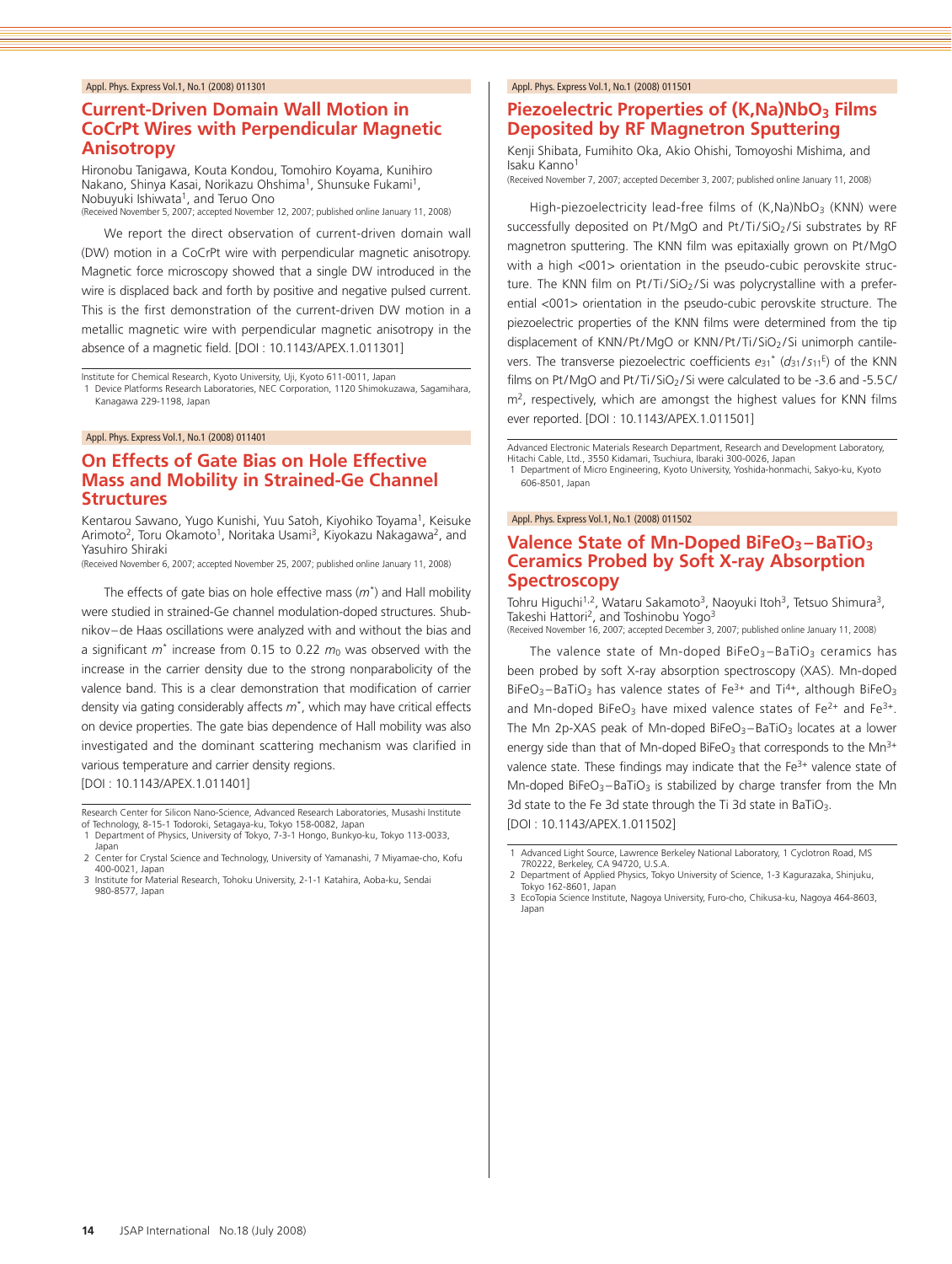# **Superconductor-based Light Emitting Diode: Demonstration of Role of Cooper Pairs in Radiative Recombination Processes**

Yujiro Hayashi<sup>1,\*</sup>, Kazunori Tanaka<sup>2,3</sup>, Tatsushi Akazaki<sup>3,4</sup>, Masafumi Jo<sup>1</sup>, Hidekazu Kumano<sup>1,3</sup>, and Ikuo Suemune<sup>1,3</sup><br>(Received November 8, 2007; accepted December 9, 2007; published online January 17, 2008)

A light emitting diode with superconducting Nb electrodes was fabricated to investigate the contribution of cooper pairs to radiative recombination in a semiconductor. Electroluminescence observed from the active layer in which electron cooper pairs and normal holes are injected was drastically enhanced at the temperature lower than the superconducting transition temperature of the Nb electrodes. This is the first experimental evidence that cooper pairs enhance radiative recombinations by the superradiance effect. [DOI : 10.1143/APEX.1.011701]

1 Research Institute for Electronic Science, Hokkaido University, Sapporo 001-0021, Japan<br>2 Central Laboratory, Hamamatsu Photonics, Hiraguchi, Hamamatsu 434-8601, Japan

3 CREST, Japan Science and Technology Agency, Kawaguchi, Saitama 332-0012, Japan

4 NTT Basic Research Laboratory, Morinosato-Wakamiya, Atsugi, Kanagawa 243-0198, Japan

E-mail address: yhayashi@es.hokudai.ac.jp

Appl. Phys. Express Vol.1, No.1 (2008) 011801

# **Dual Self-Aligned Vertical Multichannel Organic Transistors**

Hidenori Naruse, Shigeki Naka, and Hiroyuki Okada\* (Received November 1, 2007; accepted November 16, 2007; published online December 28, 2007)

A dual self-aligned vertical multichannel organic transistor (DSA-VMCOT) is proposed and demonstrated. The layouts of the shadow gate and transparent source/drain are sequentially determined using dual back-surface exposure. Vertical 100-nm channel and multichannel structures are obtained using interdigital gate electrodes. This device concept is promising for use as a backplane with high current driving capability. [DOI : 10.1143/APEX.1.011801]

Graduate School of Science and Engineering, University of Toyama, 3190 Gofuku, Toyama 930-8555, Japan \* E-mail address: okada@eng.u-toyama.ac.jp

Appl. Phys. Express Vol.1, No.1 (2008) 012001

# **Planar Avalanche Photodiode for Long-Haul Single-Photon Optic Fiber Communications**

Eiji Yagyu\*, Kohei Sugihara, Tsuyoshi Nishioka<sup>1</sup>, Mitsuru Matsui<sup>1</sup>, Kiichi Yoshiara, and Yasunori Tokuda

(Received November 2, 2007; accepted November 20, 2007; published online December 28, 2007)

We present a high-performance planar GaInAs/InP avalanche photodiode (APD) for long-haul single-photon optic fiber communications, that is, quantum cryptography. The APDs for single-photon communications require a high single-photon detection efficiency  $(\eta_{\text{det}})$  relating to bitrate and a low ratio of dark count probability  $(P_{dc})$  to  $\eta_{det}$  limiting communication distance. We fabricated the APD with the combination of a long multiplication region length and a low carrier sheet density on the basis of numerical analysis. The *P<sub>dc</sub>/η<sub>det</sub>* monotonically decreased with operation temperature lowered, and the ratio reached 5.9  $\times$  10<sup>-6</sup> with the  $\eta_{\text{det}}$ of 13% at 77K. The  $P_{dc}$  was 7.7  $\times$  10<sup>-7</sup>, which corresponds to a dark count rate of 0.38kHz. The useful APD and the effective layer design are reported. [DOI : 10.1143/APEX.1.012001]

Advanced Technology R&D Center, Mitsubishi Electric Corporation, Amagasaki, Hyogo 661-8661, Japan

\* E-mail address: Yagyu.Eiji@cb.MitsubishiElectric.co.jp

#### Appl. Phys. Express Vol.1, No.1 (2008) 012002

# **Two-Dimensional Photonic Crystal Composed of Ordered Polymer Nanopillar Arrays with High Aspect Ratios Using Anodic Porous Alumina Templates**

Takashi Yanagishita<sup>1,\*</sup>, Kazuyuki Nishio<sup>1,2</sup>, and Hideki Masuda<sup>1,2</sup> (Received November 1, 2007; accepted November 25, 2007; published online January 11, 2008)

Two-dimensional (2D) photonic crystals composed of ordered polymer nanopillar arrays were fabricated using anodic porous alumina templates. For the preparation of 2D photonic crystals with high aspect ratios, polymer pillar arrays, in which both ends of nanopillars were supported by supporting layers, were introduced. The diameter, interval and length of nanopillar arrays could be controlled by changing the preparation conditions of anodic porous alumina templates. The reflection properties of the ordered polymer nanopillar array obtained exhibited a stop band in the spectrum, which corresponds to the band gap in the 2D photonic crystals. [DOI : 10.1143/APEX.1.012002]

1 Kanagawa Academy of Science and Technology, 5-4-30 Nishihashimoto, Sagamihara, Kanagawa 229-1131, Japan

2 Department of Applied Chemistry, Tokyo Metropolitan University, 1-1 Minamiosawa, Hachioji, Tokyo 192-0397, Japan

E-mail address: tyanagishita@r7.dion.ne.jp

Appl. Phys. Express Vol.1, No.1 (2008) 012003

# **Tunable Liquid Crystal Laser Using Distributed Feedback Cavity Fabricated by Nanoimprint Lithography**

Ryotaro Ozaki, Toshikazu Shinpo, Katsumi Yoshino<sup>1</sup>, Masanori Ozaki<sup>2</sup>, and Hiroshi Moritake

(Received November 1, 2007; accepted November 25, 2007; published online January 11, 2008)

Electrical tuning of laser wavelength is demonstrated using a liquidcrystal /polymer grating fabricated by nanoimprint lithography. Laser emission occurs at a wavelength near 700nm, which corresponds to the first order of a 200nm period grating. With increasing applied voltage, the lasing spectrum begins to shift to shorter wavelengths at 10V, and then a 10nm shift is achieved with an applied voltage of 30V. This is due to the refractive index change of the liquid crystal in the trench of the polymer grating by field-induced molecular reorientation.

[DOI : 10.1143/APEX.1.012003]

Department of Electrical and Electronic Engineering, National Defense Academy, 1-10-20 Hashirimizu, Yokosuka, Kanagawa 239-8686, Japan

<sup>1</sup> Information Technology R&D Center, Mitsubishi Electric Corporation, Kamakura, Kanagawa 247-8501, Japan

Shimane Institute for Industrial Technology, 1 Hokuryo-cho, Matsue 690-0816, Japan 2 Division of Electrical, Electronic and Information Engineering, Graduate School of

Engineering, Osaka University, 2-1 Yamada-Oka, Suita, Osaka 565-0871, Japan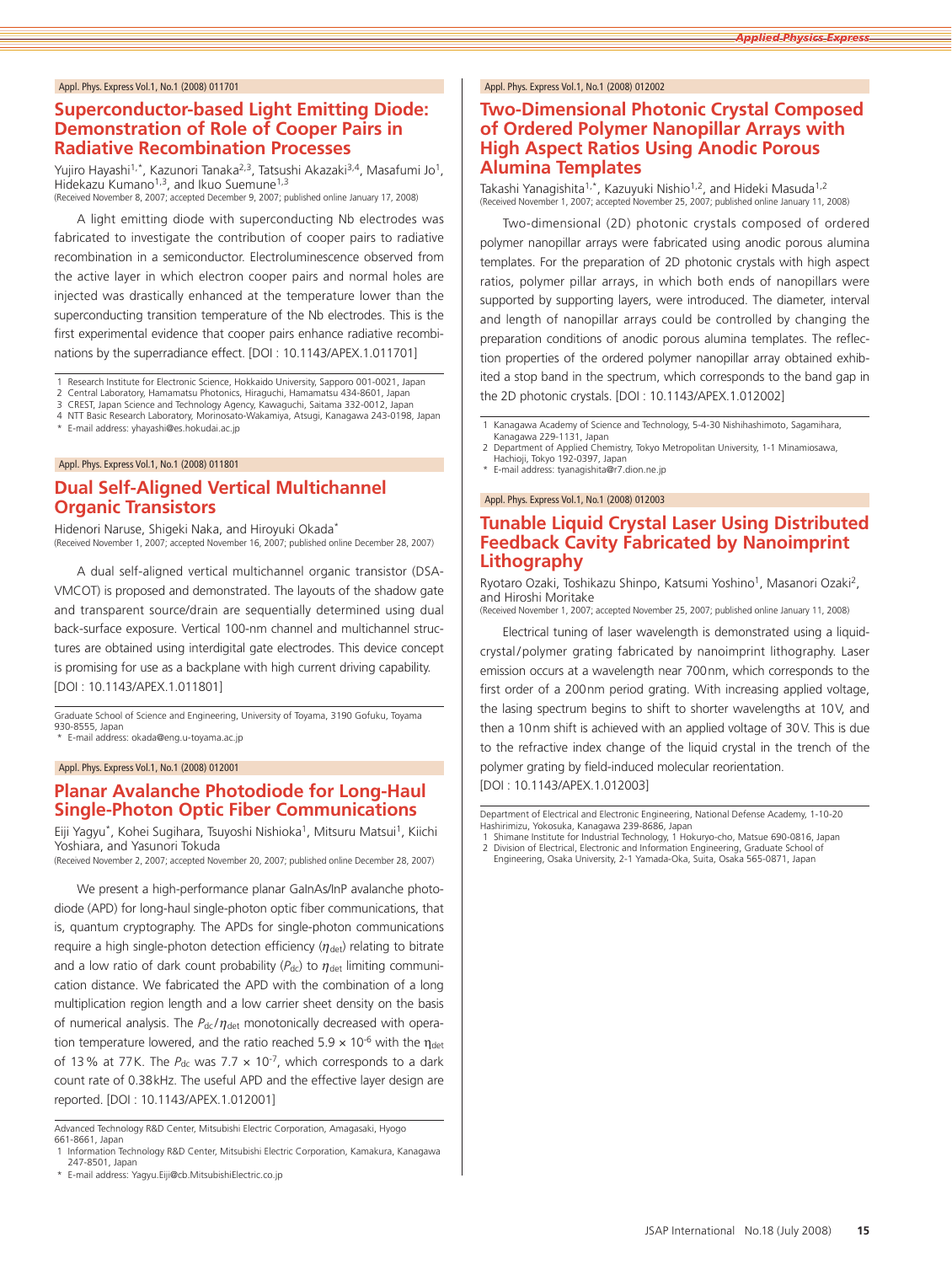### **Generation of Intense and Monochromatic Terahertz Radiation from Coherent Longitudinal Optical Phonons in GaAs/AlAs Multiple Quantum Wells at Room Temperature**

Masaaki Nakayama, Shuh-ichi Ito, Kohji Mizoguchi<sup>1</sup>, Shingo Saito<sup>2</sup>, and Kiyomi Sakai2

(Received November 1, 2007; accepted December 7, 2007; published online January 11, 2008)

We have investigated time-domain signals of terahertz (THz) radiation from coherent longitudinal-optical (LO) phonons in GaAs/AlAs multiple quantum wells at room temperature, utilizing an optical gating method with a photoconductive dipole antenna. It has been found that an intense and monochromatic THz wave with a frequency of 8.7THz is generated from coherent GaAs-like LO phonons under the condition that the energy spacing between the fundamental heavy-hole and light-hole excitons is tuned to the LO-phonon energy. The pump-energy and pump-power dependences of the THz-radiation intensity indicate that the impulsive interference of the heavy-hole and light-hole excitons dominates the generation process. [DOI : 10.1143/APEX.1.012004]

Department of Applied Physics, Graduate School of Engineering, Osaka City University, Sugimoto, Sumiyoshi-ku, Osaka 558-8585, Japan

1 Department of Physical Science, Graduate School of Science, Osaka Prefecture University, Gakuen-cho, Naka-ku, Sakai 599-8531, Japan 2 National Institute of Information and Communications Technology, Koganei, Tokyo

184-8795, Japan

#### Appl. Phys. Express Vol.1, No.1 (2008) 012005

### **Development of Electrooptic Modulator for Advanced Ground-Based Gravitational Wave Telescopes Using Stoichiometric MgO-Doped**  LiNbO<sub>3</sub> Crystals

Noriaki Ohmae<sup>\*</sup>, Kohei Takeno<sup>1</sup>, Shigenori Moriwaki, and Norikatsu Mio

(Received November 2, 2007; accepted November 20, 2007; published online January 11, 2008)

We have developed an electrooptic modulator (EOM) using stoichiometric MgO-doped LiNbO<sub>3</sub> (MgO-doped SLN) crystals, and evaluated this EOM for the phase control of a high-power laser whose power is over 100W. We succeeded in the phase modulation of a 100W laser without a decrease in phase modulation index, due to a nonlinear optical effect, which can occur when a high-power laser beam enters the EOM. We also estimated wavefront distortions caused by passing through the EOM with a Shack –Hartmann wavefront sensor, and found that the additional wavefront distortion was negligible. Thus, we confirmed that MgO-doped SLN crystals are a suitable material for use in a high-power laser system. [DOI : 10.1143/APEX.1.012005]

\* E-mail address: kk66109@mail.ecc.u-tokyo.ac.jp

#### Appl. Phys. Express Vol.1, No.1 (2008) 012006

# **Visible Anisotropic Deformation of Chalcogenide Glass by Illumination of Linearly Polarized Light**

Keiji Tanaka

(Received November 2, 2007; accepted November 25, 2007; published online January 11, 2008)

It has been discovered that illumination of linearly-polarized bandgap light produces visible-scale anisotropic deformations in a covalent chalcogenide glass As<sub>2</sub>S<sub>3</sub>. X-ray diffraction and Raman-scattering measurements for deforming  $As<sub>2</sub>S<sub>3</sub>$  flakes detect no microscopic structural changes. Measurements of optical torque in deforming flakes and comparative exposure experiments for crystalline  $As<sub>2</sub>S<sub>3</sub>$  and amorphous Se suggest that the anisotropic deformation occurs through radiation force, photoinduced birefringence, and photoinduced fluidity. [DOI : 10.1143/APEX.1.012006]

Department of Applied Physics, Graduate School of Engineering, Hokkaido University, Kita-ku, Sannoro 060-8628, Japan

#### Appl. Phys. Express Vol.1, No.1 (2008) 012007

### **Kerr-Lens Mode-Locked Diode-Pumped Yb:YAG Laser with the Transverse Mode Passively Stabilized**

Sadao Uemura\* and Kenji Torizuka (Received November 5, 2007; accepted November 27, 2007; published online January 11, 2008)

We have developed a Kerr-lens mode-locked diode-pumped Yb:YAG laser in which the transverse mode is passively stabilized. The modelocking scheme can be used for various diode-pumped Yb-doped bulk lasers. The pulse duration is as short as 100fs, which is to our knowledge the shortest pulse ever produced from an Yb:YAG laser. The center wavelength and laser output power are 1051nm and 151mW, respectively. [DOI : 10.1143/APEX.1.012007]

Photonics Research Institute, National Institute of Advanced Industrial Science and Technology (AIST), Central 2, 1-1-1 Umezono, Tsukuba, Ibaraki 305-8568, Japan \* E-mail address: s.uemura@aist.go.jp

#### Appl. Phys. Express Vol.1, No.1 (2008) 012008

# **Realization of All-fiber Tunable Filter and High Optical Power Blocker Using Thinned Fiber Bragg Gratings Coated with Carbon Nanotubes**

Kien T. Dinh<sup>\*</sup>, Yong-Won Song<sup>1</sup>, Shinji Yamashita<sup>1</sup>, and Sze Y. Set<sup>2</sup> (Received November 13, 2007; accepted December 7, 2007; published online January 11, 2008)

We propose and create a novel structure formed with thinned fiber Bragg gratings and carbon nanotubes utilizing their optical absorption characteristics. We show that the reflection band of the fiber Bragg gratings can be shifted by controlling the in-line optical power. We use the structure to realize two applications namely an all-fiber tunable filter and a high-optical-power blocker. [DOI : 10.1143/APEX.1.012008]

Department of Advanced Materials Science, University of Tokyo, 5-1-5 Kashiwanoha, Kashiwa, Chiba 277-8561, Japan 1 National Institute of Advanced Industrial Science and Technology, 1-2-1 Namiki, Tsukuba,

Ibaraki 305-8564, Japan

Graduate School of Frontier Sciences, University of Tokyo, Tokyo 113-8656, Japan

<sup>1</sup> Department of Electronics Engineering, University of Tokyo, Tokyo 113-8656, Japan<br>2 Alnair Laboratories Corporation, Tokyo 154-0005, Japan

<sup>\*</sup> E-mail address: kien@sagnac.t.u-tokyo.ac.jp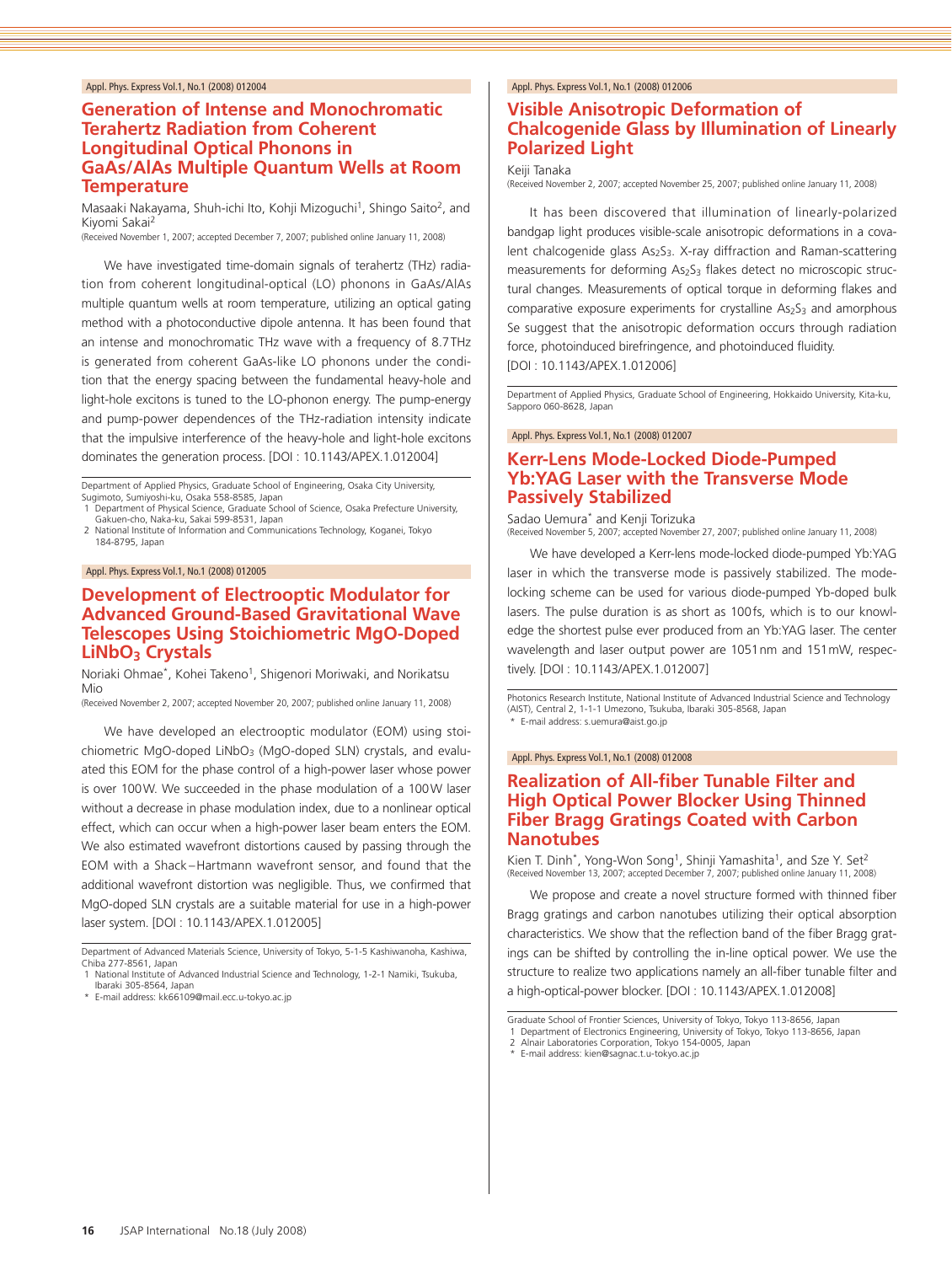# **Propagation of Terahertz Pulses on Coplanar Strip-lines on Low Permittivity Substrates and a Spectroscopy Application**

Shinji Yanagi, Masayuki Onuma, Jiro Kitagawa, and Yutaka Kadoya\* (Received November 22, 2007; accepted December 9, 2007; published online January 17, 2008)

The authors have investigated the propagation characteristics of the terahertz electrical pulses on the coplanar strip-lines (CPSs) made on low permittivity substrates. By the use of a commercially available plastic whose permittivity is about 2.3 in 1-3THz, the radiation loss could be made low, and the total attenuation of about 0.2neper/mm was achieved at 1THz. As a result, the spectra reaching 3THz with a dynamic range of about 60dB were realized even after the 1mm propagation. Using the CPS device, a spectroscopy of biotin powder is demonstrated over a frequency range up to 2THz. [DOI : 10.1143/APEX.1.012009]

Graduate School of Advanced Sciences of Matter, Hiroshima University, 1-3-1 Kagamiyama, Higashihiroshima, Hiroshima 739-8530, Japan

E-mail address: kd@hiroshima-u.ac.jp

Appl. Phys. Express Vol.1, No.1 (2008) 013001

# **Tunneling Current–Voltage Characteristics of Graphene Field-Effect Transistor**

Victor Ryzhii<sup>1,3</sup>, Maxim Ryzhii<sup>1,3</sup>, and Taiichi Otsuji<sup>2,3</sup> (Received November 2, 2007; accepted November 25, 2007; published online December 28, 2007)

We develop an analytical device model for a graphene field-effect transistor. Using this model, we calculate its current–voltage characteristics at sufficiently high gate voltages when a n–p–n (p–n–p) lateral junction is formed in the transistor channel and the source–drain current is associated with the interband tunneling through this junction. [DOI : 10.1143/APEX.1.013001]

1 Computer Solid State Physics Laboratory, University of Aizu, Aizu-Wakamatsu, Fukushima 965-8580, Japan

2 Research Institute for Electrical Communication, Tohoku University, Sendai 980-8577, Japan<br>3 CREST, Japan Science and Technology Agency, Tokyo 107-0075, Japan

#### Appl. Phys. Express Vol.1, No.1 (2008) 014001

### **Growth of Single-Walled Carbon Nanotubes from Ceramic Particles by Alcohol Chemical Vapor Deposition**

Huaping Liu<sup>1,\*</sup>, Daisuke Takagi<sup>1</sup>, Hiroshi Ohno<sup>1</sup>, Shohei Chiashi<sup>1</sup>, Tomohito Chokan<sup>1</sup>, and Yoshikazu Homma<sup>1,2,\*</sup>

(Received October 27, 2007; accepted December 10, 2007; published online January 11, 2008)

 $Al_2O_3$  ceramic nano-particles, which were regarded as an inactive catalyst in the growth of carbon nanotubes in the past, have been prepared as the catalyst for single-walled carbon nanotube (SWCNT) growth using an alcohol chemical vapor deposition method. Dense SWCNTs have been successfully synthesized, indicating that  $Al_2O_3$  serves as an efficient catalyst. Moreover, it was found that many SWCNTs were also grown from irregular large  $Al_2O_3$  particles ranging from several tens of nanometers to hundreds of nanometers, which has never been observed in the case of metallic catalyst particles. These results give more insights into the role of catalyst in SWCNT growth.

[DOI : 10.1143/APEX.1.014001]

- 1 Department of Physics, Tokyo University of Science, Shinjuku, Tokyo 162-8601, Japan<br>2 CREST, Japan Science and Technology Agency, Chiyoda, Tokyo 102-0075, Japan<br>\* Erecil oddraga kesudaran kiji @selosov.tro.ogy
- CREST, Japan Science and Technology Agency, Chiyoda, Tokyo 102-0075, Japan
- \* E-mail address: hliu@rs.kagu.tus.ac.jp
- \*\* E-mail address: Homma@rs.kagu.tus.ac.jp

#### Appl. Phys. Express Vol.1, No.1 (2008) 014002

#### **Behavior of Catalyst Particle at Tip of Carbon Nanotube during Field Emission**

Tadashi Fujieda\*, Makoto Okai, Kishio Hidaka, Hiroaki Matsumoto<sup>1</sup>, and Hiroshi Tokumoto2

(Received November 1, 2007; accepted November 25, 2007; published online January 11, 2008)

A catalyst particle at the tip of a multi-walled carbon nanotube (MWNT) during field emission inside a transmission electron microscope was observed *in-situ*. The particle streamed from the tip like a liquid as the emission current abruptly increased from 20 to 40*µ*A. This was due to the temperature rise at the tip of the MWNT, resulting from the increased emission current and dipole moment in the particle caused by the electric field. Maintenance of this high emission current led to an electrical discharge, which severely damaged the MWNT electron emitter. Under high emission currents, in particular, the catalyst particle caused an unstable emission. [DOI : 10.1143/APEX.1.014002]

Materials Research Laboratory, Hitachi, Ltd., Hitachi, Ibaraki 319-1292, Japan 1 Hitachi High-Tech Manufacturing and Service Corporation, Hitachinaka, Ibaraki 312-0033, Japan

- 2 Nanotechnology Research Center, Research Institute for Electronic Science, Hokkaido
- University, Sapporo 001-0021, Japan \* E-mail address: tadashi.fujieda.yv@hitachi.com

#### Appl. Phys. Express Vol.1, No.1 (2008) 014003

# **Vapor–Liquid–Solid Growth of Small- and Uniform-Diameter Silicon Nanowires at Low Temperature from Si<sub>2</sub>H<sub>6</sub>**

Saeed Akhtar<sup>1</sup>, Koichi Usami<sup>1</sup>, Yoshishige Tsuchiya<sup>1,2</sup>, Hiroshi Mizuta<sup>2,3</sup>, and Shunri Oda<sup>1,2</sup>

(Received November 12, 2007; accepted December 7, 2007; published online January 11, 2008)

We report 350°C as a critical growth temperature for overcoming the aggregation of gold (Au) in the synthesis of high-density silicon nanowires (SiNWs) with controlled diameters in a vapor –liquid–solid (VLS) mechanism by the low-temperature decomposition of  $Si<sub>2</sub>H<sub>6</sub>$ . Low-temperature growth is considered essential for preserving the initial distribution of Au droplets (8±5nm) during SiNW nucleation with small (12nm) and uniform (±5nm) diameters. Au–Si eutectics increase in size with aggregation at high temperatures, resulting in SiNWs with large and random diameters. The crystal quality, defect formation, and morphology of the wires, grown in the (111) direction, are size dependent. [DOI : 10.1143/APEX.1.014003]

<sup>1</sup> Quantum Nanoelectronics Research Center, Tokyo Institute of Technology, 2-12-1

O-okayama, Meguro-ku, Tokyo 152-8552, Japan 2 Solution Oriented Research for Science and Technology, JST, Kawaguchi, Saitama 332-0012, Japan

<sup>3</sup> School of Electronics and Computer Science, Southampton University, Highfield, Southampton SO17 1BJ, U.K.

E-mail address: soda@pe.titech.ac.jp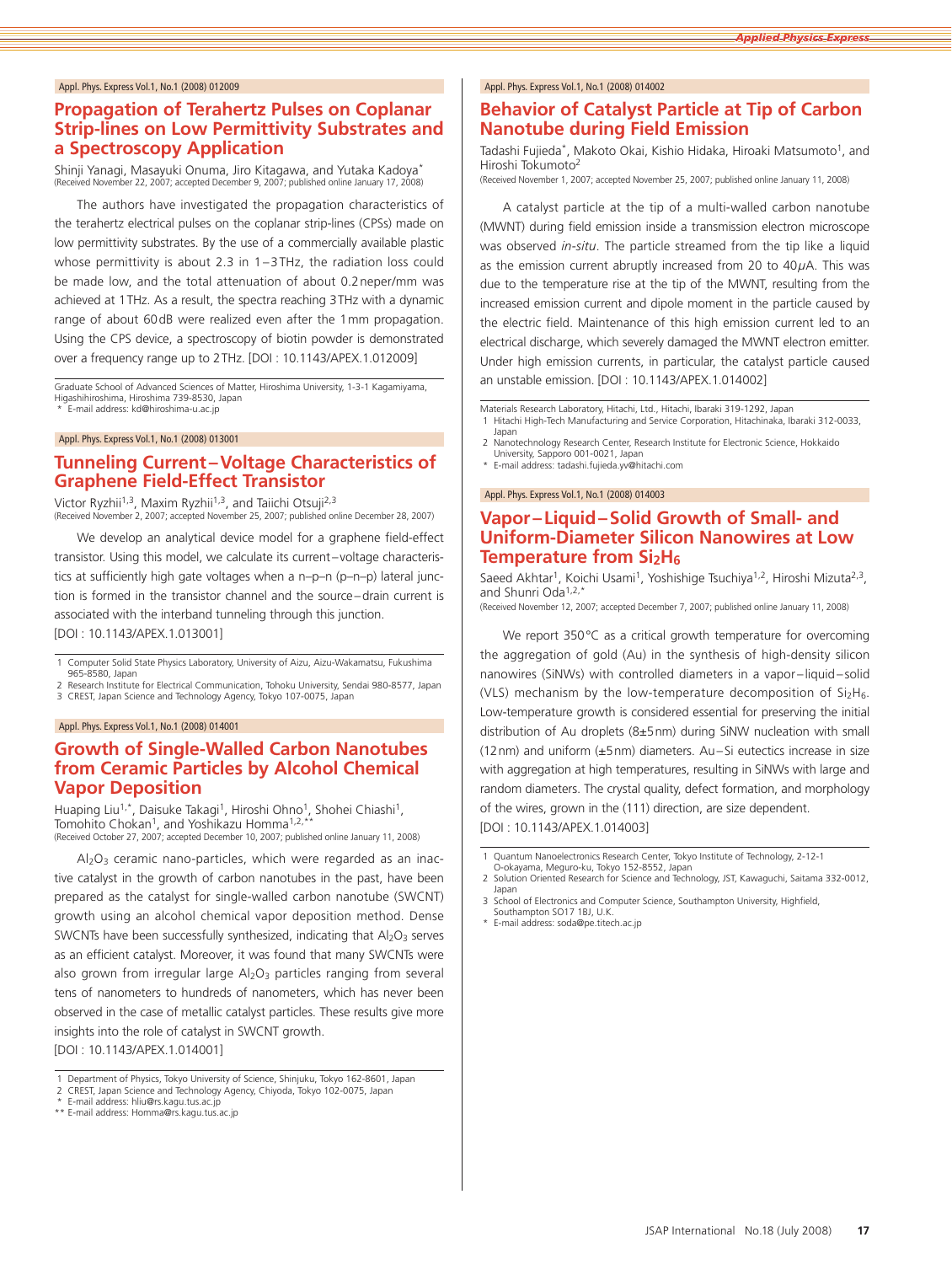# **Highly Sensitive Detection of Carbon Monoxide at Room Temperature Using Platinum-Decorated Single-Walled Carbon Nanotubes**

Winadda Wongwiriyapan, Satoshi Inoue, Tatsuya Ito<sup>1</sup>, Ryotaro Shimazaki<sup>1</sup>, Toru Maekawa<sup>1</sup>, Kengo Suzuki<sup>1</sup>, Hiroshi Ishikawa<sup>1</sup>, Shin-ichi Honda, Kenjiro Oura<sup>2</sup>, and Mitsuhiro Katayama<sup>\*</sup> (Received November 13, 2007; accepted December 3, 2007; published online January 11, 2008)

We demonstrated highly sensitive detection of carbon monoxide (CO) down to 1ppm at room temperature using platinum-decorated singlewalled carbon nanotubes (Pt-SWNTs). The obtained sensitivity to CO was 3–4 orders higher than the values reported for functionalized SWNTs, and was achieved by the controlled deposition of Pt nanoparticles on SWNTs. For 1–10ppm of CO, the sensor response linearly increased with CO concentration, affording the quantitative detection of CO in a low-concentration range. Furthermore, Pt-SWNTs exhibited detection selectivity to CO against  $H_2$ . The sensing mechanism was attributed to electron donation to the SWNTs as a result of CO oxidation on the Pt catalyst surface. [DOI : 10.1143/APEX.1.014004]

Division of Electrical, Electronic and Information Engineering, Graduate School of Engineering, Osaka University, 2-1 Yamadaoka, Suita, Osaka 565-0871, Japan 1 New Cosmos Electric Co., Ltd., 3-6-25 Mitsuya-naka, Yodokawa-ku, Osaka 532-0036,

- 
- Japan
- 2 Research Center for Ultrahigh Voltage Electron Microscopy, Osaka University, 7-1 Mihogaoka, Ibaraki, Osaka 567-0047, Japan
- \* E-mail address: katayama@nmc.eei.eng.osaka-u.ac.jp

#### Appl. Phys. Express Vol.1, No.1 (2008) 014005

# **Local Synthesis of Tungsten Oxide Nanowires by Current Heating of Designed Micropatterned Wires**

Keisuke Nagato<sup>1,2,\*</sup>, Yusuke Kojima<sup>1</sup>, Keigo Kasuya<sup>3</sup>, Hiroki Moritani<sup>1</sup>, Tetsuya Hamaguchi<sup>1</sup>, and Masayuki Nakao<sup>1</sup> (Received December 4, 2007; accepted December 15, 2007; published online January 17, 2008)

We locally synthesized tungsten oxide nanowires at predetermined positions by current heating of designed micropatterned wires. The current wires were fabricated from tungsten thin film and had two different widths in the same wire, and the narrower sections were heated more than the wider sections due to the difference in electric resistance. The temperature of the narrower sections was controlled to be optimal for nanowire synthesis in an  $O<sub>2</sub>$  atmosphere in a vacuum chamber. We demonstrated the synthesis of nanowires over an area of approximately 1×1*µ*m2 and successfully synthesized nanowires on a regular 20 by 20 array with narrow sections with 10*µ*m pitch. [DOI : 10.1143/APEX.1.014005]

\* E-mail address: nagato@hnl.t.u-tokyo.ac.jp

#### Appl. Phys. Express Vol.1, No.1 (2008) 015001

# **Development of 4H–SiC Epitaxial Growth Technique Achieving High Growth Rate and Large-Area Uniformity**

Masahiko Ito\*, Liutauras Storasta, and Hidekazu Tsuchida (Received November 1, 2007; accepted November 25, 2007; published online January 11, 2008)

A vertical hot-wall epi-reactor that makes it possible to simultaneously achieve a high growth rate and large-area uniformity has been developed. A maximum growth rate of 250*µ*m/h is achieved with a mirror-like morphology at 1650°C. Under a modified epi-reactor setup, a thickness uniformity of 1.1% and a doping uniformity of 6.7% for a 65-mm-radius area are achieved while maintaining a high growth rate of 79 $\mu$ m/h. A low doping concentration of ~1 x 10<sup>13</sup>cm<sup>-3</sup> is obtained for a 50-mm-radius area. The low-temperature photoluminescence (LTPL) spectrum shows the predominance of free exciton peaks with only few impurity-related peaks and the  $L_1$  peak below detection limit. The deep level transient spectroscopy (DLTS) measurement for an epilayer grown at 80 $\mu$ m/h shows low trap concentrations of  $Z_{1/2}$ : 1.2 × 10<sup>12</sup> and EH<sub>6/7</sub>: 6.3×1011cm-3. A 280-*µ*m-thick epilayer with a RMS roughness of 0.2nm and a carrier lifetime of ~1*µ*s is obtained.

[DOI : 10.1143/APEX.1.015001]

Central Research Institute of Electric Power Industry, 2-6-1 Nagasaka, Yokosuka, Kanagawa 240-0196, Japan E-mail address: m-ito@criepi.denken.or.jp

#### Appl. Phys. Express Vol.1, No.1 (2008) 015002

# **High Mobility Titanium-Doped In<sub>2</sub>O<sub>3</sub> Thin Films Prepared by Sputtering/Post-Annealing Technique**

Ryota Hashimoto, Yoshiyuki Abe1, and Tokio Nakada

(Received November 1, 2007; accepted December 15, 2007; published online January 17, 2008)

High-electron-mobility Ti-doped In<sub>2</sub>O<sub>3</sub> (ITiO) thin films were prepared on soda-lime glass substrates by rf magnetron sputtering followed by a post-annealing process. Both carrier concentration and electron mobility were considerably improved by annealing in a vacuum at 530° C. A highest electron mobility of 105cm<sup>2</sup> V<sup>-1</sup> s<sup>-1</sup> with a resistivity of  $1.95 \times 10^{-4} \Omega$ cm was obtained for an annealed ITiO thin film. The ITiO thin film exhibited an optical transmission of approximately 80% at wavelengths ranging from 400 to 1800nm. Post-annealing in a vacuum is one of the effective methods for improving the electrical properties of ITiO thin films without sacrificing optical transmission. [DOI : 10.1143/APEX.1.015002]

1 Ichikawa Research Laboratory, Sumitomo Metal Mining Co., Ltd., Nakakokubun, Ichikawa, Chiba 272-8588, Japan

<sup>1</sup> Department of Engineering Synthesis, School of Engineering, The University of Tokyo, 7-3-1 Hongo, Bunkyo-ku, Tokyo 113-8656, Japan

<sup>2</sup> Research Fellow of the Japan Society for the Promotion of Science, 8 Ichibancho, Chiyodaku, Tokyo 102-8472, Japan

<sup>3</sup> Central Research Laboratory, Hitachi, Ltd., 1-280 Higashi-koigakubo, Kokubunji, Tokyo 185-8601, Japan

Department of Electrical Engineering and Electronics, Aoyama Gakuin University, 5-10-1 Fuchinobe, Sagamihara, Kanagawa 229-8558, Japan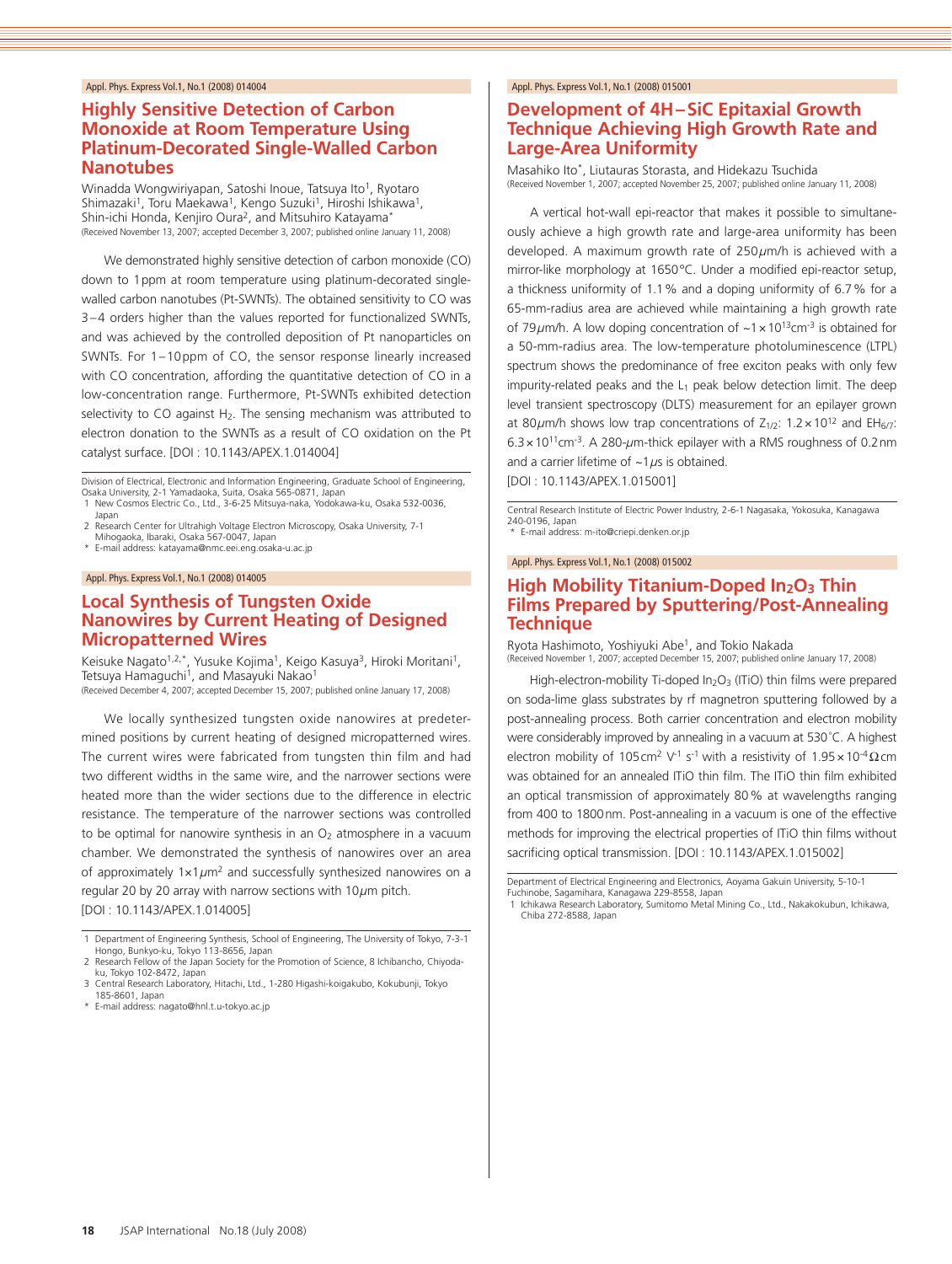#### **Photoluminescence from Epitaxial Films of Perovskite-type Alkaline-earth Stannates**

Kazushige Ueda\*, Tsuyoshi Maeda, Kensuke Nakayashiki, Katsuhiko Goto, Yutaka Nakachi, Hiroshi Takashima<sup>1</sup>, Kenji Nomura<sup>2</sup>, Koichi Kajihara2,\*\*, and Hideo Hosono2

(Received November 20, 2007; accepted December 18, 2007; published online January 17, 2008)

The epitaxial films of the recently developed calcium and strontium stannates phosphors with perovskite or its related structure were fabricated by the pulsed-lased deposition method. The films were all highly transparent in the visible region, and showed intense luminescence of several colors under ultraviolet excitation. Light scattering at the substrates' surfaces varied the appearance of photoluminescence. In combination with epitaxial-film-growth technologies for many perovskite functional materials, the obtained results provide a promise for future developments of multifunctional optoelectronic devices. [DOI : 10.1143/APEX.1.015003]

Kyushu Institute of Technology, 1-1 Sensui, Tobata, Kitakyushu 804-8550, Japan 1 National Institute of Advanced Industrial Science and Technology, 1-1-1 Umezono, Tsukuba, Ibaraki 305-8568, Japan

- 2 ERATO-SORST, Japan Science and Technology Agency (JST), in Frontier Collaborative Research Center (FCRC), Tokyo Institute of Technology, 4259 Nagatsuta, Midori, Yokohama 226-8503, Japan
- 
- \* E-mail address: kueda@che.kyutech.ac.jp \*\* Present address: Department of Applied Chemistry, Graduate School of Urban Environmental Sciences, Tokyo Metropolitan University, 1-1 Minami-Osawa, Hachioji, Tokyo 192-0397, Japan.

#### Appl. Phys. Express Vol.1, No.1 (2008) 015004

# **Exciton-derived Electron Emission from (001) Diamond** *p***–***n* **Junction Diodes with Negative Electron Affinity**

Daisuke Takeuchi<sup>1,\*</sup>, Toshiharu Makino<sup>1</sup>, Sung-Gi Ri<sup>1</sup>, Norio Tokuda<sup>1</sup>, Hiromitsu Kato<sup>1</sup>, Masahiko Ogura<sup>1</sup>, Hideyo Okushi<sup>1,2</sup>, and Satoshi Yamasaki<sup>1,3</sup>

(Received November 27, 2007; accepted December 18, 2007; published online January 17, 2008)

Electron emission current was observed from a hydrogen-terminated *<sup>n</sup>*-layer diamond surface of forward biased diamond *p*–*<sup>n</sup>* junction diodes, while there was no electron emission from the same surface after oxidization, suggesting that the phenomenon is related to negative electron affinity (NEA) of the hydrogen-terminated diamond surface. Since electrons in the *<sup>n</sup>*-layer flow toward to the *p*-layer due to forward bias, they cannot directly contribute to the emission current from the *<sup>n</sup>*-layer surface. In view of our previous result that the exciton-derived photoelectron emission was observed from the NEA diamond surface by total photoelectron yield spectroscopy, the phenomenon can be explained as electron emission due to exciton diffusion at the forward bias. [DOI : 10.1143/APEX.1.015004]

1 Nanotechnology Research Institute, National Institute of Advanced Industrial Science and Technology (AIST), 1-1-1 Umezono, Tsukuba, Ibaraki 305-8568, Japan

- 2 Sensor Materials Center, National Institute for Materials Science (NIMS), 1-1 Namiki, Tsukuba, Ibaraki 305-0044, Japan
- 3 Graduate School of Pure and Applied Science, University of Tsukuba, Tsukuba, Ibaraki 305-8577, Japan \* E-mail address: d.takeuchi@aist.go.jp
- 

#### Appl. Phys. Express Vol.1, No.1 (2008) 015005

# **Molecular Layer-by-Layer Growth of C<sub>60</sub> Thin Films by Continuous-Wave Infrared Laser Deposition**

Seiichiro Yaginuma<sup>1,2</sup>, Kenji Itaka<sup>2,3</sup>, Masamitsu Haemori<sup>4</sup>, Masao Katayama<sup>1,3</sup>, Keiji Ueno<sup>5</sup>, Tsuyoshi Ohnishi<sup>6</sup>, Mikk Lippmaa<sup>6</sup>, Yuji Matsumoto<sup>1,3</sup>, and Hideomi Koinuma<sup>2,3,4,\*</sup><br>(Received November 30, 2007; accepted December 18, 2007; published online January 17, 2008)

The observation of reflection high energy electron diffraction (RHEED) oscillations has been proved to be a key to open the nano-world of materials, since it definitely verifies that the film growth proceeds in layer-by-layer mode with each layer thickness controllable by simply counting the number of oscillations. This enabled the fabrication of nano-engineered hetero-junctions and devices as commonly practiced for conventional semiconductors and metals. Here we report on the first observation of clear RHEED intensity oscillation in thin film fabrication of a  $\pi$ -conjugated molecular solid. The observation has been achieved by coupling a novel deposition method using a continuous-wave infrared laser for evaporation and a high sensitive RHEED detector, in addition to the combinatorial optimization of film deposition parameters that facilitated our preceding first success in the layer-by-layer growth of oxide thin films. Some details of system design and experimental conditions are presented to discuss the key factors for atomically controlled film growth of molecular solids. [DOI : 10.1143/APEX.1.015005]

- 1 Materials and Structures Laboratory, Tokyo Institute of Technology, 4259 Nagatsuta, Midoriku, Yokohama 226-8503, Japan
- 2 Graduate School of Frontier Sciences, The University of Tokyo, 5-1-5 Kashiwanoha, Kashiwa, Chiba 277-8568, Japan
- 3 CREST, Japan Science and Technology Agency (JST), 4-1-8 Honcho, Kawaguchi, Saitama 332-0012, Japan
- 4 National Institute for Materials Science, 1-2-1 Sengen, Tsukuba, Ibaraki 305-0047, Japan<br>5 Department of Chemistry, Saitama University, 255 Shimo-Okubo, Sakura-ku, Saitama 338-8570, Japan
- 6 Institute for Solid State Physics, The University of Tokyo, 5-1-5 Kashiwanoha, Kashiwa, Chiba 277-8581, Japan
- E-mail address: koinuma@k.u-tokyo.ac.jp

#### Appl. Phys. Express Vol.1, No.1 (2008) 015006

### **Selective-Area Growth of GaN Nanocolumns on Si(111) Substrates Using Nitrided Al Nanopatterns by RF-Plasma-Assisted Molecular-Beam Epitaxy**

Shunsuke Ishizawa<sup>1,2</sup>, Katsumi Kishino<sup>1,2,\*</sup>, and Akihiko Kikuchi<sup>1,2</sup> (Received December 5, 2007; accepted December 9, 2007; published online January 17, 2008)

The selective-area growth of GaN nanocolumns using predeposited Al nanopatterns (a 300-nm-period triangular lattice of 85-nm-diameter Al nanodots) on Si(111) substrates by rf-plasma-assisted molecular-beam epitaxy (rf-MBE) was demonstrated. GaN nanocolumns were grown at the edge of each nitrided Al dot after nitridation, forming a nanotubular structure in the growth temperature range from 941 to 966°C. The size fluctuation of the sidewall thickness in the nanotubular structure was less than that of the diameters of nanocolumns grown on the Si surface outside the nitrided Al nanopatterns. At a high growth temperature of 966°C, nanocolumn growth on the Si surface was completely suppressed. [DOI : 10.1143/APEX.1.015006]

- 2 CREST, Japan Science and Technology Agency, Saitama 332-0021, Japan
- E-mail address: kishino@katsumi.ee.sophia.ac.jp

<sup>1</sup> Department of Electrical and Electronics Engineering, Sophia University, Tokyo 102-8554, Japan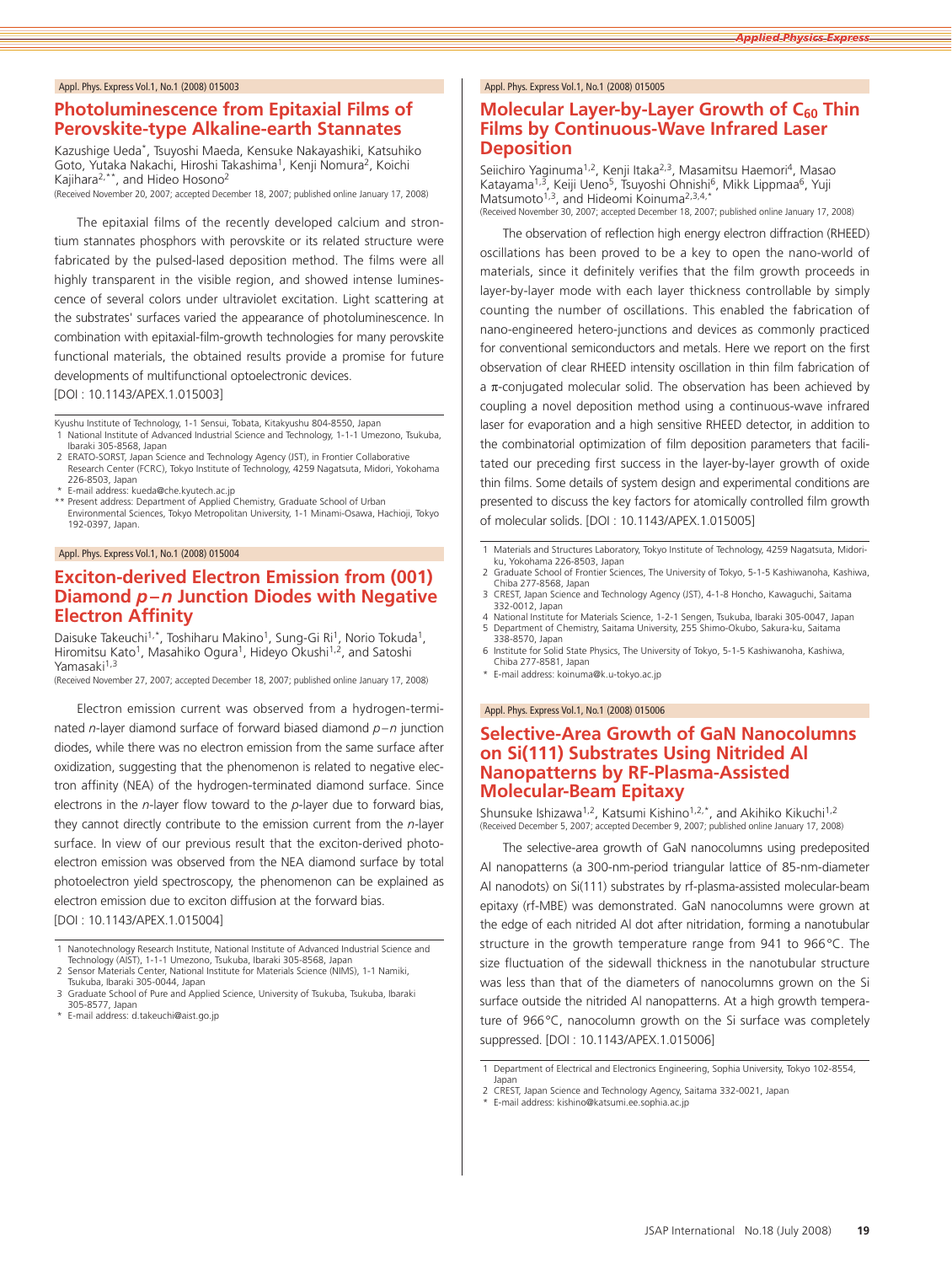# **Thermal Stability of Giant Thermoelectric**  Seebeck Coefficient for SrTiO<sub>3</sub>/SrTi<sub>0.8</sub>Nb<sub>0.2</sub>O<sub>3</sub> **Superlattices at 900K**

Kyu Hyoung Lee<sup>1,\*</sup>, Yoriko Mune<sup>2</sup>, Hiromichi Ohta<sup>1,2,\*\*</sup>, and Kunihito Koumoto<sup>1,2</sup>

(Received December 5, 2007; accepted December 15, 2007; published online January 17, 2008)

Herein we report the carrier transport properties of  $[(SrTiO<sub>3</sub>)<sub>x</sub>/$ (SrTi0.8Nb0.2O3)1]20 (*x*=0–50) superlattices at high temperatures (*T*=300– 900K). Significant structural changes were not observed in the superlattices after annealing at 900K in a vacuum. The Seebeck coefficient of the  $[(SrTiO<sub>3</sub>)<sub>20</sub>/(SrTi<sub>0.8</sub>Nb<sub>0.2</sub>O<sub>3</sub>)<sub>1</sub>]<sub>20</sub> superlattice, which was  $300\mu$ V·K<sup>-1</sup>$ at room temperature, gradually increased with temperature and reached 450*µ*V·K-1 at 900K, which is ~3 times larger than that of bulk  $Sf_{0.8}Nb_{0.2}O_3$ . These observations provide clear evidence that the superlattice is stable and exhibits a giant Seebeck coefficient even at high temperature. [DOI : 10.1143/APEX.1.015007]

1 CREST, Japan Science and Technology Agency, 4-1-8 Honcho, Kawaguchi, Saitama

332-0012, Japan 2 Graduate School of Engineering, Nagoya University, Furo-cho, Chikusa, Nagoya 464-8603, Japan

Present address: Advanced Materials Laboratory, Samsung Advanced Institute of Technology, P.O. Box 111, Suwon, Korea. \*\* E-mail address: h-ohta@apchem.nagoya-u.ac.jp

#### Appl. Phys. Express Vol.1, No.2 (2008) 021101

# **Study on Injection Efficiency in InGaN/GaN Multiple Quantum Wells Blue Light Emitting Diodes**

Lai Wang, Jiaxing Wang, Hongtao Li, Guangyi Xi, Yang Jiang, Wei Zhao, Yanjun Han, and Yi Luo<sup>\*</sup>

(Received December 6, 2007; accepted December 28, 2007; published online January 25, 2008)

The dependence of the electrical efficiency on the injection current was studied in detail in InGaN/GaN multiple quantum wells (MQWs) blue light emitting diodes. When the InGaN quantum well thickness increased from 2 to 3.5nm, or the Al component in p-AlGaN changed from 0.1 to 0.2, it was found that the electrical efficiency decreased dramatically, while a thin Mg-doped GaN layer inserted between p-AlGaN and MQWs with optimized Mg concentration can enhance the electrical efficiency effectively. Analysis shows that the injection efficiency was dramatically affected by the interface states due to the strong stress at the interface between p-AlGaN blocking layer and MQWs active region and the capability of electrons arriving at the interface. [DOI : 10.1143/APEX.1.021101]

State Key Laboratory on Integrated Optoelectronics/Tsinghua National Laboratory for Information Science and Technology, Department of Electronic Engineering, Tsinghua University, Beijing 100084, P. R. China

\* E-mail address: luoy@tsinghua.edu.cn

#### Appl. Phys. Express Vol.1, No.2 (2008) 021102

# **Improvement of Al-Polar AlN Layer Quality by Three-Stage Flow-Modulation Metalorganic Chemical Vapor Deposition**

Misaichi Takeuchi<sup>1,2,3,\*</sup>, Shin Ooishi<sup>2</sup>, Takumi Ohtsuka<sup>2</sup>, Tomohiro Maegawa<sup>2</sup>, Takahiro Koyama<sup>4</sup>, Shigefusa F. Chichibu<sup>4</sup>, and Yoshinobu Aoyagi<sup>1,2,3</sup>

(Received December 10, 2007; accepted January 9, 2008; published online February 1, 2008)

Improvement of Al-polar AlN layer quality was accomplished by three-stage flow-modulation metalorganic chemical vapor deposition (FM-MOCVD). In this method, the unit of the FM-MOCVD sequence was composed of three stages; Stage I for simultaneous source supply, Stage II for trimethylaluminum supply, and Stage III for ammonia supply, which were cyclically repeated. The AlN quality revealed by X-ray diffraction strongly depended on the time of Stage I. A growth model was proposed considering the surface coverage of the islands nucleated during Stage I. Exciton fine structures were eventually observed by low-temperature cathodoluminescence reflecting the tremendously improved crystalline quality. [DOI : 10.1143/APEX.1.021102]

- 1 Nanoscience Development and Support Team, RIKEN, 2-1 Hirosawa, Wako, Saitama 351-0198, Japan
- 2 Department of Electronics and Applied Physics, Tokyo Institute of Technology, 4259 Nagatsuta, Midori-ku, Yokohama 226-8503, Japan
- 3 Ritsumeikan University, 1-1-1 Noji-Higashi, Kusatsu, Shiga 525-8577, Japan<br>4 Center for Advanced Nitride Technology (CANTech), Institute of Multidiscipl Center for Advanced Nitride Technology (CANTech), Institute of Multidisciplinary Research for Advanced Materials (IMRAM), Tohoku University, 2-1-1 Katahira, Aoba, Sendai
- 980-8577, Japan \* E-mail address: Misa.Takeuchi@riken.jp

Appl. Phys. Express Vol.1, No.2 (2008) 021103

# **AlGaN/GaN Heterostructure Field-Effect Transistors on 4H-SiC Substrates with Current-Gain Cutoff Frequency of 190GHz**

Masataka Higashiwaki<sup>1,\*</sup>, Takashi Mimura<sup>1,2</sup>, and Toshiaki Matsui<sup>1</sup> (Received December 26, 2007; accepted December 28, 2007; published online February 1, 2008)

We report on state-of-the-art AlGaN/GaN heterostructure fieldeffect transistor (HFET) technology in the scope of millimeter-wave applications. 60-nm-long-gate HFETs having 4- and 6-nm-thick  $Al<sub>0.4</sub>Ga<sub>0.6</sub>N$ barrier layers and SiN passivation layers formed by catalytic chemical vapor deposition (Cat-CVD) were fabricated on 4H-SiC substrates. Both structures had low sheet resistances of  $200-220\Omega/\text{sq}$  that were due to not only high mobilities of 1900–2000cm2/(V·s) but also high electron densities of  $(1.4-1.7)\times10^{13}$ cm<sup>-2</sup>, which were provided by the high-Alcomposition barrier layers and the Cat-CVD SiN. The devices with the 4 and 6-nm-thick barriers had maximum drain current densities of 1.4 and 1.6A/mm and peak extrinsic transconductances of 448 and 424mS/mm, respectively. Maximum  $f<sub>T</sub>$  and  $f<sub>max</sub>$  reached 190 and 251 GHz, respectively. [DOI : 10.1143/APEX.1.021103]

<sup>1</sup> National Institute of Information and Communications Technology, 4-2-1 Nukui-Kitamachi, Koganei, Tokyo 184-8795, Japan

<sup>2</sup> Fujitsu Laboratories Ltd., 10-1 Morinosato-Wakamiya, Atsugi, Kanagawa 243-0197, Japan Present address: Department of Electrical and Computer Engineering, University of California, Santa Barbara, Santa Barbara, CA 93106, U.S.A. E-mail address: mhigashi@ece.ucsb.edu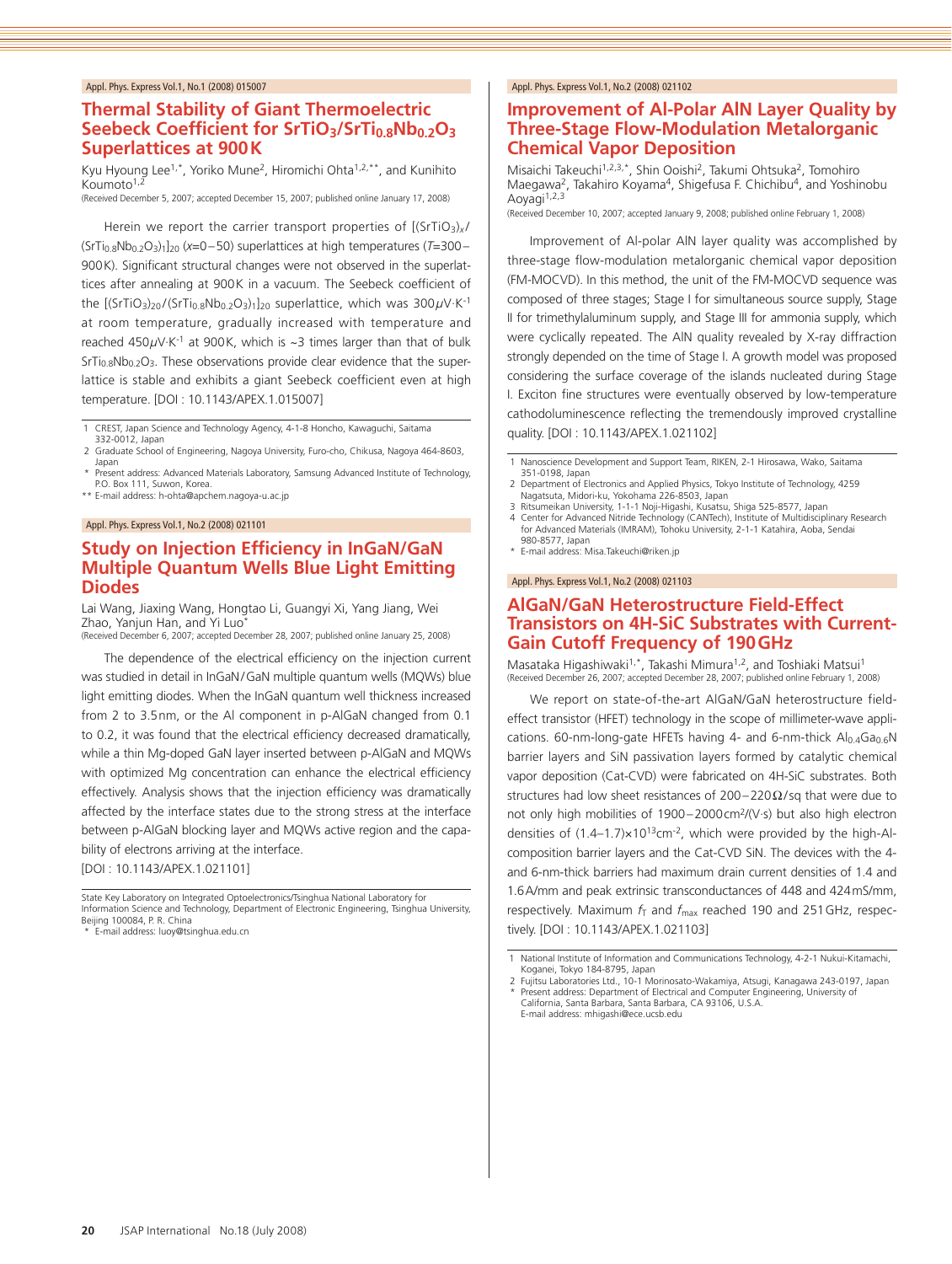# **GaN-Based Trench Gate Metal Oxide Semiconductor Field-Effect Transistor Fabricated with Novel Wet Etching**

Masahito Kodama<sup>\*</sup>, Masahiro Sugimoto<sup>1</sup>, Eiko Hayashi, Narumasa Soejima, Osamu Ishiguro, Masakazu Kanechika, Kenji Itoh, Hiroyuki Ueda, Tsutomu Uesugi, and Tetsu Kachi

(Received December 21, 2007; accepted January 24, 2008; published online February 15, 2008)

A novel method for fabricating trench structures on GaN was developed. A smooth non-polar (1100) plane was obtained by wet etching using tetramethylammonium hydroxide (TMAH) as the etchant. A U-shape trench with the  $(1\bar{1}00)$  plane side walls was formed with dry etching and the TMAH wet etching. A U-shape trench gate metal oxide semiconductor field-effect transistor (MOSFET) was also fabricated using the novel etching technology. This device has the excellent normally-off operation of drain current–gate voltage characteristics with the threshold voltage of 10V. The drain breakdown voltage of 180V was obtained. The results indicate that the trench gate structure can be applied to GaN-based transistors. [DOI : 10.1143/APEX.1.021104]

Toyota Central R&D Laboratories, Inc., Nagakute-cho, Aichi 480-1192, Japan Toyota Motor Corp., 543 Kirigahora, Nishihirose-cho, Toyota, Aichi 470-0309, Japan

E-mail address: kodama@mosk.tytlabs.co.jp

#### Appl. Phys. Express Vol.1, No.2 (2008) 021201

# **Epitaxial Lift-Off of InGaAs/InAlAs Metamorphic High Electron Mobility Heterostructures and Their van der Waals Bonding on AlN Ceramic Substrates**

Yonkil Jeong, Masanori Shindo, Masashi Akabori\*, and Toshi-kazu Suzuki\*\*

(Received November 28, 2007; accepted December 24, 2007; published online January 25, 2008)

We have carried out epitaxial lift-off (ELO) of  $In<sub>0.57</sub>Ga<sub>0.43</sub>As/$ In0.56Al0.44As metamorphic high electron mobility heterostructures and their van der Waals bonding (VWB) on AlN ceramic substrates. Using a metamorphic heterostructure with an AlAs sacrificial layer and an InGaAs graded buffer grown on GaAs(001), thin film Hall-bar devices on AlN ceramic substrates were successfully fabricated by ELO and VWB. The Hall-bar devices exhibit very high electron mobilities, such as 11000cm2/(Vs) at room temperature (RT) and 84000cm2/(Vs) at 12K. The RT mobility is the highest ever reported for ELO devices. This is the first report on ELO for metamorphic devices.

[DOI : 10.1143/APEX.1.021201]

Center for Nano Materials and Technology, Japan Advanced Institute of Science and Technology (JAIST), 1-1 Asahidai, Nomi, Ishikawa 923-1292, Japan Present address: Institute of Bio- and Nanosystems (IBN-1), Research Centre Juelich, 52425

Juelich, Germany. \*\* E-mail address: tosikazu@jaist.ac.jp

#### Appl. Phys. Express Vol.1, No.2 (2008) 021301

# **Tunnel Magnetoresistance Effect in Magnetic Tunnel Junctions Using a Co<sub>2</sub>MnSi(110) Electrode**

Masashi Hattori, Yuya Sakuraba, Mikihiko Oogane, Yasuo Ando, and Terunobu Miyazaki

(Received December 20, 2007; accepted December 28, 2007; published online February 1, 2008)

Magnetic tunnel junctions (MTJs) with half-metallic electrodes are expected to show a large tunnel magnetoresistance (TMR) ratio, according to Julliere's model. A Co<sub>2</sub>MnSi Heusler alloy is theoretically expected to possess a half-metallic electronic state. Experimentally, at low temperature, Co<sub>2</sub>MnSi(100)/Al-oxide/CoFe junctions exhibited a large TMR ratio. We fabricated MTJs with high-quality (110)-oriented Co2MnSi electrodes and investigated the TMR effects. We obtained a TMR ratio of about 40% at room temperature and 120% at 2K, respectively. However, we observed degradation of the energy gap of  $Co<sub>2</sub>MnSi$ in the minority spin band from the conductance–voltage characteristics. We infer that the interface of Co<sub>2</sub>MnSi(110) possesses no half-metallic property. [DOI : 10.1143/APEX.1.021301]

Department of Applied Physics, Graduate School of Engineering, Tohoku University, Aoba-ku, Sendai 980-8579, Japan

Appl. Phys. Express Vol.1, No.2 (2008) 021302

### **Enhanced Interlayer Coupling and Magnetoresistance Ratio in Fe3Si/FeSi2 Superlattices**

Kaoru Takeda, Tsuyoshi Yoshitake\*, Yoshiki Sakamoto, Tetsuya Ogawa, Daisuke Hara, Masaru Itakura, Noriyuki Kuwano, Toshinori Kajiwara<sup>1</sup>, and Kunihito Nagayama2

(Received January 8, 2008; accepted January 18, 2008; published online February 8, 2008)

[Fe<sub>3</sub>Si/FeSi<sub>2</sub>]<sub>20</sub> superlattices were prepared on Si(111) at an elevated substrate temperature of 300°C, and the magnetoresistance ratio and interlayer coupling strengths were enhanced by approximately 100 and 34%, respectively, as compared to those of superlattices deposited at room temperature. While the elevated substrate temperature degraded the interface sharpness, the crystalline orientation and the crystallinity of the Fe3Si layers were apparently enhanced. The latters strongly influence on the interlayer coupling and the magnetoresistance ratio. This implies that quantum well states are tightly formed under the well-ordered crystalline planes, and the spin diffusion lengths are improved due to the enhanced crystallinity. [DOI : 10.1143/APEX.1.021302]

Department of Applied Science for Electronics and Materials, Kyushu University, 6-1 Kasuga, Fukuoka 816-8580, Japan

1 Department of Electrical Engineering, Fukuoka Institute of Technology, Higashi-ku, Fukuoka 811-0295, Japan 2 Department of Aeronautics, Kyushu University, Nishi-ku, Fukuoka 819-0395, Japan

E-mail address: yoshitake@asem.kyushu-u.ac.jp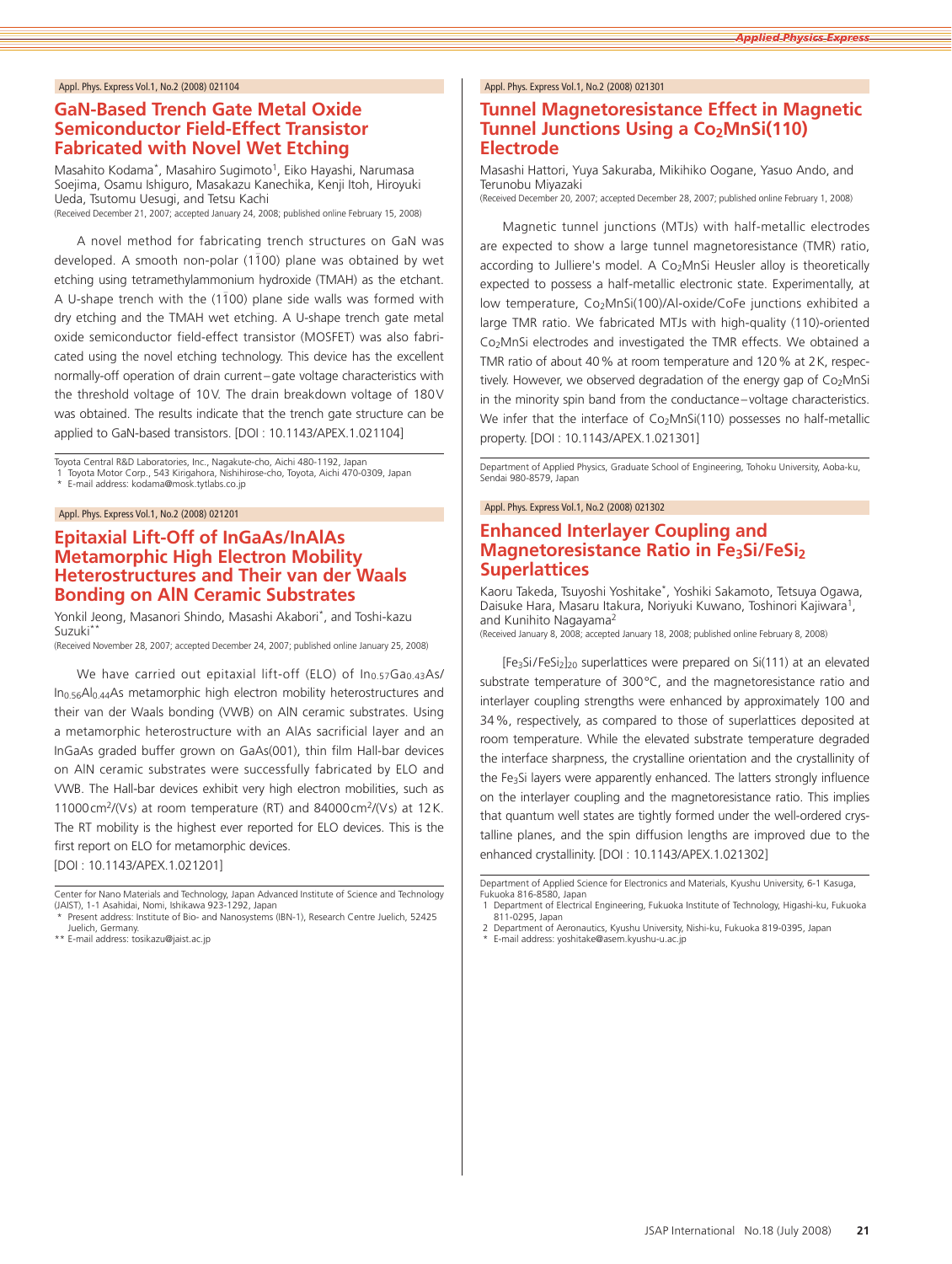# **Quantitative Evaluation of Silicon Displacement Induced by Arsenic Implantation Using Silicon Isotope Superlattices**

Yasuo Shimizu, Masashi Uematsu, Kohei M. Itoh\*, Akio Takano<sup>1</sup>, Kentarou Sawano2, and Yasuhiro Shiraki2 (Received November 21, 2007; accepted December 28, 2007; published online January 25, 2008)

We established a new method for evaluating quantitatively the silicon atomic displacement as a function of the depth from the surface induced by arsenic implantation into a silicon wafer. A simulation based on a convolution integral was developed successfully to reproduce the experimental depth profiles of isotopes in the arsenic-implanted <sup>28</sup>Si/<sup>30</sup>Si isotope superlattices, from which the average distance of the silicon displacements due to the collisions with implanted arsenic is obtained. We show that it takes the average displacement of ~0.5nm to make the structure appear amorphous by transmission electron microscopy. [DOI : 10.1143/APEX.1.021401]

Department of Applied Physics and Physico-Informatics, Keio University, 3-14-1 Hiyoshi, Kohoku-ku, Yokohama 223-8522, Japan 1 NTT Advanced Technology Corporation, 3-1 Morinosato-Wakamiya, Atsugi, Kanagawa

- 243-0124, Japan 2 Research Center for Silicon Nano-Science, Advanced Research Laboratories, Musashi
- Institute of Technology, 8-15-1 Todoroki, Setagaya-ku, Tokyo 158-0082, Japan

\* E-mail address: kitoh@appi.keio.ac.jp

#### Appl. Phys. Express Vol.1, No.2 (2008) 021402

# **Room-temperature Transport Properties of High Drift Mobility Two-dimensional Electron Gas Confined in a Strained Si Quantum Well**

Maksym Myronov, Kentarou Sawano, Kohei M. Itoh1, and Yasuhiro Shiraki

(Received December 1, 2007; accepted December 18, 2007; published online January 25, 2008)

The drift mobility, carrier density and conductivity of the two-dimensional electron gas (2DEG) confined in the tensilely strained 15nm Si quantum well (QW) of SiGe heterostructures were obtained by mobility spectrum analysis at room-temperature. The highest 2DEG drift mobility of 2900cm<sup>2</sup> V<sup>-1</sup>s<sup>-1</sup> with carrier density of  $1 \times 10^{11}$ cm<sup>-2</sup> were observed in the Si QW with -0.9% tensile strain. However, the increase of strain up to -1.08% resulted in the decline of 2DEG drift mobility down to  $2670 \text{ cm}^2$ ,  $V^{-1}$ s<sup>-1</sup> and the pronounced increase of carrier density up to 4.4×1011cm-2. Nevertheless, the pronounced enhancement of 2DEG conductivity was observed. [DOI : 10.1143/APEX.1.021402]

Advanced Research Laboratories, Musashi Institute of Technology, 8-15-1 Todoroki, Setagayaku, Tokyo158-0082, Japan

1 Department of Applied Physics and Physico-Informatics, Keio University, Yokohama 223-8522, Japan

#### Appl. Phys. Express Vol.1, No.2 (2008) 021403

### **Improved Room-Temperature 1.6***µ***m Electroluminescence from** *p***-Si/** $\beta$ **-FeSi**<sub>2</sub>/*n*-Si **Double Heterostructures Light-Emitting Diodes**

Mitsushi Suzuno, Shigemitsu Murase, Tomoaki Koizumi, and Takashi Suemasu (Received January 21, 2008; accepted January 27, 2008; published online February 15, 2008)

We have epitaxially grown *p*-Si/β-FeSi<sub>2</sub>/*n*-Si double heterostructures light-emitting diodes (LEDs) on Si(111) substrates by molecular-beam epitaxy. The 1.6*µ*m electroluminescence intensity measured at room temperature (RT) was improved significantly for LEDs constructed using a thick β-FeSi<sub>2</sub> active layer (190nm) embedded in heavily-doped Si *p*-*n* diodes formed on floating-zone Si(111) substrates. The external quantum efficiency was increased up to approximately 0.02% at RT.

[DOI : 10.1143/APEX.1.021403]

Institute of Applied Physics, University of Tsukuba, 1-1-1 Tennohdai, Tsukuba, Ibaraki 305-8573, Japan

Appl. Phys. Express Vol.1, No.2 (2008) 021501

# **Un-stability of Sputtered Ge<sub>2</sub>Sb<sub>2</sub>Te<sub>5</sub> Films in Electrical Phase Changes**

Akira Saitoh, Toshiaki Donuma, and Keiji Tanaka (Received December 11, 2007; accepted December 22, 2007; published online January 25, 2008)

Microscopic structures of amorphous Ge2Sb2Te<sub>5</sub> films, electrically phase-changed using co-planar electrodes, have been studied through electrical and structural investigations. Microscope images show a structured phase-change region consisting of a narrow channel, banks on both sides, and rough peripheral regions. The room-temperature resistivity is ~10<sup>-3</sup> $\Omega$ ·cm, which has a metallic temperature dependence. Micro-Raman scattering spectra at the channel and the bank exhibit peaks due to crystalline Te and tellurides. X-ray diffraction patterns from the films, which contain many channels, present crystalline peaks ascribable to cubic GeTe and other compounds. These observations suggest that the Ge2Sb2Te<sub>5</sub> melt is liable to phase-separate under electrical selfheating. [DOI : 10.1143/APEX.1.021501]

Department of Applied Physics, Graduate School of Engineering, Hokkaido University, Sapporo 060-8628, Japan

#### Appl. Phys. Express Vol.1, No.2 (2008) 021701

# **Improvement of Superconductive Properties of Mesoscopic Nb Wires by Ti Passivation Layers**

Kohei Ohnishi<sup>1</sup>, Takashi Kimura<sup>1,2</sup>, and Yoshichika Otani<sup>1,2</sup> (Received December 17, 2007; accepted December 28, 2007; published online February 1, 2008)

We have investigated superconductive properties of nano-scale Nb wires fabricated by a simple lift-off process with magnetron sputtering. The superconductive properties of the Nb wires were remarkably improved by employing highly plasma resistant electron-beam resist ZEP520A combined with a thin Ti passivation layer. This optimized fabrication process yielded a 300-nm-wide Nb wire with the same transition temperature as that of the reference Nb film. Thereby, a highly transparent Nb/Cu junction was successfully fabricated. [DOI : 10.1143/APEX.1.021701]

277-8581, Japan 2 Frontier Research System, RIKEN, 2-1 Hirosawa, Wako, Saitama 351-0198, Japan

<sup>1</sup> Institute for Solid State Physics, University of Tokyo, 5-1-5 Kashiwanoha, Kashiwa, Chiba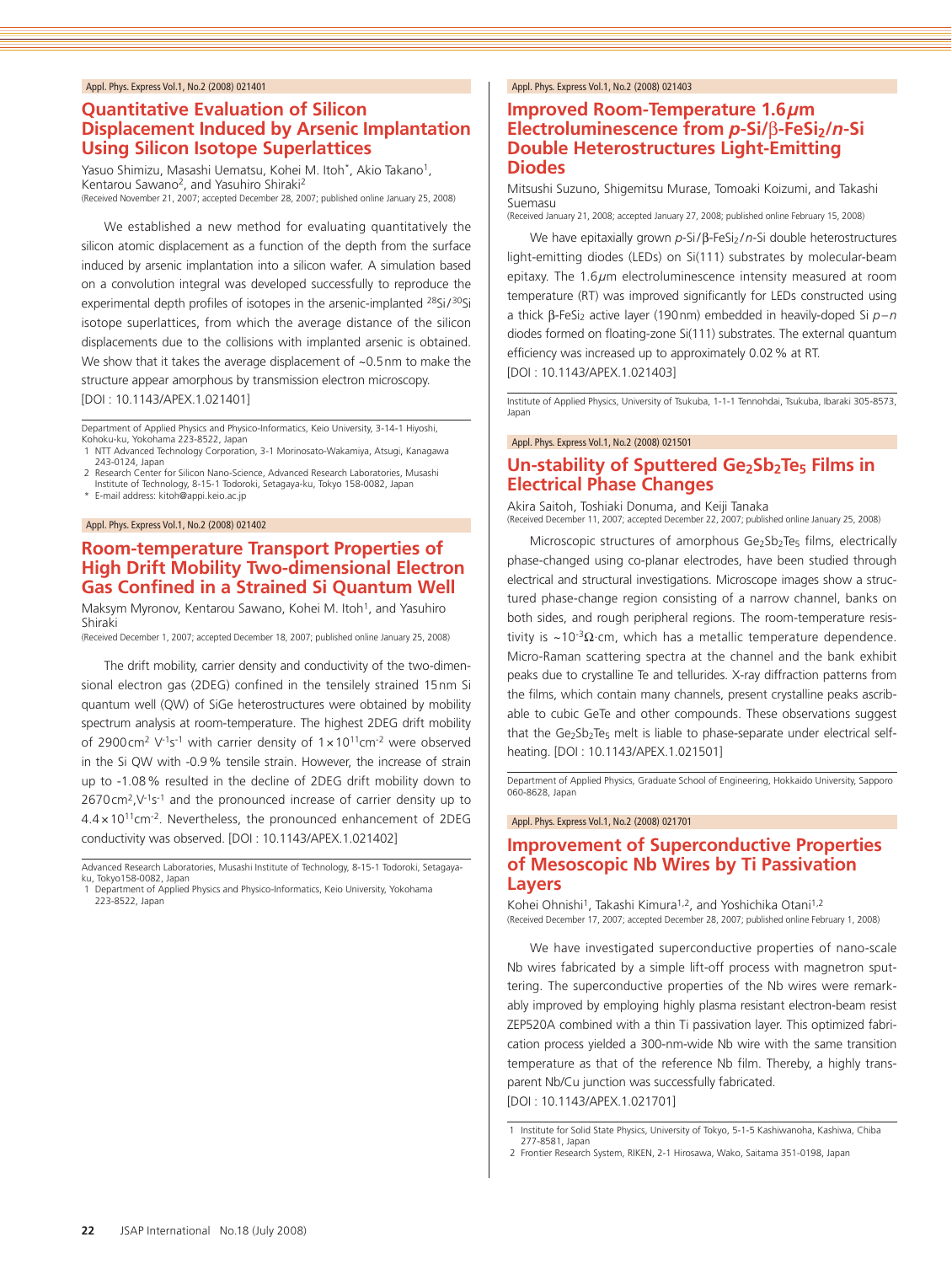# **MgB2 Thin Films Fabricated by a Precursor and Post-annealing Method Have a High** *J***c in High Magnetic Fields**

Akiyoshi Matsumoto, Yuki Kobayashi, Ken-ichiro Takahashi, Hiroaki Kumakura, and Hitoshi Kitaguchi (Received December 26, 2007; accepted January 15, 2008; published online February 1, 2008)

The critical current densities  $(J_c)$  of MgB<sub>2</sub> thin films deposited on  $\alpha$ -Al<sub>2</sub>O<sub>3</sub> fabricated by a precursor and post-annealing process have been investigated in high magnetic fields of up to 30T.  $J_c$  values of  $2.8 \times 10^5$ , 3.0×104, and 3.7×103A/cm2 were obtained at 4.2K in external magnetic fields of 10, 20, and 26T respectively, applied parallel to the film surface. These values were comparable to those seen for Nb3Sn in fields up to 18T, and surpassed them in fields over 18T. The superconducting transition temperature was  $T_c$ <sup>onset</sup>=29.6K and  $T_c$ <sup>zero</sup>=28.5K. Grain connectivity was estimated to be 38.4%. The *H<sub>c2</sub>(0)* estimated from the resistivity measurements was 45T. Transmission electron microscope (TEM) observations of the microstructures suggested that grains 10 –20nm in size exist that show no epitaxial growth relationship to the sapphire substrate.  $J_c$  enhancements in fields up to  $\sim$ 26T are due to the strong grain boundary pinning associated with the small grains and the small size of MgO precipitates. [DOI : 10.1143/APEX.1.021702]

National Institute for Materials Science, 1-2-1 Sengen, Tsukuba, Ibaraki 305-0047, Japan

#### Appl. Phys. Express Vol.1, No.2 (2008) 021801

#### **Characterization of Depletion Layer using Photoluminescence Technique**

Vipul Singh\*, Anil K. Thakur, Shyam S. Pandey, Wataru Takashima, and Keiichi Kaneto

(Received November 19, 2007; accepted December 18, 2007; published online January 25, 2008)

The depletion layer formed at the interface of aluminum (Al) with poly(3-hexylthiophene-2, 5-diyl) (P3HT) has been studied, using the bias dependent photoluminescence (PL) spectra in indium tin oxide (ITO)/ P3HT/Al sandwiched cells. A quenching in the PL intensity has been observed under the reverse bias conditions, which has been attributed to the increase in the depletion layer width. A direct relationship between the depletion layer width and the PL quenching has been derived and explained. [DOI : 10.1143/APEX.1.021801]

#### Appl. Phys. Express Vol.1, No.2 (2008) 021802

### **Improvement of Hole Mobility in Organic Field-Effect Transistors Based on Octylsubstituted Oligo-***p***-phenylenevinylene by Thermal Treatment at Smectic Liquid Crystalline Phase**

Hiroaki Nakamura\*, Masatoshi Saito, Tadashi Kusumoto, Takeshi Yasuda<sup>1,2</sup>, and Tetsuo Tsutsui<sup>1</sup> (Received December 7, 2007; accepted December 15, 2007; published online January 25, 2008)

Organic field-effect transistors based on octyl-subustituted oligo-*p*phenylenevinylene have been studied. We have succeeded in improving field-effect hole mobilities by thermal treatment at liquid crystalline phase characterized as a highly ordered smectic phase. The field-effect mobility of the device as vacuum-evaporated was calculated to be  $6.9 \times 10^{-3}$ cm<sup>2</sup>  $V^1$  s<sup>-1</sup> whereas the mobility was enhanced to  $1.7 \times 10^{-1}$ cm<sup>2</sup>  $V^1$  s<sup>-1</sup> after annealing the device at 100°C for 12h. From the surface morphology of the films observed by using atomic force microscope, the enhancement is found to be attributed to reduction of defect density in the film because of the thermal movement of liquid-crystal molecules. [DOI : 10.1143/APEX.1.021802]

Central Research Laboratories, Idemitsu Kosan Co., Ltd., Sodegaura, Chiba 299-0293, Japan Department of Applied Science for Electronics and Materials, Graduate School of Engineering Sciences and Institute for Material Chemistry and Engineering, Kyushu

University, Kasuga, Fukuoka 816-8580, Japan PRESTO, Japan Science and Technology Agency, Chiyoda-ku, Tokyo 102-0075, Japan

E-mail address: hiroaki.nakamura@si.idemitsu.co.jp

#### Appl. Phys. Express Vol.1, No.2 (2008) 021803

### **Complementary Two-input NAND Gates with Low-voltage-operating Organic Transistors on Plastic Substrates**

Jong Ho Na1,\*, Masatoshi Kitamura2, and Yasuhiko Arakawa1,2 (Received November 19, 2007; accepted January 9, 2008; published online February 1, 2008)

We fabricated two-input NAND gates composed of p-channel pentacene and n-channel  $C_{60}$  transistors. The logic devices were prepared on flexible polymer substrates through a shadow mask process. Correct NAND logic functionality was demonstrated at a wide voltage range of 2–7V. From voltage transfer characteristics of the NAND gates, we obtained impressive signal gains up to 120 and large noise margins in the given voltage range. [DOI : 10.1143/APEX.1.021803]

Graduate School of Life Sciences and Systems Engineering, Kyushu Institute of Technology, 2-4 Hibikino, Wakamatsu-ku, Kitakyushu 808-0196, Japan

<sup>\*</sup> E-mail address: vipulsingh79@gmail.com

<sup>1</sup> Research Center for Advanced Science and Technology, University of Tokyo, 4-6-1 Komaba, Meguro-ku, Tokyo 153-8904, Japan

<sup>2</sup> Institute for Nano Quantum Information Electronics, University of Tokyo, 4-6-1 Komaba, Meguro-ku, Tokyo 153-8904, Japan

E-mail address: pions@iis.u-tokyo.ac.jp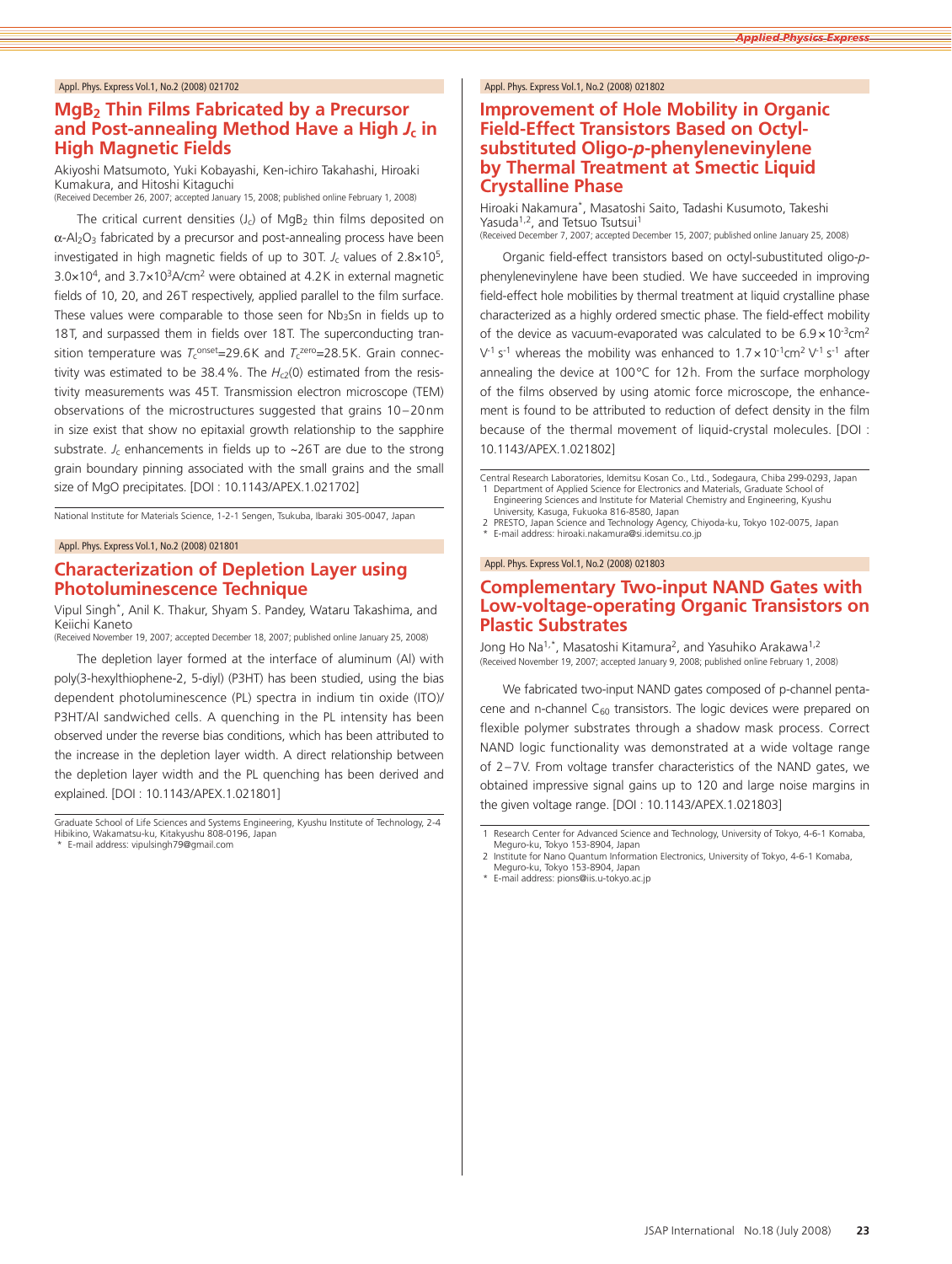# **Whitening of Polymer Light-Emitting Diodes by Dispersing Vapor of an Orange Fluorescent Dye into a Blue-Emitting Polymer Film**

Toshiko Mizokuro\*, Claire Heck, Nobutaka Tanigaki, Takashi Hiraga, and Norio Tanaka1

(Received December 28, 2007; accepted January 11, 2008; published online February 1, 2008)

Whitening of polymer light-emitting diodes (PLEDs) based on the blue-emitting poly(9,9-dioctylfluorene) (PDOF) films was possible by dispersing vapor of an orange fluorescent dye 4-(dicyanomethylene)- 2-methyl-6-(4-dimethylaminostyryl)-4*H*-pyran (DCM) into the film by means of the solution-free vapor transportation method (VTM). Devices prepared with this method showed good color stability with bias voltage increase, while those formed with conventional spin-coating, where dyes and polymers were mixed in a solution (solution-mixed), showed color change from yellow to white-yellow. The maximum luminance of the PLED formed by the VTM was higher than that formed by conventional spin-coating process. [DOI : 10.1143/APEX.1.021804]

Photonics Research Institute, National Institute of Advanced Industrial Science and Technology, 1-8-31 Midorigaoka, Ikeda, Osaka 563-8577, Japan

- 1 Dainichiseika Color and Chemicals Manufacturing Co., Ltd., 1-9-4 Horinouchi, Adachi-ku, Tokyo 123-8555, Japan \* E-mail address: chem42@ni.aist.go.jp
- 

#### Appl. Phys. Express Vol.1, No.2 (2008) 021805

### **Highly Efficient Phosphorescent Organic Light-Emitting Diodes Using Alkyl-Substituted Iridium Complexes as a Solution-Processible Host Material**

Toshimitsu Tsuzuki\* and Shizuo Tokito (Received January 11, 2008; accepted January 24, 2008; published online February 15, 2008)

We fabricated highly efficient organic light-emitting diodes (OLEDs) using the solution processible iridium complexes which have long alkyl or cycloalkyl substituents in an ancillary ligand as a host material and a red phosphorescent iridium complex as an emitting guest by spin coating method. The OLEDs emitted red phosphorescence from the guest and the luminance reached around 10,000 cd/m<sup>2</sup>. The efficiency of the OLED improved after we added an electron transport material (ETM) to the emitting layer. The OLED using a mixture of the alkyl substituted iridium complex and ETM as the host showed an external quantum efficiency of 10%. [DOI : 10.1143/APEX.1.021805]

Science and Technical Research Laboratories, NHK, Setagaya-ku, Tokyo 157-8510, Japan E-mail address: tsuzuki.t-hq@nhk.or.jp

#### Appl. Phys. Express Vol.1, No.2 (2008) 022001

### **Waveguide-Integrated Si Nano-Photodiode with Surface-Plasmon Antenna and its Application to On-chip Optical Clock Distribution**

Junichi Fujikata\*, Koichi Nose, Jun Ushida, Kenichi Nishi, Masao Kinoshita, Takanori Shimizu, Toshihide Ueno, Daisuke Okamoto, Akiko Gomyo, Masayuki Mizuno, Tai Tsuchizawa<sup>1</sup>, Toshifumi Watanabe<sup>1</sup>, Koji Yamada<sup>1</sup>, Seiichi Itabashi<sup>1</sup>, and Keishi Ohashi (Received November 21, 2007; accepted December 24, 2007; published online January 25, 2008)

We developed a waveguide-integrated Si nano-photodiode (PD) with a surface plasmon (SP) antenna for on-chip optical clock distribution. The interfacial periodic nano-scale metal–semiconductor –metal Schottky electrodes were shown to function as an SP optical antenna and also as an optical coupler between a SiON waveguide and a very thin Si-absorption layer. Furthermore, a very high speed response of 17ps as well as enhanced photoresponsivity was achieved for a 10-*µ*m coupling length. By using this technology, we fabricated a prototype of a large-scaleintegration (LSI) on-chip optical clock system and demonstrated 5GHz of optical clock circuit operation connected with a 4-branching H-tree structure. [DOI : 10.1143/APEX.1.022001]

MIRAI-Selete, 34 Miyukigaoka, Tsukuba, Ibaraki 305-8501, Japan

NTT Microsystem Integration Labs., 3-1 Morinosato-Wakamiya, Atsugi, Kanagawa 243-0198, Japan

\* E-mail address: fujikata.jyunichi@selete.co.jp

Appl. Phys. Express Vol.1, No.2 (2008) 022002

# **Semiconductor Waveguide Optical Isolator Incorporating Ferromagnetic Epitaxial MnSb for High Temperature Operation**

Tomohiro Amemiya\*, Yusuke Ogawa1, Hiromasa Shimizu2, Hiro Munekata<sup>1</sup>, and Yoshiaki Nakano\* (Received November 26, 2007; accepted December 9, 2007; published online January 25, 2008)

A 1.5-*µ*m nonreciprocal-loss waveguide optical isolator having improved transverse-magnetic-mode (TM-mode) isolation ratio was developed. The device consisted of an InGaAlAs/InP semiconductor optical amplifier waveguide covered with a ferromagnetic epitaxial MnSb layer. Because of the high Curie temperature ( $T_c = 314$ °C) and strong magneto-optical effect of MnSb, the nonreciprocal propagation of 11–12dB/mm has been obtained at least up to 70°C.

[DOI : 10.1143/APEX.1.022002]

Research Center for Advanced Science and Technology, The University of Tokyo, 4-6-1 Komaba, Meguro-ku, Tokyo 153-8904, Japan

1 Imaging Science and Engineering Laboratory, Tokyo Institute of Technology, 4259-G2-13 Nagatsuta, Midori-ku, Yokohama 226-8502, Japan

\*\* E-mail address: nakano@ee.t.u-tokyo.ac.jp

<sup>2</sup> Department of Electrical and Electronic Engineering, Tokyo University of Agriculture and Technology, 2-24-16 Nakacho, Koganei, Tokyo 184-8588, Japan \* E-mail address: ametomo@hotaka.t.u-tokyo.ac.jp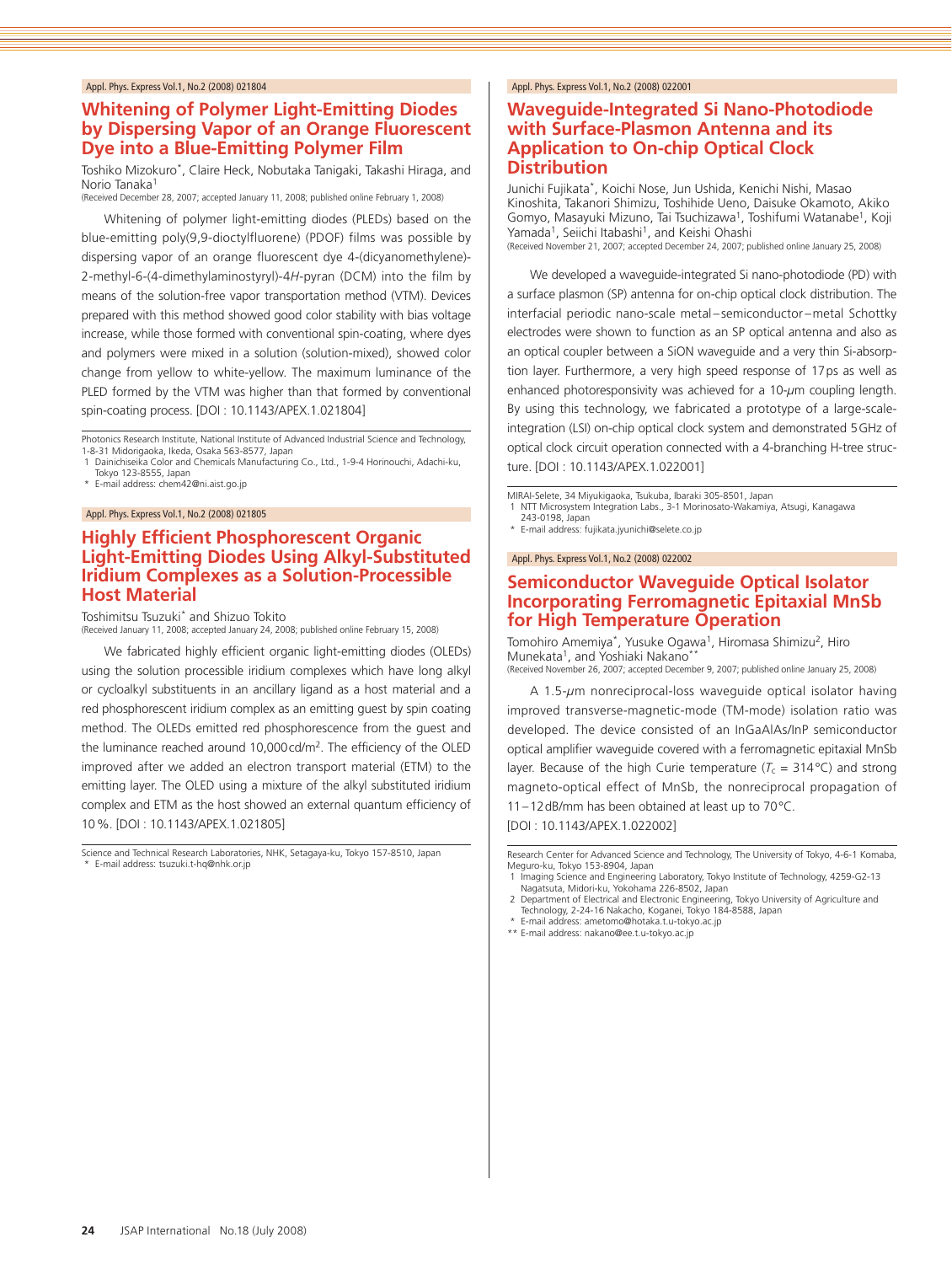## **New Precise Fabrication Technology for Lenticular Lens Sheet with Black Stripe Patterns by Using Photo-Sensitive Material with Surface Modifier**

Atsushi Nagasawa\*, Katsuya Fujisawa<sup>1</sup>, and Toshiyuki Watanabe<sup>2</sup> (Received December 6, 2007; accepted December 22, 2007; published online January 25, 2008)

We have developed a new precise fabrication technology of a lenticular lens sheet with black stripe patterns for a rear-projection television. The black stripe patterns have to be accurately aligned to cylindrical lenses on the lenticular lens sheet and be able to absorb ambient light. Our proposed technology utilized a photo-sensitive material with a surface modifier which controls surface free energy for surface modification. Using this material, we could obtain two patterned areas which had different surface free energies. Furthermore, fabrication of black stripe patterns on the lenticular lens sheet was carried out by a self-alignment method. This lenticular lens sheet with black stripe patterns had similar optical properties compared with a conventional one.

[DOI : 10.1143/APEX.1.022003]

Technology Research Association for Advanced Display Materials (TRADIM), 2-24-16

Nakamachi, Koganei, Tokyo 184-0012, Japan 1 Kuraray Co., Ltd., 41 Miyukigaoka, Tsukuba, Ibaraki 305-0841, Japan

2 Department of Organic and Polymer Materials Chemistry, Tokyo University of Agriculture and Technology, 2-24-16 Nakamachi, Koganei, Tokyo 184-0012, Japan

E-mail address: a.nagasawa@tradim.or.jp

Appl. Phys. Express Vol.1, No.2 (2008) 022004

# **Single-Mode Vertical-Cavity Surface-Emitting Lasers with a Deep-Etched Half-Ring-Shaped Holey Structure**

Hung-Pin D. Yang, Fang-I Lai1, and Jim Y. Chi (Received December 10, 2007; accepted January 5, 2008; published online January 25, 2008)

A single-mode oxide-confined vertical-cavity surface-emitting laser (VCSEL) with deeply-etched half-ring-shaped holey structure for fiberoptic applications is demonstrated. Single fundamental mode continuous-wave output power of 2.6mW has been achieved in the 850nm range, with a threshold current of approximately 1mA. Side-mode suppression ratio (SMSR) larger than 26dB has been measured. Contrary to the previously reported surface relief methods, the deep-etched (approximately 2.2*µ*m in depth) holey structure in this paper provides another approach to achieve single-mode operation of the VCSEL with a larger oxide aperture. [DOI : 10.1143/APEX.1.022004]

Electronics and Optoelectronics Research Laboratories, Industrial Technology Research Institute, Chutung 31015, Hsinchu, Taiwan 31015, R.O.C.

#### Appl. Phys. Express Vol.1, No.2 (2008) 022005

# **Generation of Periodic Sawtooth Optical Intensity by Phase-Shifting Mask**

Shogo Ura\*, Kenji Kintaka<sup>1</sup>, Hideyuki Awazu, Kenzo Nishio, Yasuhiro Awatsuji, and Junji Nishii2 (Received December 19, 2007; accepted January 11, 2008; published online February 1, 2008)

A new simple interference exposure method using a phase-shifting mask was discussed on the basis of Fourier synthesis for fabricating blazed gratings. Phase-shifting mask was designed with 244nm exposure-light wavelength to launch multiple diffraction beams so that resultant interference pattern fit to required optical intensity profile. Fine surface-relief pattern on SiO<sub>2</sub> mask for 3-µm-period sawtooth opticalintensity profile was fabricated by electron-beam direct-writing lithography with 30nm scanning step and relief height of 65nm. Sawtoothlike intensity profile was demonstrated with theoretically predicted interference visibility. [DOI : 10.1143/APEX.1.022005]

Department of Electronics, Graduate School of Science and Technology, Kyoto Institute of Technology, Kyoto 606-8585, Japan

1 Photonics Research Institute, National Institute of Advanced Industrial Science and Technology, Tsukuba, Ibaraki 305-8568, Japan 2 Photonics Research Institute, National Institute of Advanced Industrial Science and

Technology, Ikeda, Osaka 563-8577, Japan \* E-mail address: ura@kit.ac.jp

#### Appl. Phys. Express Vol.1, No.2 (2008) 022006

# **Three-Dimensional Profiling of Refractive Index Distribution inside Transparent Materials by Use of Nonresonant Four-Wave Mixing Microscopy**

Keisuke Isobe, Takehito Kawasumi, Takayuki Tamaki, Shogo Kataoka, Yasuyuki Ozeki, and Kazuyoshi Itoh

(Received December 10, 2007; accepted January 15, 2008; published online February 8, 2008)

We propose that four-wave mixing (FWM) microscopy can be applied to three-dimensional mapping of refractive index (RI) structure inside transparent samples. We derive an analytical relationship between the RI and the intensity of the FWM signal that is due to nonresonant optical nonlinearity. By using the relationship, the RI profile can be directly and quantitatively obtained from the intensity distribution of the FWM signal. We experimentally demonstrate the RI profiling of a phase grating fabricated in a non-alkali glass. [DOI : 10.1143/APEX.1.022006]

Department of Material and Life Science, Graduate School of Engineering, Osaka University, 2-1 Yamadaoka, Suita, Osaka 565-0871, Japan

<sup>1</sup> Department of Electrical Engineering, Yuan Ze University, Chung-Li, Taiwan 32003, R.O.C.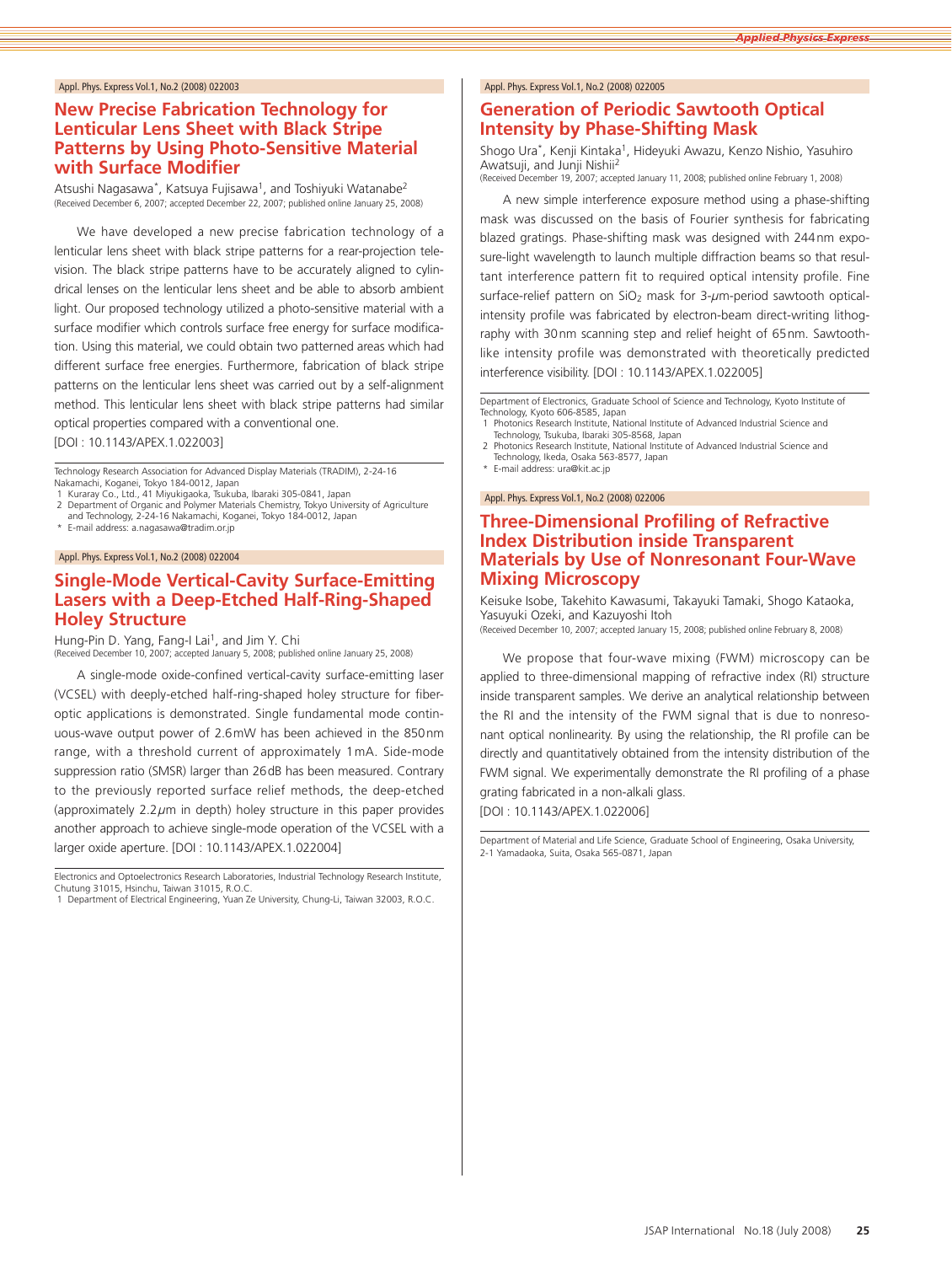# **Generation of High Efficiency 2***µ***m Laser Pulse from a Periodically Poled 5mol% MgO-Doped LiNbO<sub>3</sub> Optical Parametric Oscillator**

Ravi Bhushan\*, Hidetsugu Yoshida, Koji Tsubakimoto, Hisanori Fujita, Masahiro Nakatsuka, Noriaki Miyanaga, Yasukazu Izawa, Hideki Ishizuki<sup>1</sup>, and Takunori Taira<sup>1</sup>

(Received December 17, 2007; accepted January 21, 2008; published online February 8, 2008)

We report on an optical parametric oscillator (OPO) based on a large aperture periodically poled 5 mol% MgO-doped LiNbO<sub>3</sub> (PPMgLN). A high average power Q-switched Nd:YAG laser operating at 1.064*µ*m producing 10ns pulses at a repetition rate of 10Hz was used to pump the OPO. Total output pulse energy of 126mJ at 2*µ*m with 62 % slope efficiency was achieved at relatively low pump power intensity. Temperature tuning behavior of the quasi-phase matched OPO was also observed. [DOI : 10.1143/APEX.1.022007]

Institute of Laser Engineering, Osaka University, 2-6 Yamada-oka, Suita, Osaka 565-0871, Japan

1 Laser Research Center for Molecular Science, Institute for Molecular Science, 38 Nishigonaka, Myodaiji, Okazaki, Aichi 444-8585, Japan

\* E-mail address: bhushan@ile.osaka-u.ac.jp

Appl. Phys. Express Vol.1, No.2 (2008) 022008

# **Cylindrical Vector Laser Beam Generated by the Use of a Photonic Crystal Mirror**

Yuichi Kozawa, Shunichi Sato, Takashi Sato<sup>1</sup>, Yoshihiko Inoue<sup>1</sup>, Yasuo Ohtera<sup>2</sup>, and Shojiro Kawakami<sup>1,3</sup>

(Received December 12, 2007; accepted January 21, 2008; published online February 15, 2008)

A concentrically patterned photonic crystal mirror with polarization selectivity fabricated by the autocloning technique was used for the generation of radially and azimuthally polarized beams from an Nd: YAG laser cavity. By adopting the photonic crystal mirror as the output coupler of the cavity, both radially and azimuthally polarized beams were obtained with similar output power as that of an unpolarized beam generated by a conventional, non-polarization-selective output coupler. [DOI : 10.1143/APEX.1.022008]

Institute of Multidisciplinary Research for Advanced Materials, Tohoku University, 2-1-1 Katahira, Aoba-ku, Sendai 980-8577, Japan

- 2 Biomedical Engineering Research Organization, Tohoku University, 6-6-11 Aramaki aza Aoba, Aoba-ku, Sendai 980-8579, Japan
- 3 Sendai Foundation of Applied Information Technology, Aoba Incubation Square, Aramaki aza Aoba, Aoba-ku, Sendai 980-0845, Japan

#### Appl. Phys. Express Vol.1, No.2 (2008) 022009

# **Octave Spanning High Quality Super Continuum Generation Using 10nJ and 104fs High Energy Ultrashort Soliton Pulse**

Norihiko Nishizawa\* and Masaru Hori<sup>1</sup><br>(Received December 21, 2007; accepted January 24, 2008; published online February 15, 2008)

Octave spanning high quality super continuum is generated in all fibre system. A 10nJ and 104fs high energy ultrashort soliton pulse is generated from 1ps fiber chirped pulse amplification laser using large mode area photonic crystal fibre. The conversion efficiency from 1ps pulse into ultrashort soliton pulse is 33%. A 1.05–2.20*µ*m over one octave spanning high quality super continuum with  $\pm$  5dB uniformity is generated using the high energy soliton pulse and highly nonlinear fiber. [DOI : 10.1143/APEX.1.022009]

Division of Advanced Science and Biotechnology, Graduate School of Engineering, Osaka University, 2-1 Yamadaoka, Suita, Osaka 565-0871, Japan

- 1 Department of Electronical Engineering and Computer Science, Graduate School of
- Engineering, Nagoya University, Furo-cho, Chikusa-ku, Nagoya 464-8603, Japan
- \* E-mail address: nishizawa@mls.eng.osaka-u.ac.jp

#### Appl. Phys. Express Vol.1, No.2 (2008) 023001

# **Nearly Temperature-Independent Saturation Drain Current in a Multi-Mesa-Channel AlGaN/GaN High Electron Mobility Transistor**

Takahiro Tamura\*, Junji Kotani, Seiya Kasai, and Tamotsu Hashizume\*\* (Received December 8, 2007; accepted January 21, 2008; published online February 15, 2008)

We fabricated a multi-mesa-channel (MMC) structure by forming a periodic trench just under a gate electrode to improve the uniformity of effective electric field in the channel in an AlGaN/GaN high electron mobility transistor (HEMT). A unique performance, i.e., a nearly temperature-independent saturation drain current, was observed in the MMC device in a wide temperature range. A two-dimensional (2D) potential calculation indicates that the mesa-side gate effectively modulates the potential, resulting in a field surrounding 2D electron gas. Such a surrounding-field effect and a relatively lower source access resistance may be related to a unique current behavior in the MMC HEMT. [DOI : 10.1143/APEX.1.023001]

Research Center for Integrated Quantum Electronics and Graduate School of Information Science and Technology, Hokkaido University, N13, W8, Kita-ku, Sapporo 060-8628, Japan \* E-mail address: tamura@rciqe.hokudai.ac.jp

\*\* E-mail address: hashi@rciqe.hokudai.ac.jp

<sup>1</sup> Photonic Lattice, Inc., Aoba Incubation Square, Aramaki aza Aoba, Aoba-ku, Sendai 980-0845, Japan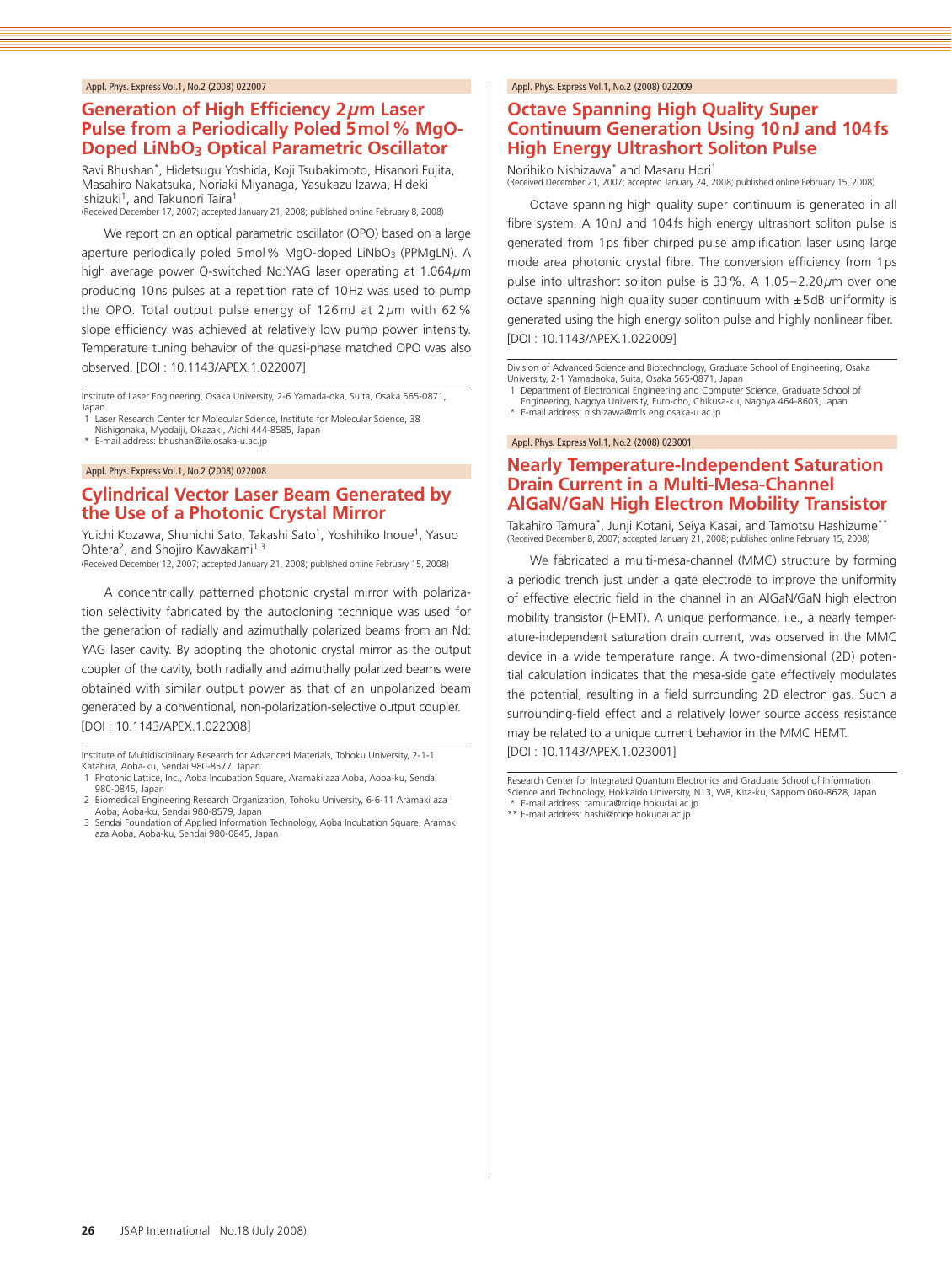#### **Coulomb Blockade Oscillations in Narrow Corrugated Graphite Ribbons**

Hisao Miyazaki<sup>1,2</sup>, Shunsuke Odaka<sup>1,3</sup>, Takashi Sato<sup>4</sup>, Sho Tanaka<sup>4</sup>, Hidenori Goto<sup>2,4</sup>, Akinobu Kanda<sup>2,4</sup>, Kazuhito Tsukagoshi<sup>1,2,5,\*</sup>, Youiti Ootuka<sup>4</sup>, and Yoshinobu Aoyagi<sup>1,2,3</sup> (Received November 8, 2007; accepted December 22, 2007; published online January 25, 2008)

We report Coulomb blockade oscillations in an atomically thin graphite ribbon fabricated by the micromechanical cleavage technique. Aperiodic current oscillations as a function of the gate voltage indicate the formation of multiple Coulomb islands inside the thin graphite ribbon. We conclude that the Coulomb islands originate from puddles of electrons and holes caused by the inhomogeneous interface between the ribbon and the substrate. [DOI : 10.1143/APEX.1.024001]

RIKEN, Wako, Saitama 351-0198, Japan

- 2 CREST, Japan Science and Technology Agency, Kawaguchi, Saitama 332-0012, Japan<br>3 Interdisciplinary Graduate School of Science and Engineering, Tokyo Institute of Technology,
- Midori-ku, Yokohama 226-8502, Japan 4 Institute of Physics and Tsukuba Research Center for Interdisciplinary Materials Science,
- University of Tsukuba, Tsukuba, Ibaraki 305-8571, Japan
- 5 National Institute of Advanced Industrial Science and Technology, Umezono, Tsukuba, Ibaraki 305-8568, Japan
- E-mail address: tsuka@riken.jp

#### Appl. Phys. Express Vol.1, No.2 (2008) 024002

### **Performance Estimation of Graphene Field-Effect Transistors Using Semiclassical Monte Carlo Simulation**

Naoki Harada\*, Mari Ohfuti, and Yuji Awano (Received November 16, 2007; accepted December 28, 2007; published online February 1, 2008)

A semiclassical Monte Carlo simulation was run to estimate the performances of a monolayer and a bilayer (with vertical electric field of 1V/nm applied) graphene-channel field-effect transistor (FET). The vertical field produces a band gap of 0.16eV and gives semiconductive properties in the bilayer graphene. Electrons in monolayer graphene show a notable velocity overshoot of up to  $7.6 \times 10^{7}$  cm/s. A sub-0.1 ps transit time is also expected in a 65-nm channel device. The performance of a bilayer graphene-channel FET is inferior to a monolayer graphene one, but comparable with that of an InP high electron mobility transistor (HEMT). This lower performance may be attributed to the electron effective mass produced by the vertical field. [DOI : 10.1143/APEX.1.024002]

#### Appl. Phys. Express Vol.1, No.2 (2008) 024003

#### **Electrostatic Imprint Process for Glass**

Hideki Takagi, Shin-ichi Miyazawa, Masaharu Takahashi, and Ryutaro Maeda

(Received November 27, 2007; accepted January 5, 2008; published online February 1, 2008)

In usual thermal imprint process, mold patterns are transferred by applying mechanical pressures at elevated temperatures. We have developed a new imprint process for glass, which utilizes electrostatic force as a driving force for deformation. In the method, high dc voltage is applied between a mold and a glass specimen so that the mold becomes an anode. This method enables glass forming at lower temperatures with smaller mechanical force compared to usual thermal imprint process. In addition, this method is suitable for small patterns less than  $1\mu$ m. It is expected that this method realizes large-area and high-efficiency nanoforming process for glass. [DOI : 10.1143/APEX.1.024003]

Advanced Manufacturing Research Institute, National Institute of Advanced Industrial Science and Technology (AIST), Tsukuba, Ibaraki 305-8564, Japan

#### Appl. Phys. Express Vol.1, No.2 (2008) 025001

# **Nitrogen–Oxygen Complexes Associated with Shallow Thermal Donors in Silicon**

#### Haruhiko Ono

(Received December 10, 2007; accepted January 27, 2008; published online February 15, 2008)

A structural model is described for the shallow thermal donors (STDs), which typically consist of seven identical absorption peaks that are caused by electronic transition. In the STD family, attention was paid to the 247 cm<sup>-1</sup> peak that appears to strongly depend on the condition of both the crystal growth and the annealing. We examined NO configuration and the six kinds of NO+Oi configuration. Semi-empirical molecular orbital calculations for these complexes suggested that not only the complex with the  $C_{2v}$  symmetry but also the asymmetric  $NO+O_i$ complexes could simultaneously exist in the Si crystal. We concluded that the 247cm-1 peak, which was highly unstable and behaved oddly during annealing, might be the NO complex and that the other six STD peaks might correspond to the six kinds of NO+O<sub>i</sub> complexes. [DOI : 10.1143/APEX.1.025001]

Kanagawa Industrial Technology Center, Ebina, Kanagawa 243-0435, Japan

Nanotechnology Research Center, Fujitsu Laboratories Ltd., Atsugi, Kanagawa 243-0197, Japan E-mail address: harada.naoki@ip.fujitsu.com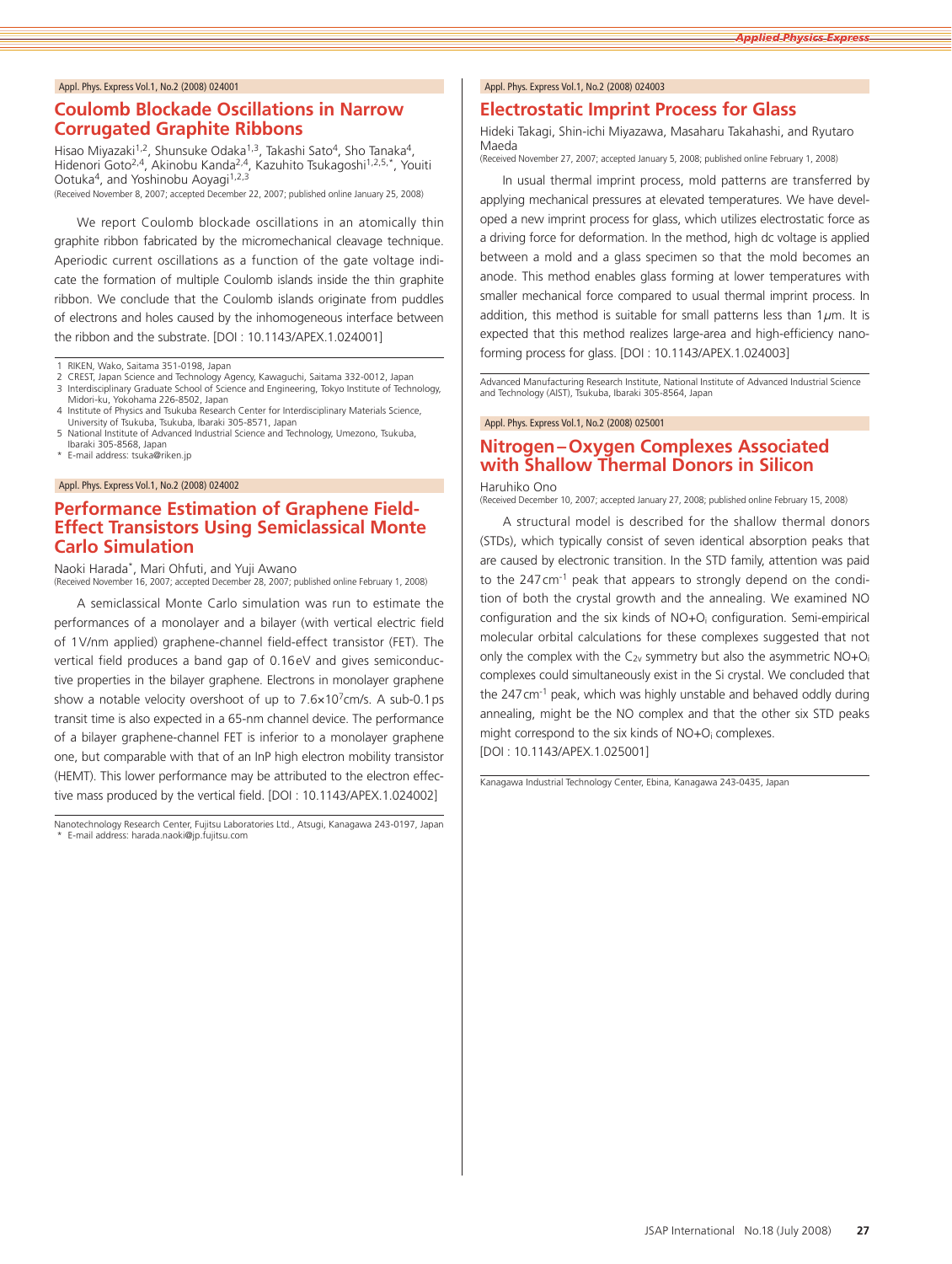# **Point Spread Function for the Calculation of Acid Distribution in Chemically Amplified Resists for Extreme Ultraviolet Lithography**

Takahiro Kozawa<sup>1,2,\*</sup>, Akinori Saeki<sup>1,2</sup>, and Seiichi Tagawa<sup>1,2,\*\*</sup><br>(Received November 15, 2007; accepted December 15, 2007; published online January 25, 2008)

The process simulator is a key technology in extreme ultraviolet (EUV) lithography, which is regarded as the ultimate in projection lithography. The requirement for the accuracy of process simulators has become increasingly strict with the shrinkage of feature size. In chemically amplified EUV resists, acid generators decompose through a reaction with thermalized electrons (~25meV). This sensitization mechanism of EUV resists is analogous to that induced by an electron beam (EB). However, the acid distribution in EUV resists is different from that in EB resists because of the multispur effect, which is caused by the charged intermediates narrowly distributed around the absorption points of EUV photons. In this work, the authors formulate a proposed point spread function for the EUV lithography process based on chemically amplified resists. [DOI : 10.1143/APEX.1.027001]

1 The Institute of Scientific and Industrial Research, Osaka University, 8-1 Mihogaoka, Ibaraki, Osaka 567-0047, Japan

2 CREST, Japan Science and Technology Agency, c/o Osaka University, 8-1 Mihogaoka, Ibaraki, Osaka 567-0047, Japan \* E-mail address: kozawa@sanken.osaka-u.ac.jp

\*\* E-mail address: tagawa@sanken.osaka-u.ac.jp

#### Appl. Phys. Express Vol.1, No.2 (2008) 027002

# **Hyper Rheology Measurement by Emission and Collision of Micro-Fluid Particles**

Hideaki Kutsuna and Keiji Sakai

(Received December 11, 2007; accepted January 11, 2008; published online February 8, 2008)

We introduce a system to measure the mechanical properties of fluids under high shear deformation rates of up to  $10^6$ s<sup>-1</sup>. The newly developed micro-fluid emission nozzle remarkably extended the variety of liquids to, for example, organic solvents, strong alkalis and acids, and viscous fluids. The dynamic behavior of a fluid after the head-on collision of the two emitted particles was observed by the stroboscopic method. The surface tension and viscosity were determined from the resonant frequency and decay constant of the resonant oscillation by comparison with numerical simulation. An approximate theory to describe the largeamplitude oscillation is also presented. [DOI : 10.1143/APEX.1.027002]

Institute of Industrial Science, University of Tokyo, 4-6-1 Komaba, Meguro-ku, Tokyo 153-8505, Japan

#### Appl. Phys. Express Vol.1, No.2 (2008) 027003

### **Extremely Small Proximity Effect in 30keV Electron Beam Drawing with Thin Calixarene Resist for 20×20nm2 Pitch Dot Arrays**

Sumio Hosaka<sup>1,3,\*</sup>, Zulfakri Mohamad<sup>2</sup>, Masumi Shira<sup>2</sup>, Hirotaka Sano<sup>2</sup>, You Yin<sup>1</sup>, Akihira Miyachi<sup>3</sup>, and Hayato Sone<sup>1</sup><br>(Received December 6, 2007; accepted January 21, 2008; published online February 15, 2008)

We studied proximity effect in 30keV electron beam (EB) drawing with calixarene resist for patterned media and quantum devices. Using about 15-nm-thick calixarene resist on Si substrate in conventional EB drawing system, the proximity effect has been studied by forming and observing 20-, 25-, 30-, and 40-nm-pitch resist dot arrays and measuring exposure dosage intensity distribution (EID) function. As a result, the proximity effect is negligible small due to comparing with some dot sizes in center, side and corner of  $2 \mu m$  square with  $25 \times 25$  nm<sup>2</sup> pitch dot arrays. In addition, the proximity effect parameter  $η$  in EID function is less than 0.3. It is clear that the EB drawing and calixarene resist system is very suitable for forming ultrahigh packed dot arrays pattern. We demonstrated 20×20nm2 pitch resist dot arrays (about 1.6Tb/in.2) with a dot diameter of about 14nm and the same size as everywhere in the pattern. [DOI : 10.1143/APEX.1.027003]

Department of Production Science Technology, Graduate School of Engineering, Gunma University, 1-5-1 Tenjin, Kiryu, Gunma 376-8515, Japan

- 2 Department of Nano Material Systems, Graduate School of Engineering, Gunma University, 1-5-1 Tenjin, Kiryu, Gunma 376-8515, Japan
- 3 Advanced Technology Research Center (ATEC), Gunma University, 1-5-1 Tenjin, Kiryu, Gunma 376-8515, Japan
- \* E-mail address: hosaka@el.gunma-u.ac.jp

Appl. Phys. Express Vol.1, No.2 (2008) 027004

#### **Dependence of Acid Generation Efficiency on Molecular Structures of Acid Generators upon Exposure to Extreme Ultraviolet Radiation**

Ryo Hirose, Takahiro Kozawa\*, Seiichi Tagawa\*\*, Toshiyuki Kai1, and Tsutomu Shimokawa1

(Received January 15, 2008; accepted January 24, 2008; published online February 15, 2008)

The trade-off between resolution, sensitivity, and line edge roughness (LER) is the most serious problem for the development of sub-30nm resists based on chemical amplification. Because of this trade-off, the increase in acid generation efficiency is essentially required for highresolution patterning with high sensitivity and low LER. In this study, we investigated the dependences of acid generation efficiency on the molecular structure and concentration of acid generators upon exposure to extreme ultraviolet (EUV) radiation. The acid generation efficiency (the number of acid molecules generated by a single EUV photon) was obtained within the acid generator concentration range of 0–30wt% for five types of ionic and nonionic acid generators.

[DOI : 10.1143/APEX.1.027004]

- 1 JSR Corp., 100 Kawajiri-cho, Yokkaichi, Mie 510-8552, Japan \* E-mail address: kozawa@sanken.osaka-u.ac.jp
- \*\* E-mail address: tagawa@sanken.osaka-u.ac.jp

The Institute of Scientific and Industrial Research, Osaka University, 8-1 Mihogaoka, Ibaraki, Osaka 567-0047, Japan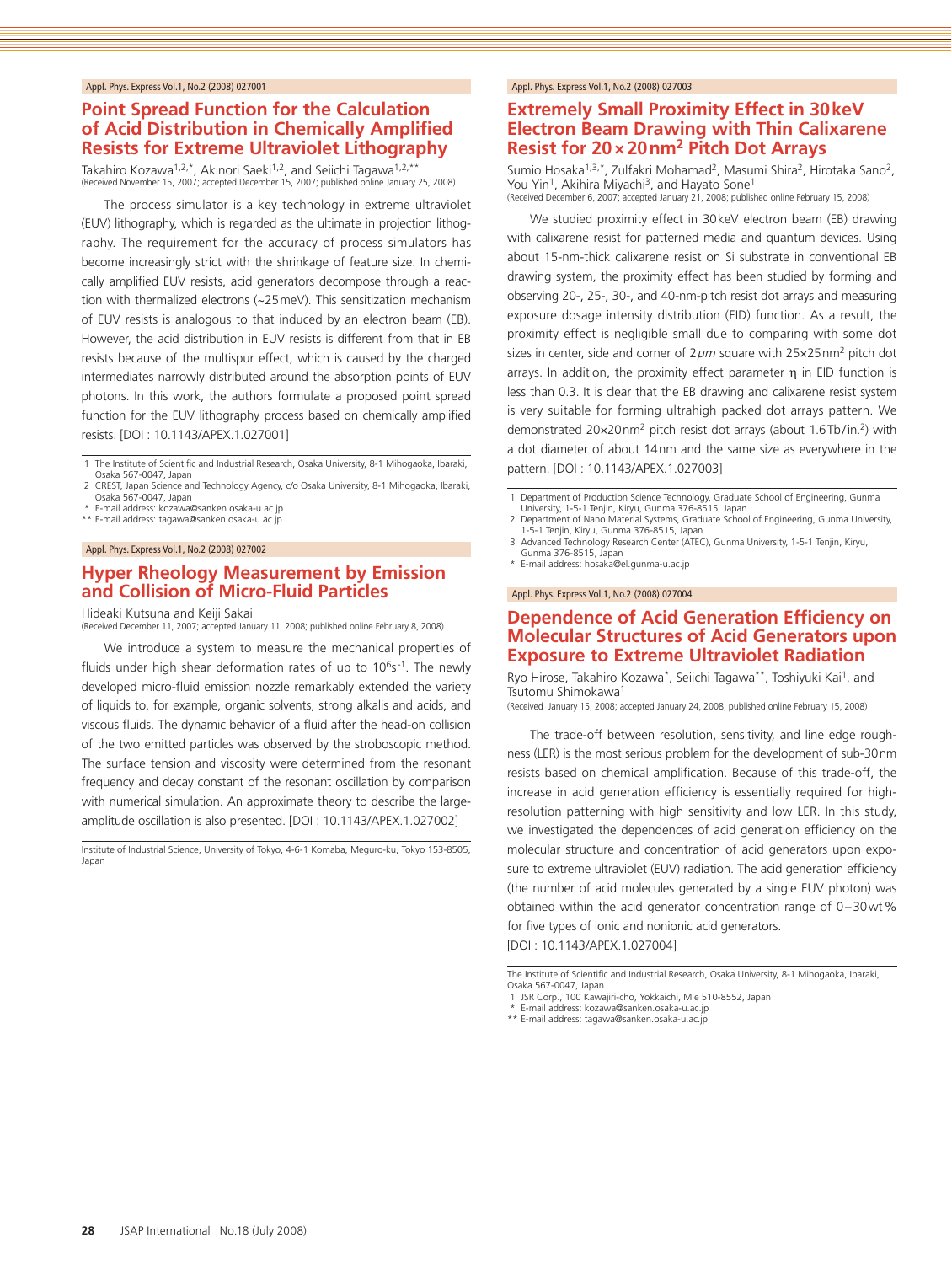# **Longitudinal and Transverse Coupling of the Beam Temperature Caused by the Laser Cooling of 24Mg+**

Mikio Tanabe\*, Takehiro Ishikawa, Masao Nakao, Hikaru Souda, Masahiro Ikegami<sup>1</sup>, Toshiyuki Shirai<sup>1</sup>, Hiromu Tongu<sup>1</sup>, and Akira Noda<sup>1</sup><br>(Received November 27, 2007; accepted December 18, 2007; published online February 1, 2008)

A laser-cooling experiment of a 40keV 24Mg+ beam was carried out in the small laser-equipped storage ring (S-LSR). A laser co-propagating with the beam and an induction accelerator were utilized in the experiment. The lowest longitudinal temperature achieved in the present experiment was 3.6K for  $3 \times 10^4$  ions stored in the ring. It was found that the number of stored ions is related to the temperature at the final equilibrium state of the laser cooling. This relation shows that the longitudinal temperature of the laser-cooled beam linearly couples with the transverse one through intra-beam scattering.

[DOI : 10.1143/APEX.1.028001]

Department of Physics, Graduate School of Science, Kyoto University, Kyoto 606-8502, Japan 1 Advanced Research Center for Beam Science, Institute for Chemical Research, Kyoto University, Gokasho, Uji, Kyoto 611-0011, Japan

E-mail address: tanabe@kyticr.kuicr.kyoto-u.ac.jp

#### Appl. Phys. Express Vol.1, No.3 (2008) 031201

# **Synthesis and Thermoelectric Properties of Silicon Clathrates Sr8Al***x***Ga16-***x***Si30 with the Type-I and Type-VIII Structures**

Kengo Kishimoto\*, Naoya Ikeda, Koji Akai<sup>1</sup>, and Tsuyoshi Koyanagi (Received January 14, 2008; accepted February 21, 2008; published online March 14, 2008)

Nominal composition Sr8Al*x*Ga16-*x*Si30 (0≤*x*≤16) samples were prepared by powder metallurgy. The samples with *<sup>x</sup>*=0–7 exhibited the type-I clathrate structure ( $Pm\bar{3}n$ , No.223), while the samples with  $x =$ 8–13 almost exhibited the type-VIII clathrate structure (*I*4 – 3*m*, No.217). These samples possessed the electrical conductivities and Seebeck coefficients typical of *<sup>n</sup>*-type degenerated semiconductors. The results on their thermoelectric properties indicate that the type-VIII SrAlGaSi clathrate would be a more efficient thermoelectric material than the type-I SrAlGaSi clathrate. For example, the type-VIII Sr<sub>8</sub>Al<sub>9</sub>Ga<sub>7</sub>Si<sub>30</sub> sample had a maximum power factor of 11µWcm<sup>-1</sup> K<sup>-2</sup> at 1000K and a room temperature Hall mobility of  $24 \text{ cm}^2 \text{ V}^{-1}$  s<sup>-1</sup>, while those of the type-I Sr<sub>8</sub>Al<sub>6</sub>Ga<sub>10</sub>Si<sub>30</sub> sample were 7µWcm<sup>-1</sup> K<sup>-2</sup> and 5cm<sup>2</sup> V<sup>-1</sup> s<sup>-1</sup>, respectively. [DOI : 10.1143/APEX.1.031201]

Graduate School of Science and Engineering, Yamaguchi University, Ube, Yamaguchi 755-8611, Japan 1<sup></sup> Media and Information Technology Center, Yamaguchi University, Ube, Yamaguchi

755-8611, Japan

E-mail address: kkishi@yamaguchi-u.ac.jp

#### Appl. Phys. Express Vol.1, No.3 (2008) 031301

# **Ferroelectric Polarization Reversal by a Magnetic Field in Multiferroic Y-type Hexaferrite Ba2Mg2Fe12O22**

Kouji Taniguchi, Nobuyuki Abe<sup>1</sup>, Shintaro Ohtani<sup>1</sup>, Hiroshi Umetsu<sup>1</sup>, and Taka-hisa Arima (Received January 20, 2008; accepted February 6, 2008; published online February 29, 2008)

Coexistence of the ferroelectric polarization and spontaneous magnetization has been found in Y-type hexaferrite Ba2Mg2Fe12O22. The reversal of magnetization by a small magnetic field below ~0.02T accompanies an electric polarization reversal through the clamping of ferrimagnetic and ferroelectric domain walls. This behavior can be potentially used as a magnetically rewritable ferroelectric memory and an electrically rewritable magnetic memory. [DOI : 10.1143/APEX.1.031301]

Institute of Multidisciplinary Research for Advanced Materials, Tohoku University, Sendai 980-8577, Japan

1 Department of Physics, Graduate School of Science, Tohoku University, Sendai 980-8577, Japan

Appl. Phys. Express Vol.1, No.3 (2008) 031302

### **Determination of Penetration Depth of Transverse Spin Current in Ferromagnetic Metals by Spin Pumping**

Tomohiro Taniguchi<sup>1,2</sup>, Satoshi Yakata<sup>3</sup>, Hiroshi Imamura<sup>2</sup>, and Yasuo Ando3

(Received February 7, 2008; accepted February 21, 2008; published online March 14, 2008)

Spin pumping in nonmagnetic/ferromagnetic metal multilayers is studied both theoretically and experimentally. We show that the line widths of the ferromagnetic resonance (FMR) spectrum depend on the thickness of the ferromagnetic metal layers, which must not be in resonance with the oscillating magnetic field. We also show that the penetration depths of the transverse spin current in ferromagnetic metals can be determined by analyzing the line widths of their FMR spectra. The obtained penetration depths in NiFe, CoFe, and CoFeB were 3.7, 2.5, and 12.0nm, respectively. [DOI : 10.1143/APEX.1.031302]

- 2 Nanotechnology Research Institute (NRI), National Institute of Advanced Industrial Science and Technology (AIST), 1-1-1 Umezono, Tsukuba, Ibaraki 305-8568, Japan
- 3 Department of Applied Physics, Graduate School of Engineering, Tohoku University, Sendai 980-8579, Japan

<sup>1</sup> Institute for Materials Research, Tohoku University, Sendai 980-8577, Japan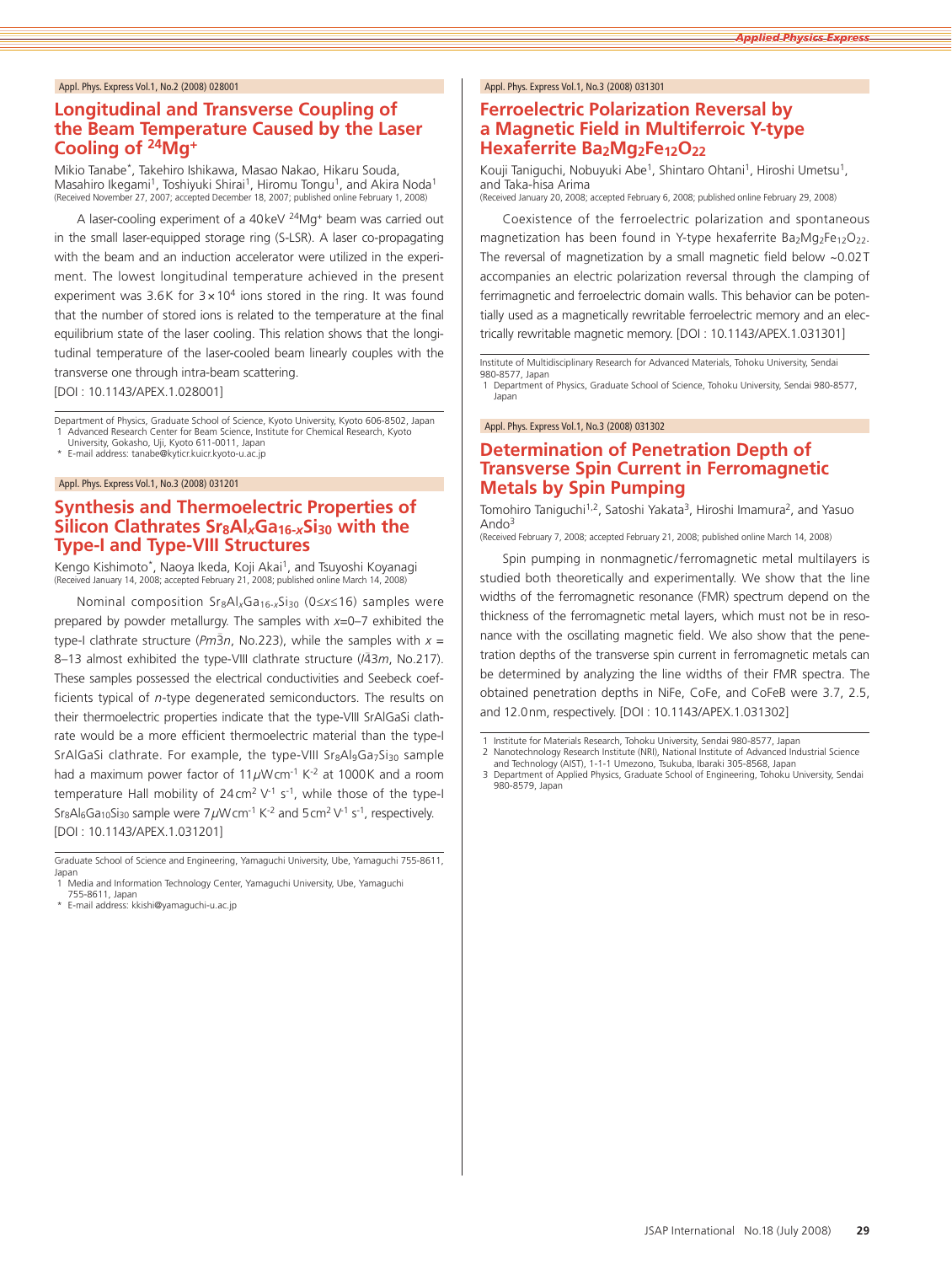# **Microcrystalline Si1-***x***Ge***x* **Solar Cells Exhibiting Enhanced Infrared Response with Reduced Absorber Thickness**

Takuya Matsui<sup>1,\*</sup>, Chia-Wen Chang<sup>1</sup>, Tomoyuki Takada<sup>1,2</sup>, Masao Isomura<sup>2</sup>, Hiroyuki Fujiwara<sup>1</sup>, and Michio Kondo<sup>1</sup><br>(Received January 25, 2008; accepted February 14, 2008; published online March 7, 2008)

Thin film *p* –*i* –*<sup>n</sup>* junction solar cells incorporating hydrogenated microcrystalline Si1-*x*Ge*<sup>x</sup>* (*µ*c-Si1-*x*Ge*x*:H) absorber *<sup>i</sup>* layers (1*µ*m) have been fabricated by plasma-enhanced chemical vapor deposition in the composition range of 0≤*x*≤0.35. By increasing Ge content from *<sup>x</sup>*=0 to 0.15–0.2, short-circuit current density increases by ~5mA/cm<sup>2</sup> with spectral sensitivities extending into the infrared wavelengths (>600nm). However, solar cell parameters for larger Ge contents (*x*>0.2) are lowered by the increased charge carrier recombination in the  $\mu$ c-Si<sub>1-x</sub>Ge<sub>x</sub>:H *i* layer. As a result, a 6.3% efficient solar cell is obtained at *<sup>x</sup>*=0.2, exhibiting infrared response even higher than that of double-thickness *µ*c-Si:H solar cells. The solar cell shows excellent performance stability under prolonged light soaking. [DOI : 10.1143/APEX.1.031501]

1 Research Center for Photovoltaics, National Institute of Advanced Industrial Science and Technology (AIST), 1-1-1 Umezono, Tsukuba, Ibaraki 305-8568, Japan

2 Department of Electrical and Electronic Engineering, Tokai University, 1117 Kitakaname, Hiratsuka, Kanagawa 259-1292, Japan

\* E-mail address: t-matsui@aist.go.jp

#### Appl. Phys. Express Vol.1, No.3 (2008) 031701

# **Rare-Earth-Dependent Magnetic Anisotropy**  in REBa<sub>2</sub>Cu<sub>3</sub>O<sub>*v*</sub>

Atsushi Ishihara, Shigeru Horii\*, Tetsuo Uchikoshi<sup>1</sup>, Tohru S. Suzuki<sup>1</sup>, Yoshio Sakka2, Hiraku Ogino, Jun-ichi Shimoyama, and Kohji Kishio (Received January 24, 2008; accepted February 17, 2008; published online March 7, 2008)

We report magnetic anisotropies (Δχ) depending on rare earth (RE) element in the paramagnetic REBa<sub>2</sub>Cu<sub>3</sub>O<sub>v</sub> (RE123) system as an important finding of magneto-scientific grain-orientation. The *<sup>c</sup>*-axis-oriented RE123 powder samples using static or rotating magnetic fields were fabricated at room temperature to clarify  $\Delta \chi$ . Their easy axes of magnetization were mainly dominated by second-order Stevens factors, whereas |Δχ| largely depended on *y* and RE elements. Especially for heavy RE elements,  $|\Delta \chi|$  reached the order of 10<sup>-4</sup>, indicating that appropriate choice of RE directly leads to a drastic reduction of required magnetic fields for grain-orientation of RE123. [DOI : 10.1143/APEX.1.031701]

Department of Applied Chemistry, University of Tokyo, Tokyo 113-8656, Japan

\* E-mail address: tholy@mail.ecc.u-tokyo.ac.jp

#### Appl. Phys. Express Vol.1, No.3 (2008) 031702

# **Time Resolution Improvement of Superconducting NbN Stripline Detectors for Time-of-Flight Mass Spectrometry**

Koji Suzuki\*, Shigehito Miki<sup>1</sup>, Shigetomo Shiki, Zhen Wang<sup>1</sup>, and Masataka Ohkubo (Received January 25, 2008; accepted February 14, 2008; published online March 7, 2008)

We have applied superconducting stripline detectors (SSLDs) for time-of-flight mass spectrometry (TOF-MS) as molecule detectors. Two SSLDs, which consist of 7-nm-thick niobium nitride (NbN) striplines with different linewidths of 200 or 300nm on a MgO substrate, were fabricated to investigate the effects of kinetic inductance on time resolution. We have observed ultrafast ion detection signals with risetimes of 360–640ps, and successfully obtained mass spectra for a peptide, Angiotensin I, and a protein, bovine serum albumin (BSA) at an energy of 17.5keV. It has been confirmed that the response time is governed by the kinetic inductance of the nano-striplines.

[DOI : 10.1143/APEX.1.031702]

Research Institute of Instrumentation Frontier, National Institute of Advanced Industrial Science and Technology (AIST), 1-1-1 Umezono, Tsukuba, Ibaraki 305-8568, Japan

1 National Institute of Information and Communications Technology, Kobe 651-2492, Japan E-mail address: suzuki-ssm@aist.go.jp

#### Appl. Phys. Express Vol.1, No.3 (2008) 031703

# **Effect of** *c***-Axis-Correlated Disorders on the Vortex Diagram of the Pinning State**

Masafumi Namba, Satoshi Awaji, Kazuo Watanabe, Tsutomu Nojima1, Satoru Okayasu<sup>2</sup>, Masashi Miura<sup>3</sup>, Yusuke Ichino<sup>3</sup>, Yutaka Yoshida<sup>3</sup>, Yoshiaki Takai<sup>3</sup>, Tomoya Horide<sup>4</sup>, Paolo Mele<sup>4,5</sup>, and Kaname Matsumoto<sup>5</sup>

(Received January 24, 2008; accepted February 21, 2008; published online March 14, 2008)

The introduction of the *<sup>c</sup>*-axis-correlated disorder is a promising technique for the improvement of the critical current density  $J_c$  for  $B//c$  of REBa<sub>2</sub>Cu<sub>3</sub>O<sub>v</sub> (RE123) films and tapes. In order to understand the vortex pinning mechanism with the different variety of the *<sup>c</sup>*-axis-correlated disorder, the angular dependence of  $J_c$  was measured in detail for an Y123 film with BaZrO<sub>3</sub> nano-rods, a Sm123 film with fine nano-particles and edge dislocations and an Y123 film with columnar defects introduced by the heavy-ion irradiation parallel to the *<sup>c</sup>*-axis. We found that the vortex pinning state for the variety of the *<sup>c</sup>*-axis-correlated pinning is similar in low fields below the matching field, but it shows different behaviors in high fields above the matching field. It is considered that the interstitial vortices interacted with the *<sup>c</sup>*-axis-correlated disorders through the vortex interaction may play an important role for the appearance of the *<sup>c</sup>*-axis-correlated pinning behavior in a high-field region above the matching field. [DOI : 10.1143/APEX.1.031703]

High Field Laboratory for Superconducting Materials, Institute for Materials Research, Tohoku University, Sendai 980-8577, Japan

5 Kyushu Institute of Technology, Kitakyushu 804-8550, Japan

<sup>1</sup> Nano Ceramics Center, National Institute for Materials and Science, Tsukuba, Ibaraki 305-0047, Japan

<sup>2</sup> WPI Center for Materials Nanoarchitectonics, National Institute for Materials and Science, Tsukuba, Ibaraki 305-0047, Japan

<sup>1</sup> Institute for Materials Research, Tohoku University, Sendai 980-8577, Japan

<sup>2</sup> Japan Atomic Energy Agency, Tokai-mura, Naka-gun, Ibaraki 319-1195, Japan 3 Nagoya University, Nagoya 464-8603, Japan

<sup>4</sup> Kyoto University, Kyoto 606-8501, Japar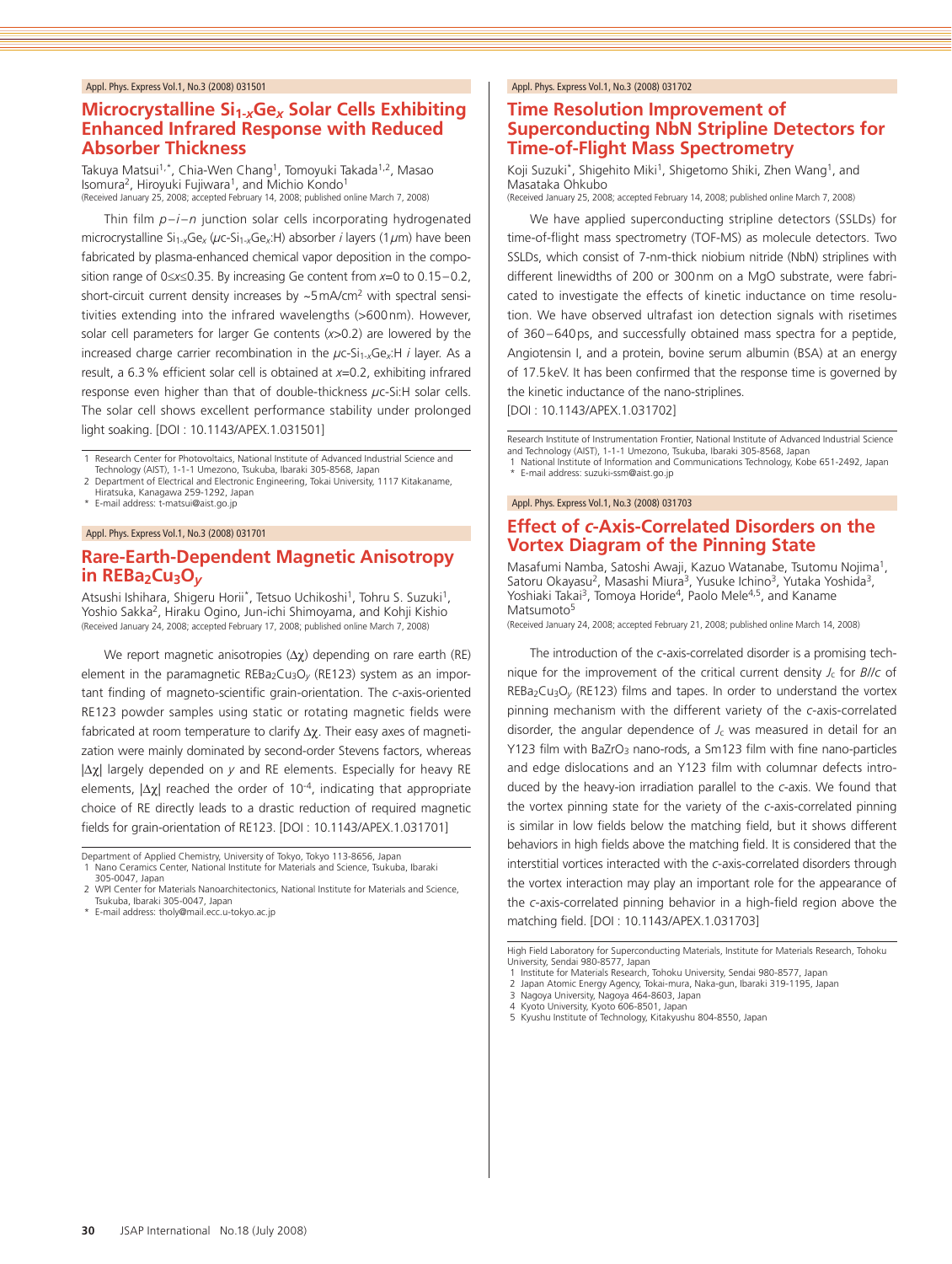# **Reduction of Viewing-Angle Dependent Color Shift in a Reflective Type Cholesteric Liquid Crystal Color Filter**

Won-Gun Jang\*, Tae Won Beom<sup>1</sup>, Hao Cui<sup>1</sup>, Jong Rak Park<sup>1</sup>, Seong Jin Hwang<sup>2</sup>, Young Jin Lim<sup>2</sup>, and Seung Hee Lee<sup>2</sup><br>(Received January 3, 2008; accepted January 24, 2008; published online February 22, 2008)

The reflective type color filter for the liquid crystal displays (LCDs) was produced using cholesteric liquid crystal monomers whose phase is characterized by the unique optical features of *selective reflection*. Periodic micrometer scale hemi-spherical photoresist (PR) patterns were formed on glass substrates by thermal reflow method after photolithography. Cholesteric color filter films for red, green, and blue light reflections were then produced and the viewing angle dependence was investigated and compared with that of reflected light on the non-patterned substrates. Computer simulations using "*LightTools*" were also carried out, and it was confirmed that the color shifts were much smaller on the patterned substrates by bare eyes and Commission Internationale de'Eclairage (CIE) chromaticity coordination analysis qualitatively. [DOI : 10.1143/APEX.1.032001]

Korea Photonics Technology Institute, Wolchul-dong, Buk-gu, Gwangju 500-460, Korea 1 Department of Photonic Engineering, Chosun University, 375 Seosok-dong, Dong-gu, Gwangju 501-759, Korea

- 2 BK-21 Polymer BIN Fusion Research Team, Research Center of Industrial Technology, School of Advanced Materials Engineering, Chonbuk National University, Chonju, Chonbuk
- 561-756, Korea E-mail address: wgjang@kopti.re.kr

#### Appl. Phys. Express Vol.1, No.3 (2008) 032002

#### **Lowering Threshold by Energy Transfer between Two Dyes in Cholesteric Liquid Crystal Distributed Feedback Lasers**

Koji Sonoyama, Yoichi Takanishi\*, Ken Ishikawa, and Hideo Takezoe (Received December 7, 2007; accepted February 8, 2008; published online February 29, 2008)

Lowering lasing threshold based on the Förster-type energy transfer process has been studied in distributed feedback (DFB) lasers of cholesteric liquid crystals (CLCs) containing two dyes. We found that the lasing threshold in the energy transfer process was lowered to less than half of that in direct excitation processes. This effect is attributed to the suppression of self-absorption of a dye (acceptor). This provides a method for lowering threshold in CLC-DFB lasers containing multiple dyes particularly with a small Stokes shift. [DOI : 10.1143/APEX.1.032002]

#### Appl. Phys. Express Vol.1, No.3 (2008) 032003

### **Second Harmonic Generation with High Conversion Efficiency and Wide Temperature Tolerance by Multi-Pass Scheme**

Tetsuro Mizushima\*, Hiroyuki Furuya, Shinichi Shikii, Koichi Kusukame, Kiminori Mizuuchi, and Kazuhisa Yamamoto (Received January 21, 2008; accepted February 17, 2008; published online March 7, 2008)

We proposed a multi-pass second harmonic generation scheme in which condensed fundamental light passed through a nonlinear crystal many times. The multi-pass scheme was realized by using a wide periodically-poled MgO:LiNbO<sub>3</sub>, concave mirrors and condensing optics. The total wavelength conversion efficiency of the multi-pass scheme was increased because non-converted fundamental light which had passed through the nonlinear crystal was re-injected and condensed into the nonlinear crystal and converted. Moreover the total temperature tolerance of the multi passes was widened because the fundamental beam passes had different phase-matching temperature and compensated for miss conversions of other passes. In this work, continuous-wave 5W green light (532nm) with 66% conversion efficiency and wide temperature tolerance were obtained. [DOI : 10.1143/APEX.1.032003]

AV Core Technology Development Center, Matsushita Electric Industrial Co., Ltd., 3-1-1 Yagumo-naka-machi, Moriguchi, Osaka 570-8501, Japan \* E-mail address: mizushima.tetsuro@jp.panasonic.com

#### Appl. Phys. Express Vol.1, No.3 (2008) 032004

### **Green Photoluminescence from GaInN Photonic Crystals**

Hitoshi Kitagawa1,2,\*, Toshihide Suto1,2, Masayuki Fujita1,\*\*, Yoshinori Tanaka<sup>1</sup>, Takashi Asano<sup>1</sup>, and Susumu Noda<sup>1,3</sup> (Received December 21, 2007; accepted February 21, 2008; published online March 14, 2008)

We have investigated green-emitting GaInN two-dimensional photonic crystals with air holes that penetrate through the active layer. At room temperature, the observed photoluminescence intensity from the photonic crystal is approximately three times that of a sample with no photonic crystal structure. This is due to the low surface recombination velocity (1.4  $\times$  10<sup>3</sup>cm/s) of GaInN at the air hole edges and a higher degree of light extraction by the diffraction effect.

[DOI : 10.1143/APEX.1.032004]

2 Process Technology DVLPMT. Center ALPS Electric Co., Ltd., Sendai 981-3208, Japan

E-mail address: kitagawa@qoe.kuee.kyoto-u.ac.jp

E-mail address: fujita@qoe.kuee.kyoto-u.ac.jp

\*\*\* E-mail address: snoda@kuee.kyoto-u.ac.jp

Department of Organic and Polymeric Materials, Tokyo Institute of Technology, 2-12-1-S8-42 O-okayama, Meguro-ku, Tokyo 152-8552, Japan

Present address: Department of Physics, Kyoto University, Kitashirakawa-oiwake-cho, Sakyoku, Kyoto 606-8502, Japan.

<sup>1</sup> Department of Electronic Science and Engineering, Kyoto University, Kyotodaigaku-katsura, Nishikyo-ku, Kyoto 615-8510, Japan

<sup>3</sup> Photonics and Electronics Science and Engineering Center, Kyoto University, Kyotodaigakukatsura, Nishikyo-ku, Kyoto 615-8510, Japan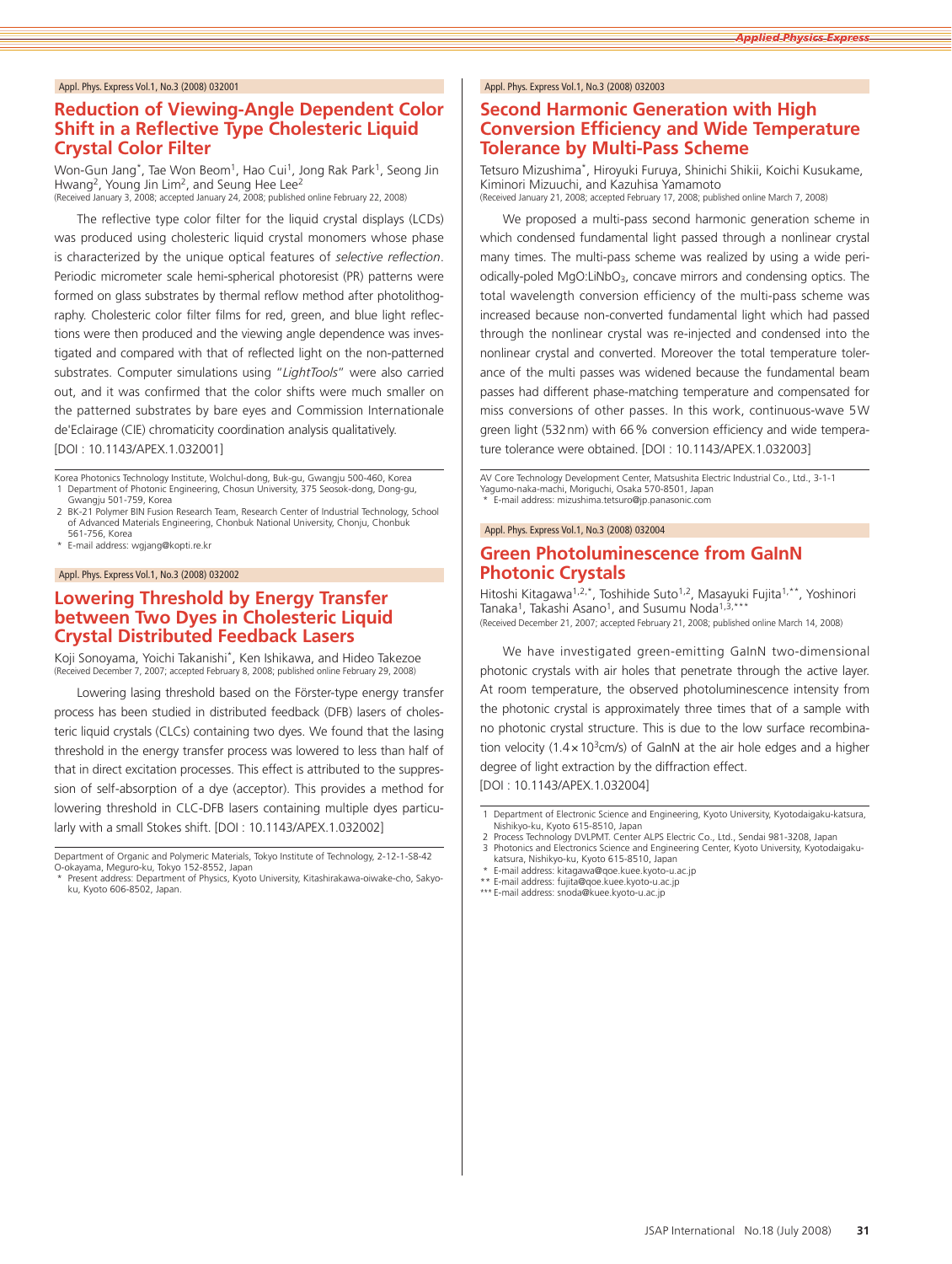### **Position-Controlled Si Nanocrystals in a SiO2 Thin Film Using a Novel Amorphous Si Ultra-Thin-Film "Nanomask" due to a Bio-Nanoprocess for Low-Energy Ion Implantation**

Yuji Nakama\*, Shinji Nagamachi<sup>1</sup>, Jun Ohta, and Masahiro Nunoshita (Received January 22, 2008; accepted February 4, 2008; published online February 22, 2008)

A nano-size and position controlling technique of silicon-nanocrystal (Si-NC) assemblies in a  $SiO<sub>2</sub>$  thin film has been investigated by using low-energy ion implantation (0.6keV) through a novel amorphous silicon (a-Si) ultra-thin-film "nanomask". This a-Si nanomask was developed on the basis of a self-assembled bio-nanoprocess with proteins "ferritin". Si NCs were synthesized from the excess  $Si<sup>+</sup>$  ions implanted in a  $SiO<sub>2</sub>$  matrix by annealing with a Nd:YAG pulsed laser. As a result, almost ordered Si-NC assemblies with very small and uniform size (3.0±0.3nm) and interparticle separation (5 to 6nm) were obtained by the transcription of the a-Si nanomask pattern. [DOI : 10.1143/APEX.1.034001]

Graduate School of Materials Science, Nara Institute of Science and Technology, 8916-5 Takayama, Ikoma, Nara 630-0101, Japan

1 Ion Engineering Research Institute Corporation, 2-8-1 Tudayamate, Hirakata, Osaka 573-0128, Japan

\* E-mail address: n-yuuji@ms.naist.jp

Appl. Phys. Express Vol.1, No.3 (2008) 034002

# **Carbon Nanotubes from a Divided Catalyst: the Carbon Transmission Method**

Takeshi Hikata, Kazuhiko Hayashi, Tomoyuki Mizukoshi<sup>1</sup>, Yoshiaki Sakurai<sup>1</sup>, Itsuo Ishigami<sup>1</sup>, Takaaki Aoki<sup>2</sup>, Toshio Seki<sup>2</sup>, and Jiro Matsuo<sup>2</sup><br>(Received January 23, 2008; accepted February 4, 2008; published online February 22, 2008)

We have fabricated carbon nanotubes (CNTs) using a catalyzed growth technique that we call the carbon transmission method (CTM). We could control independently functions for carbon source gas supply and CNT growth by using a foil barrier (Ag) penetrated by pure Fe fibers. CNTs grew on one end of the Fe fibers, formed from diffused carbon that originates in carbon source gas at the other end of the fibers. Long CNTs with length over 100*µ*m were obtained on the end of the Fe fibers in the carbon transmitted side. [DOI : 10.1143/APEX.1.034002]

Technology Research Institute of Osaka Prefecture, Osaka 594-1157, Japan 2 Faculty of Engineering Quantum Science and Engineering Center, Kyoto University, Kyoto

606-8501, Japan

#### Appl. Phys. Express Vol.1, No.3 (2008) 034003

# **Optical and Conductive Characteristics of Metallic Single-Wall Carbon Nanotubes with Three Basic Colors; Cyan, Magenta, and Yellow**

Kazuhiro Yanagi\*, Yasumitsu Miyata, and Hiromichi Kataura (Received February 1, 2008; accepted February 8, 2008; published online February 29, 2008)

We present protocols to prepare high-purity metallic single-wall carbon nanotubes (SWCNTs) with three basic colors, cyan, magenta, and yellow, through density gradient centrifugations. Addition of deoxycholate sodium salts as a co-surfactant could improve separation capability for metallic SWCNTs in centrifugations. We applied the improved separation protocols to the SWCNTs with different average diameters (1.34, 1.0, and 0.84nm), and obtained the metallic SWCNTs with cyan, magenta, and yellow colors. Their optical/conductive characteristics were revealed, and conductive color films were formed from the metallic SWCNTs. [DOI : 10.1143/APEX.1.034003]

JST/CREST, Nanotechnology Research Institute, National Institute of Advanced Industrial Science and Technologies (AIST), Tsukuba, Ibaraki 305-8562, Japan \* E-mail address: k-yanagi@aist.go.jp

#### Appl. Phys. Express Vol.1, No.3 (2008) 034004

# **High-Quality Carbon Nanotube Growth at Low Temperature by Pulse-Excited Remote Plasma Chemical Vapor Deposition**

Yuichi Yamazaki, Naoshi Sakuma, Masayuki Katagiri, Mariko Suzuki, Tadashi Sakai, Shintaro Sato<sup>1</sup>, Mizuhisa Nihei<sup>1</sup>, and Yuji Awano<sup>1</sup> (Received January 24, 2008; accepted February 17, 2008; published online March 7, 2008)

Carbon nanotube (CNT) growth at temperatures below 400°C by pulse-excited remote plasma chemical vapor deposition was demonstrated. Reduction of plasma power was carried out in order to decrease the amount of all particles, ions, electrons, and radicals. In addition, a biased plate-type screening electrode was introduced to removal of charged particles, ions, and electrons. The negative bias below 50V was most effective for growth rate. High-quality CNT growth with the growth rate of 98nm/min was successfully obtained at 400°C. The results suggest that both removal of charged particles and control of the amount of radicals are important for high-quality CNT growth at temperatures below 400°C. [DOI : 10.1143/APEX.1.034004]

MIRAI–Selete, 1 Komukai-Toshiba-cho, Saiwai-ku, Kawasaki 212-8582, Japan 1 MIRAI–Selete, 10-1 Morinosato-Wakamiya, Atsugi, Kanagawa 243-0197, Japan

Sumitomo Electric Industries, Ltd., Osaka 554-0024, Japan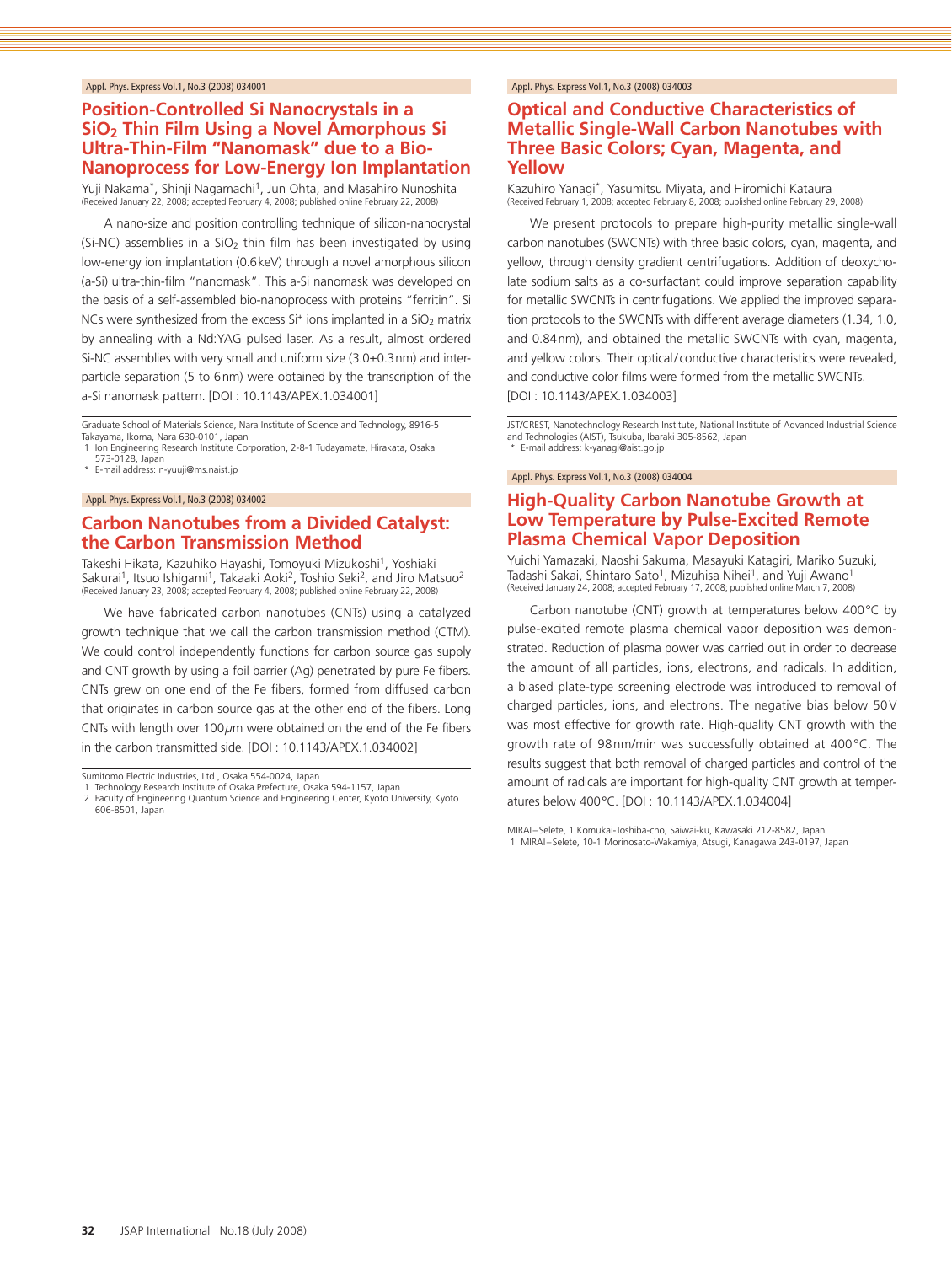# **Real-Time Observation of Growth of Tungsten Oxide Nanowires with a Scanning Electron Microscope**

Keigo Kasuya\*, Takeshi Ooi\*\*, Yusuke Kojima, and Masayuki Nakao (Received January 30, 2008; accepted February 14, 2008; published online March 7, 2008)

We observed the growth process of tungsten oxide nanowires in real-time with a field emission scanning electron microscope (SEM). The observation was performed by a new *in-situ* observation system designed to perform two functions: heating of tungsten film and local supply of O2 gas. The nanowires grew after the nucleation on the surface. Their length extended with time keeping the direction constant. The growth rate decreased with exponential. [DOI : 10.1143/APEX.1.034005]

Department of Engineering Synthesis, The University of Tokyo, 7-3-1 Hongo, Bunkyo-ku, Tokyo 113-8656, Japan

- Present address: Central Research Laboratory, Hitachi Ltd., 1-280 Higashi-koigakubo,
- Kokubunji, Tokyo 185-8601, Japan. E-mail address: keigo.kasuya.bp@hitachi.com \*\* Present address: Komatsu Ltd., 1200 Manda, Hiratsuka, Kanagawa 254-8567, Japan

#### Appl. Phys. Express Vol.1, No.3 (2008) 034006

### **Adsorption Properties of a Gold-Binding Peptide Assessed by its Attachment to a Recombinant Apoferritin Molecule**

Kazutaka Ishikawa<sup>1</sup>, Kiyohito Yamada<sup>1,2</sup>, Shinya Kumagai<sup>2</sup>, Ken-Ichi Sano<sup>3,4</sup>, Kiyotaka Shiba<sup>3,4</sup>, Ichiro Yamashita<sup>1,2,4</sup>, and Mime Kobayashi<sup>1,4,</sup>

(Received January 10, 2008; accepted February 21, 2008; published online March 14, 2008)

The adsorption properties of a recombinant apoferritin protein fused to a gold-binding peptide were characterized. The results of quartz crystal microbalance measurements showed that the fusion protein preferentially adsorbs to gold surfaces. Scanning electron microscopy also revealed that the protein selectively adsorbed onto a nanometer-scale gold pattern on a SiO<sub>2</sub> surface fabricated by electron-beam lithography. Our results indicate that nanodots and nanowires synthesized using a biotemplate can be selectively placed onto a gold surface by genetically modifying the outer surface of the biotemplate. This technique represents an important step toward biotemplate-mediated fabrication of a nanometer-scaled device that utilizes gold electrodes.

[DOI : 10.1143/APEX.1.034006]

- 1 Graduate School of Materials Science, Nara Institute of Science and Technology, Ikoma, Nara 630-0192, Japan
- 2 Advanced Technology Research Laboratories, Matsushita Electric Industrial Co., Ltd., Hikaridai, Seika, Kyoto 619-0237, Japan

Agency, Kawaguchi, Saitama 332-0012, Japan E-mail address: mime@ms.naist.jp

#### Appl. Phys. Express Vol.1, No.3 (2008) 034007

# **Inter-Layer Screening Length to Electric Field in Thin Graphite Film**

Hisao Miyazaki<sup>1,2</sup>, Shunsuke Odaka<sup>1,3</sup>, Takashi Sato<sup>4</sup>, Sho Tanaka<sup>4</sup>, Hidenori Goto<sup>2,4</sup>, Akinobu Kanda<sup>2,4</sup>, Kazuhito Tsukagoshi<sup>1,2,5,\*</sup>, Youiti Ootuka<sup>4</sup>, and Yoshinobu Aoyagi<sup>1,2,3</sup> (Received January 19, 2008; accepted February 21, 2008; published online March 14, 2008)

Electric conduction in thin graphite film was tuned by two gate electrodes to clarify how the gate electric field induces electric carriers in thin graphite. The graphite was sandwiched between two gate electrodes arranged in a top and bottom gate configuration. A scan of the top gate voltage generates a resistance peak in ambiploar response. The ambipolar peak is shifted by the bottom gate voltage, where the shift rate depends on the graphite thickness. The thickness-dependent peak shift was clarified in terms of the inter-layer screening length to the electric field in the double-gated graphite film. The screening length of 1.2nm was experimentally obtained. [DOI : 10.1143/APEX.1.034007]

RIKEN, Wako, Saitama 351-0198, Japan

- 2 CREST, Japan Science and Technology Agency, Kawaguchi, Saitama 332-0012, Japan Science and Technology Agence and Engineering. Tokyo Institute of Tech Interdisciplinary Graduate School of Science and Engineering, Tokyo Institute of Technology,
- Midori-ku, Yokohama 226-8502, Japan 4 Institute of Physics and Tsukuba Research Center for Interdisciplinary Materials Science,
- University of Tsukuba, Tsukuba, Ibaraki 305-8571, Japan
- 5 Advanced Industrial Science and Technology, Higashi, Tsukuba, Ibaraki 305-8568, Japan \* E-mail address: tsuka@riken.jp

#### Appl. Phys. Express Vol.1, No.3 (2008) 035001

### **A Heterojunction Photodiode Operating at Inorganic Nanosheet Interfaces**

Hisako Sato, Kentaro Okamoto<sup>1</sup>, Kenji Tamura<sup>2</sup>, Hirohisa Yamada<sup>2</sup>, Kazuko Saruwatari, Toshihiro Kogure, and Akihiko Yamagishi<sup>1,2,</sup> (Received November 12, 2007; accepted February 4, 2008; published online February 22, 2008)

A heterojunction photodiode was fabricated by forming two contact regions on a glass substrate: one side was a cast film of perovskite-type niobate  $[(CH_3)_3NHSr_2Nb_3O_{10}]$  as a n-type photosemiconductor and the other side a cast film of Zn-saponite (Na0.96[Si7.18Al0.64]Zn6.20O20(OH)2) as a p-type semiconductor under oxygen atmosphere. Diode-type current– voltage characteristics were obtained under the illumination of light (340nm) and oxygen atmosphere (1atm) at 25 –100°C. The interfacial structure was studied by means of focused ion-beam and transmission electron microscopy techniques, confirming the contact of the two different nanosheets on a nanometer scale. The results are discussed on the basis of the nanosheet band structures.

[DOI : 10.1143/APEX.1.035001]

- 1 Faculty of Science, Ochanomizu University, Tokyo 112-8610, Japan<br>2 Photocatalytic Materials Center, National Institute for Materials Science, Tsukuba, Ibaraki
	- 305-0044, Japan
- E-mail address: yamagishi.akihiko@ocha.ac.jp

<sup>3</sup> Department of Protein Engineering, Cancer Institute, Japanese Foundation for Cancer Research, Koto-ku, Tokyo 135-8550, Japan 4 Core Research for Evolutional Science and Technology, Japan Science and Technology

Graduate School of Science, The University of Tokyo, Tokyo 113-0013, Japan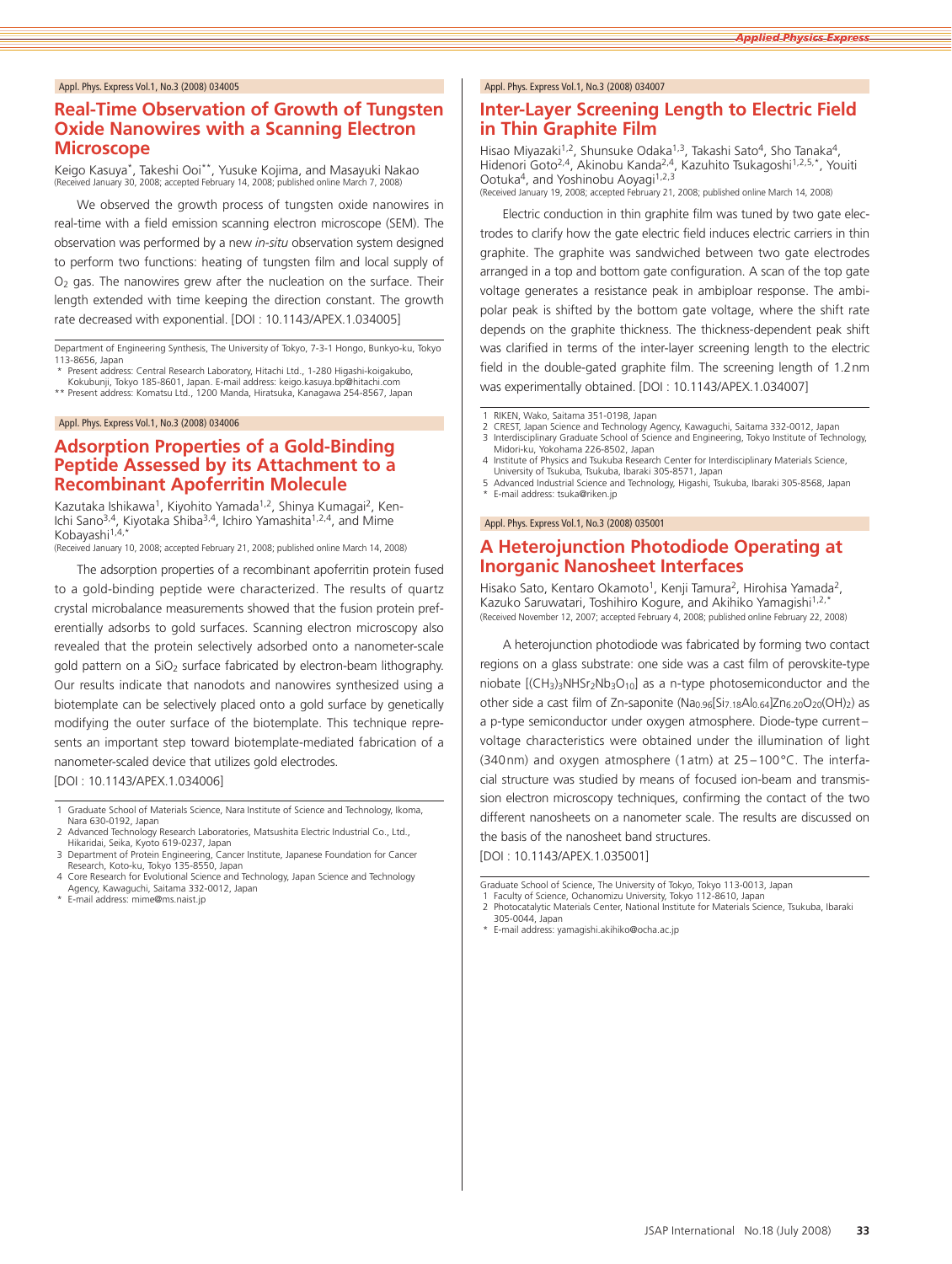### **Influence of Substrates on Initial Growth of Diamond-Like Carbon Films**

Nobuto Yasui<sup>1,2</sup>, Hiroshi Inaba<sup>1</sup>, and Naoto Ohtake<sup>3</sup> (Received November 24, 2007; accepted February 11, 2008; published online February 29, 2008)

We investigated the influence of substrate materials on bonding structure of diamond-like carbon (DLC) films, fabricated by filtered cathodic vacuum arc, by using X-ray photoelectron spectroscopy and secondary ion mass spectroscopy. Two kinds of substrate materials, Si and NiFe, were evaluated. The results showed that  $sp<sup>3</sup>$  ratio of DLC films on NiFe was lower than that on Si by approximately 10%, and implies that the diffusion of Ne and Fe into DLC films inhibits  $50<sup>3</sup>$  bonding formation. [DOI : 10.1143/APEX.1.035002]

1 Production Engineering Research Laboratory, Hitachi, Ltd., Yokohama 244-0817, Japan

2 Department of Mechanical Sciences and Engineering, Tokyo Institute of Technology, Tokyo 152-8552, Japan

3 Graduate School of Engineering, Nagoya University, Nagoya 464-8603, Japan

#### Appl. Phys. Express Vol.1, No.3 (2008) 035003

# **Near-Surface Defects in Boron-Doped Diamond Schottky Diodes Studied From Capacitance Transients**

Pierre Muret, Julien Pernot, Tokuyuki Teraji<sup>1</sup>, and Toshimichi Ito<sup>2</sup> (Received January 17, 2008; accepted January 31, 2008; published online February 29, 2008)

Transient capacitance spectroscopy of deep energy levels (DLTS) in the band gap of boron-doped homoepitaxial diamond displays two types of defect when temperature is raised from 250 to 650K. The first trap is a strongly attractive center for holes while the second one is repulsive, with respective activation energies of 1.57 and 1.15eV. Concentration profile is non-monotonic for the first trap and changes when the diode undergoes repetitive temperature cycles. Analysis of all the data shows that the deep centers found in this study come from structural defects, eventually associated with a charged impurity. [DOI : 10.1143/APEX.1.035003]

- 1 Sensor Materials Center, National Institute for Materials Science, 1-1 Namiki, Tsukuba, Ibaraki 305-0044, Japan
- 2 Graduate School of Engineering, Osaka University, 2-1 Yamada-oka, Suita, Osaka 565-0871, Japan

#### Appl. Phys. Express Vol.1, No.3 (2008) 035004

### **Nitrogen Gas Flow Driven Unintentional Incorporation of Al during the Growth of Dilute Nitride Semiconductor by Plasma-Assisted Molecular Beam Epitaxy**

Shudong Wu, Masakazu Kato, Masayuki Uchiyama, Kotaro Higashi, Fumitaro Ishikawa, and Masahiko Kondow (Received January 30, 2008; accepted February 8, 2008; published online February 29, 2008)

We report the unintentional incorporation of Al during the growth of molecular beam epitaxy using RF plasma source, driven by  $N_2$  gas flow. The concentrations of N, Al, O, and C within GaNAs/GaAs/AlAs structure are investigated by secondary ion mass spectrometry. In spite of the closed shutter of Al cell, we observe Al incorporation with a concentration up to  $1 \times 10^{18}$ cm<sup>-3</sup> in GaNAs layer and characteristically in the bottom side GaAs. Its concentration is solely dependent on  $N_2$  gas flow rate. Remarkably, the operation of the RF plasma has no impact on that. C and O show their concentrations corresponding to the extrinsic Al. The complex interactions between those elements predict a possible origin of material deteriorations and difficulty for the precise doping control. [DOI : 10.1143/APEX.1.035004]

Graduate School of Engineering, Osaka University, 2-1 Yamadaoka, Suita, Osaka 565-0871, Japan

#### Appl. Phys. Express Vol.1, No.3 (2008) 036001

### **Difference in Reaction Schemes in Photolysis of Triphenylsulfonium Salts between 248nm and Dry/Wet 193nm Resists**

Yoshinori Matsui\*, Hidekazu Sugawara, Shu Seki, Takahiro Kozawa, Seiichi Tagawa<sup>\*\*</sup>, and Toshiro Itani<sup>1</sup><br>(Received January 11, 2008; accepted February 17, 2008; published online March 7, 2008)

Chemically amplified (CA) resists are important in the semiconductor industry because of their high orders of magnitude of sensitivity enhancement. The key components of CA resists are a polymer with an acid labile group and a photoacid generator (PAG) that produces an acid upon exposure to radiation. Although the photolysis of PAGs has been intensively studied, the difference in reaction schemes between 248 and 193nm resists had not been clarified. In this work, we have focused on the reaction of Ph<sub>2</sub>S<sup>\*+</sup>, which is one of the major intermediates in the photolysis of triphenylsulfonium triflate. It was revealed that the difference in reaction schemes between 248 and 193nm resists is caused by the ion molecular reactions of a polymer radical cation produced by electron transfer from the polymer to  $Ph_2S^{\bullet+}$ .

[DOI : 10.1143/APEX.1.036001]

The Institute of Scientific and Industrial Research, Osaka University, 8-1 Mihogaoka, Ibaraki, Osaka 567-0047, Japan

- 1 Semiconductor Leading Edge Technologies, Inc., 16-1 Onogawa, Tsukuba, Ibaraki 305-8569, Japan
- \* Present address: NEC Electronic Corporation, 1120 Shimokuzawa, Sagamihara, Kanagawa 229-1198, Japan. E-mail address: yoshinori.matsui@necel.com
- \*\* E-mail address: tagawa@sanken.osaka-u.ac.jp

Institut Néel, Centre National de la Recherche Scientifique and Université Joseph Fourier BP166, 38042 Grenoble Cedex 9, France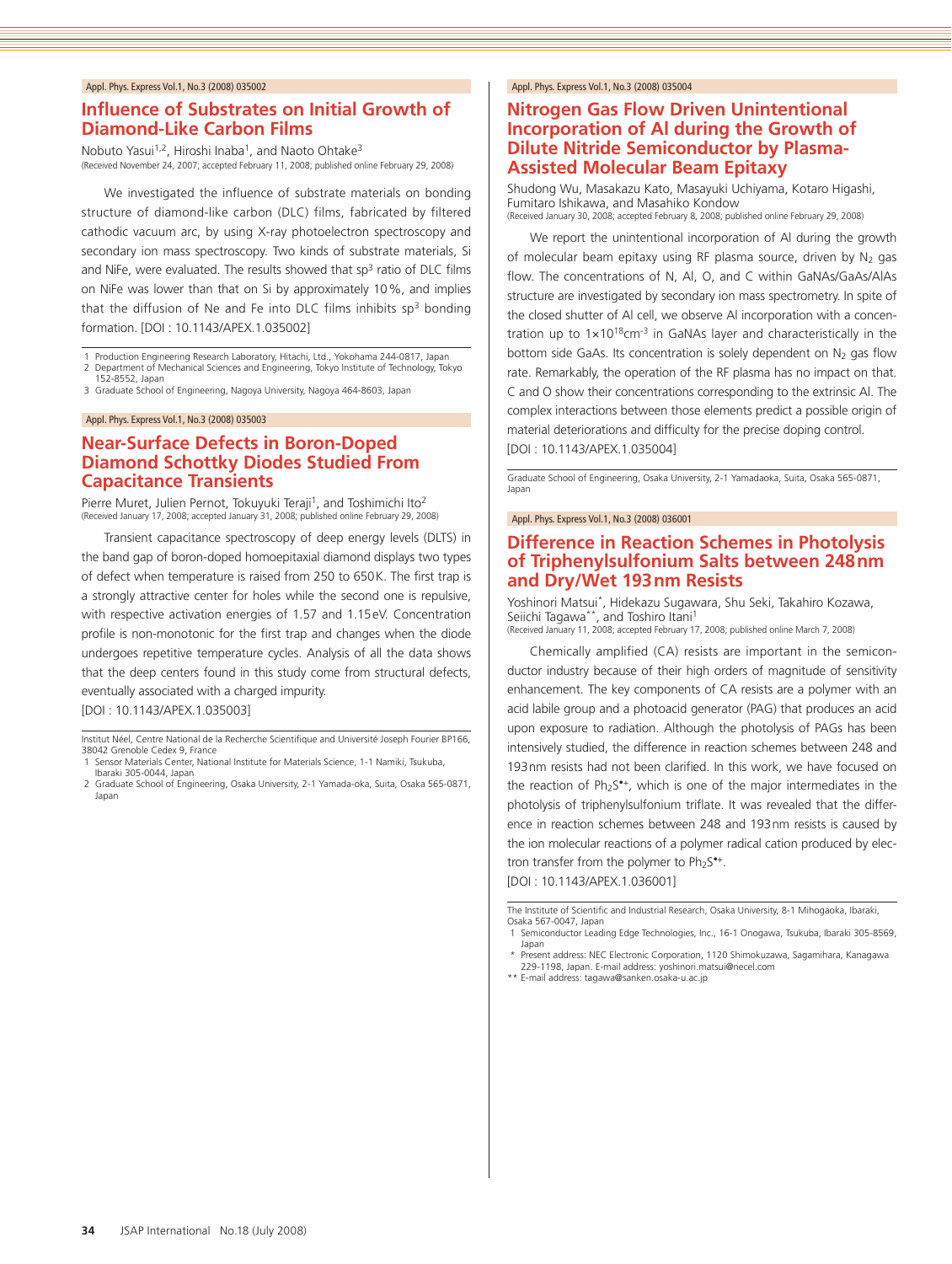# **Correlation Imaging of Magnetic Recorded Patterns and Grain Structures of Perpendicular Magnetic-Recording Media**

Yoshio Takahashi

(Received January 7, 2008; accepted February 8, 2008; published online February 29, 2008)

An observation technique to image polycrystalline and magnetic structures at the same sub-micron area of perpendicular magneticrecording media has been developed. The granular grain structures and magnetically recorded bit patterns were imaged by transmission electron microscopy and magnetic force microscopy, respectively. The small guide marks fabricated on a disk sample with a focused ion beam apparatus were used for aligning the images with each other. By applying this technique to analyze the magnetically recorded CoCrPtSiO thin film layers of a hard disk medium, the correlation between the positions of the clustered grains and the percolation of the magnetic bit patterns could be discussed. [DOI : 10.1143/APEX.1.037001]

Central Research Laboratory, Hitachi, Ltd., Kokubunji, Tokyo 185-8601, Japan

#### Appl. Phys. Express Vol.1, No.3 (2008) 037002

### **New Technique of Manipulating a Protein Crystal Using Adhesive Material**

Tomoya Kitatani<sup>1,2</sup>, Shigeru Sugiyama<sup>1,2</sup>, Hiroyoshi Matsumura<sup>1,2,3</sup>, Hiroaki Adachi<sup>1,2,3</sup>, Hiroshi Y. Yoshikawa<sup>1,2</sup>, Syou Maki<sup>1,2</sup>, Satoshi Murakami<sup>2,3,4</sup>, Tsuyoshi Inoue<sup>1,2,3</sup>, Yusuke Mori<sup>1,2,3</sup>, and Kazufumi Takano $1,2,3,*$ 

(Received January 31, 2008; accepted February 17, 2008; published online March 7, 2008)

We have developed Crystal Catcher, a new device for manipulating protein crystals. Crystal Catcher directly captures a crystal with an adhesive. The easy and stable removal of a protein crystal from a drop has been achieved using the Crystal Catcher. The crystal picked up on the Crystal Catcher is positioned in the cryostream on a goniometer and flash-cooled. Various protein crystals can be captured and mounted without causing significant damage. This new approach will replace nylon loops for picking up protein crystals.

[DOI : 10.1143/APEX.1.037002]

- 1 Graduate School of Engineering, Osaka University, 2-1 Yamadaoka, Suita, Osaka 565-0871, Japan
- 2 CREST, Japan Science and Technology Agency, 2-1 Yamadaoka, Suita, Osaka 565-0871, Japan
- 3 SOSHO Inc., 1-6-18 Honmachi, Chuo-ku, Osaka 541-0053, Japan<br>4 Institute of Scientific and Industrial Research, Osaka University, 8-1 Mihogaoka, Ibaraki,
- Osaka 567-0047, Japan
- E-mail address: ktakano@mls.eng.osaka-u.ac.jp

#### Appl. Phys. Express Vol.1, No.3 (2008) 038001

# **Enhanced Transfection Efficiency in Laser-Induced Stress Wave-Assisted Gene Transfer at Low Laser Fluence by Increasing Pressure Impulse**

Shinta Takano, Shunichi Sato<sup>1,\*</sup>, Mitsuhiro Terakawa, Hiroshi Asida<sup>1</sup>, Hideyuki Okano<sup>2</sup>, and Minoru Obara<br>(Received December 21, 2007; accepted February 11, 2008; published online February 29, 2008)

To improve transfection efficiency in gene delivery based on nanosecond pulsed laser-induced stress waves, we examined different types of transparent materials, a poly(ethylene terephthalate) sheet, poly(vinyl alcohol) gel, and water, which were placed on a laser target for plasma confinement. We found that the use of water was most effective for maintaining a large pressure impulse during multipulse laser irradiation and, as a result, high transfection efficiency was demonstrated in rat skin *in vivo* at a relatively low laser fluence of 0.7J/cm2. At this fluence, steady laser transmission through quartz fibers was confirmed, allowing endoscopic application of our gene delivery technique.

[DOI : 10.1143/APEX.1.038001]

Department of Electronics and Electrical Engineering, Keio University, 3-14-1 Hiyoshi, Kohokuku, Yokohama 223-8522, Japan

- 1 Division of Biomedical Information Sciences, National Defense Medical College Research Institute, 3-2 Namiki, Tokorozawa, Saitama 359-8513, Japan 2 Department of Physiology, Keio University School of Medicine, 35 Shinanomachi, Shinjuku-
- ku, Tokyo 160-8582, Japan E-mail address: shunsato@ndmc.ac.jp

#### Appl. Phys. Express Vol.1, No.4 (2008) 041101

# **Compositional Dependence of Nonpolar**  *<sup>m</sup>***-Plane In***x***Ga1-***x***N/GaN Light Emitting Diodes**

Hisashi Yamada\*, Kenji Iso, Makoto Saito, Hisashi Masui, Kenji Fujito<sup>1</sup>, Steven P. DenBaars, and Shuji Nakamura (Received February 12, 2008; accepted March 3, 2008; published online March 21, 2008)

Characteristics of *<sup>m</sup>*-plane InGaN/GaN light emitting diodes (LEDs) with various indium compositions were investigated. X-ray diffrac-

tion revealed that indium compositions in the InGaN multi quantum wells (MQWs) on *<sup>m</sup>*-plane substrate were 2–3 times lower than those on *<sup>c</sup>*-plane substrate. The optical polarization ratio for *<sup>m</sup>*-plane LEDs increased from 0.27 to 0.89 with increasing emission wavelength from 383 to 476nm due to compressively strained InGaN QWs. The output power of electroluminescence decreased above 400nm although polarization-related internal electric fields were eliminated.

[DOI : 10.1143/APEX.1.041101]

Materials Department, University of California, Santa Barbara, CA 93106, U.S.A. 1 Optoelectronics Laboratory, Mitsubishi Chemical Co., Ltd., 1000 Higashi-Mamiana, Ushiku, Ibaraki 300-1295, Japan

<sup>\*</sup> E-mail address: yamadah7@sc.sumitomo-chem.co.jp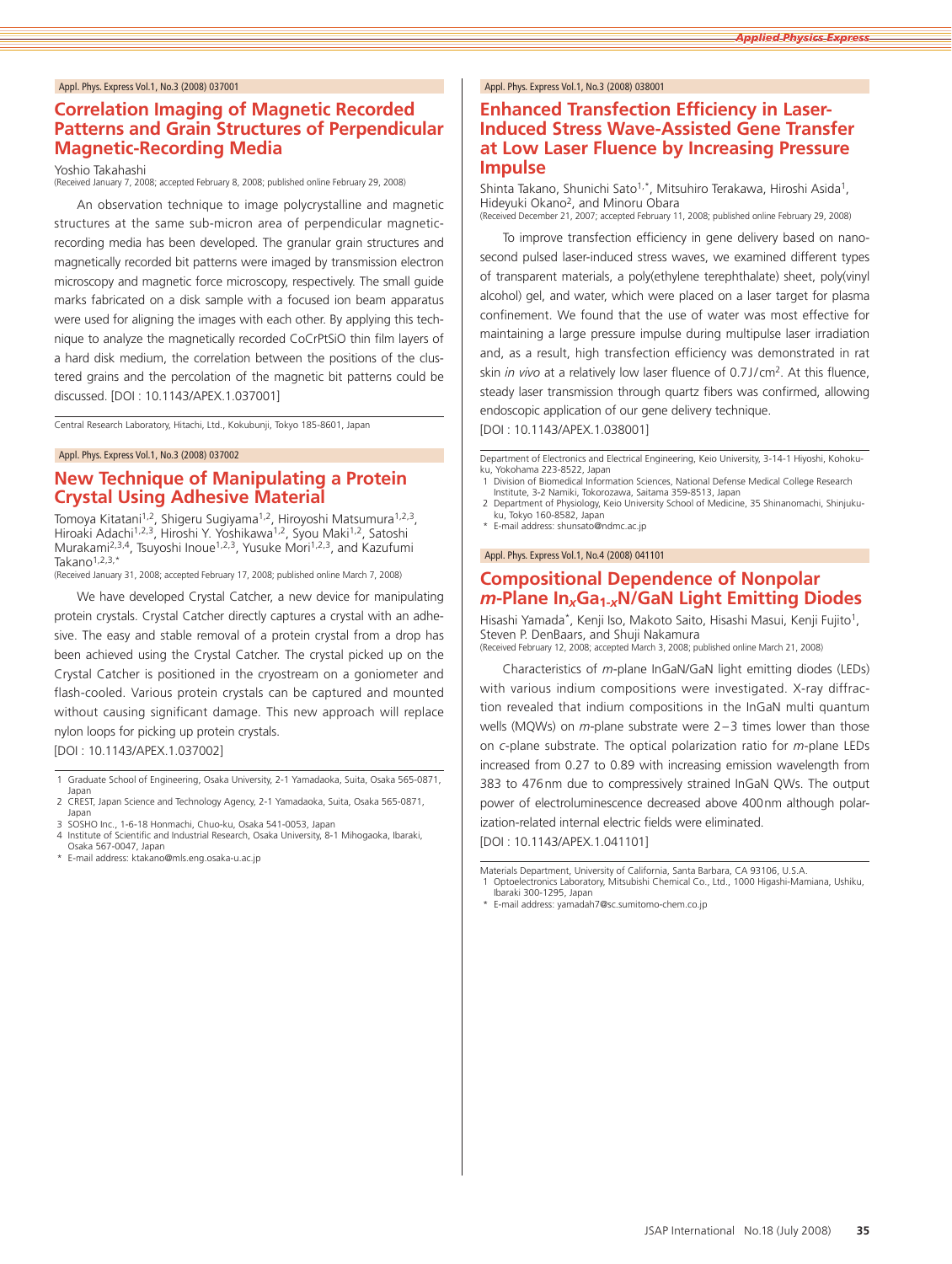### **Hydrogen Sensing Characteristics of a Pd/AlGaN/GaN Schottky Diode**

Tsung-Han Tsai, Huey-Ing Chen<sup>1</sup>, Kun-Wei Lin, Ching-Wen Hung, Chia-Hao Hsu, Tzu-Pin Chen, Li-Yang Chen, Kuei-Yi Chu, Chung-Fu Chang, and Wen-Chau Liu<sup>\*</sup>

(Received February 29, 2008; accepted March 12, 2008; published online April 11, 2008)

In this paper, the interesting hydrogen sensing properties of a Pd-gate AlGaN/GaN Schottky diode are investigated. A significantly low detection limit of 850ppb H<sub>2</sub>/air gas can be observed with increasing the temperature to 423K. The experimental results indicate that hydrogen molecules cause great influences on the diode breakdown voltage. Also, the diode exhibits an ultrahigh sensing response of  $2.04 \times 10^5$  at  $423K$ when exposure to a 9660 ppm  $H<sub>2</sub>/air$  gas. The transient response time and reversibility of the studied device can be improved by increasing the operating temperature. [DOI : 10.1143/APEX.1.041102]

Institute of Microelectronics, Department of Electrical Engineering, National Cheng-Kung University, 1 University Road, Tainan, Taiwan 70101, R.O.C.

1 Department of Chemical Engineering, National Cheng-Kung University, 1 University Road, Tainan, Taiwan 70101, R.O.C.

\* E-mail address: wcliu@mail.ncku.edu.tw

#### Appl. Phys. Express Vol.1, No.4 (2008) 041201

# **Enhanced Conversion Efficiencies of Cu2ZnSnS4-Based Thin Film Solar Cells by Using Preferential Etching Technique**

Hironori Katagiri, Kazuo Jimbo, Satoru Yamada, Tsuyoshi Kamimura, Win Shwe Maw, Tatsuo Fukano<sup>1,\*</sup>, Tadashi Ito<sup>1</sup>, and Tomoyoshi Motohiro<sup>1</sup>

(Received November 12, 2007; accepted March 7, 2008; published online April 4, 2008)

Cu2ZnSnS4 (CZTS) thin film solar cells have been fabricated by co-sputtering technique using three targets of Cu, SnS, and ZnS. CZTSbased thin film solar cells over 6.7% efficiency were obtained for the first time by soaking the CZTS layer on the Mo coated soda-lime glass substrate in deionized water (DIW) after forming the CZTS layer. It was found that DIW-soaking had the effect of preferential etching, which eliminated selectively metal oxide particles in the CZTS layer, by electron probe X-ray micro analysis. [DOI : 10.1143/APEX.1.041201]

Department of Electrical and Electronic Systems Engineering, Nagaoka National College of

# 1 Materials Department, Toyota Central Research and Development Laboratories Inc., Nagakute, Aichi 480-1192, Japan

\* E-mail address: e0987@mosk.tytlabs.co.jp

#### Appl. Phys. Express Vol.1, No.4 (2008) 041202

# **Enhancement-Mode ZnO Thin-Film Transistor Grown by Metalorganic Chemical Vapor Deposition**

Jungyol Jo<sup>\*</sup>, Ogweon Seo<sup>1</sup>, Hyoshik Choi, and Byeonggon Lee<sup>2</sup> (Received January 23, 2008; accepted March 21, 2008; published online April 11, 2008)

We developed a method to control threshold voltage and on/off ratio of ZnO thin-film transistor (TFT) grown by metalorganic chemical vapor deposition (MOCVD). ZnO usually shows oxygen deficiency, which shows up as n-type defects of zinc interstitial or oxygen vacancy. In order to reduce these defects, we allowed sufficient oxidation time during growth. Instead of one long oxidation step, we repeated thin-layer growth and oxidation, until desired thickness is achieved. By using this method, we could obtain high quality ZnO TFT by MOCVD. Our ZnO TFT grown at 450°C showed 15 cm<sup>2</sup>/(Vs) mobility and 10<sup>7</sup> on/off ratio, with +5V threshold voltage, which enables enhancement mode TFT operation. [DOI : 10.1143/APEX.1.041202]

Department of Electrical and Computer Engineering, Ajou University, Suwon 443-749, Korea 1 Nano Fabrication Technology Center, Samsung Advanced Institute of Technology, Suwon 440-600, Korea

2 CDA Co., Ltd., Yangjaedong, Seoul 137-893, Korea<br>\* E-mail address: jungvol@ajou ac kr

E-mail address: jungyol@ajou.ac.kr

#### Appl. Phys. Express Vol.1, No.4 (2008) 041203

# **Enhanced Temperature Characteristics of InGaAs/InAlGaAs Multi-Quantum-Well Lasers on Low-In-Content InGaAs Ternary Substrates**

Takeshi Fujisawa\*, Masakazu Arai, Takaaki Kakitsuka, Takayuki Yamanaka, Yasuhiro Kondo, and Hiroshi Yasaka (Received February 14, 2008; accepted March 21, 2008; published online April 11, 2008)

Temperature characteristics of multi-quantum-well lasers on InGaAs ternary substrates are investigated. By using InAlGaAs barriers and low-In-content InGaAs substrates, the characteristic temperature of the laser can reach as high as 150K between 25 and 85°C due to the enhancement of the material gain. Calculated characteristic temperatures are in good agreement with those obtained by experiment, showing the validity of the results presented here. [DOI : 10.1143/APEX.1.041203]

Photonics Laboratories, NTT Corporation, 3-1 Morinosato-Wakamiya, Atsugi, Kanagawa 243-0198, Japan

\* E-mail address: fujisawa@aecl.ntt.co.jp

Technology, 888 Nishikatakai, Nagaoka, Niigata 940-8532, Japan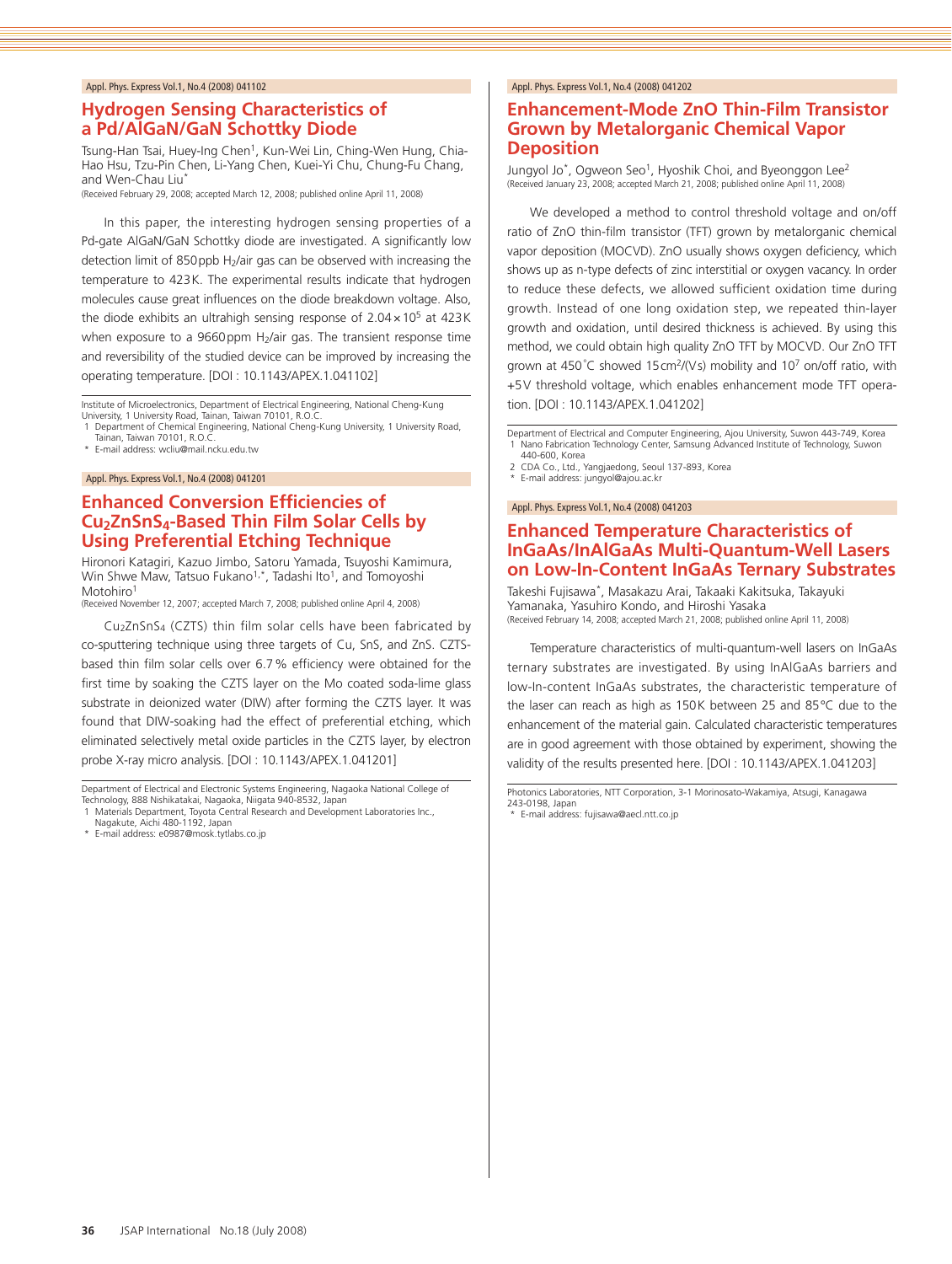# **X-ray Magnetic Circular Dichroism and Photoemission Study of the Diluted Ferromagnetic Semiconductor Zn1-***x***Cr***x***Te**

Yukiaki Ishida<sup>1,\*</sup>, Masaki Kobayashi<sup>1</sup>, Jong-Il Hwang<sup>1</sup>, Yukiharu Takeda<sup>2</sup>, Shin-ichi Fujimori<sup>2</sup>, Tetsuo Okane<sup>2</sup>, Kota Terai<sup>2</sup>, Yuji Saitoh<sup>2</sup>, Yasuji Muramatsu<sup>2</sup>, Atsushi Fujimori<sup>1,2</sup>, Arata Tanaka<sup>3</sup>, Hidekazu Saito<sup>4</sup>, and Koji Ando<sup>4</sup>

eived January 28, 2008; accepted February 24, 2008; published online March 21, 2008)

We have performed X-ray magnetic circular dichroism (XMCD) and valence-band photoemission studies of the diluted ferromagnetic semiconductor Zn1-*x*Cr*x*Te. XMCD signals due to ferromagnetism and paramagnetism and/or superparamagnetism were observed at the Cr 2p absorption edge. Comparison with atomic multiplet calculations suggests that the magnetically active component of the Cr ion was divalent under the tetrahedral crystal field with tetragonal distortion along the crystalline *<sup>a</sup>*-, *b*-, and *<sup>c</sup>*-axes. In the valence-band spectra, spectral weight near the Fermi level was strongly suppressed, suggesting the importance of Jahn–Teller effect and the strong Coulomb interaction between the Cr 3d electrons. [DOI : 10.1143/APEX.1.041301]

Department of Physics, University of Tokyo, Bunkyo, Tokyo 113-0033, Japan

- 2 Synchrotron Radiation Research Center, Japan Atomic Energy Agency, Sayo, Hyogo 679-5148, Japan
- 3 Graduate School of Advanced Sciences of Matter, Hiroshima University, Higashihiroshima, Hiroshima 739-8530, Japan
- 4 Nanoelectronics Research Institute, National Institute of Advanced Industrial Science and Technology (AIST), Tsukuba Central 2, 1-1-1 Umezono, Tsukuba, Ibaraki 305-8568, Japan
- \* E-mail address: ishida@spring8.or.jp

#### Appl. Phys. Express Vol.1, No.4 (2008) 041302

### **Spin-Transfer Switching and Thermal Stability in an FePt/Au/FePt Nanopillar Prepared by Alternate Monatomic Layer Deposition**

Kay Yakushiji\*, Shinji Yuasa, Taro Nagahama, Akio Fukushima, Hitoshi Kubota, Toshikazu Katayama, and Koji Ando

(Received February 14, 2008; accepted March 12, 2008; published online April 4, 2008)

We fabricated a current-perpendicular-to-plane giant magnetoresistance (CPP-GMR) nanopillar with a 1-nm-thick FePt free layer having perpendicular anisotropy using the alternate monatomic layer deposition method. Nanopillars consisting of [Fe (1monolayer (ML))/Pt (1ML)]*<sup>n</sup>* (*n*: the number of the alternation period) ferromagnetic layers and an Au spacer layer showed spin-transfer induced switching at room temperature. An average critical switching current density  $(J_c 0)$  of  $1.1 \times 10^7$ A/ cm2 with a large thermal stability parameter (Δ) of 60 was obtained in a nanopillar with a free-layer thickness of 1.02nm (*n*=3) and a pillar diameter of 110nm. The ultrathin free-layer with high perpendicular anisotropy is effective to obtain both large Δ and small *<sup>J</sup>*c. [DOI : 10.1143/APEX.1.041302]

#### Appl. Phys. Express Vol.1, No.4 (2008) 041501

#### **Reduction of Optical Loss in Hydrogenated Amorphous Silicon/Crystalline Silicon Heterojunction Solar Cells by High-Mobility Hydrogen-Doped In2O3 Transparent Conductive Oxide**

Takashi Koida\*, Hiroyuki Fujiwara, and Michio Kondo (Received February 22, 2008; accepted March 1, 2008; published online March 21, 2008)

Hydrogen-doped In<sub>2</sub>O<sub>3</sub> (IO:H) films with high electron mobility and improved near-infrared transparency have been applied as a transparent conducting oxide (TCO) electrode in hydrogenated amorphous silicon (a-Si:H)/crystalline silicon heterojunction solar cells. The incorporation of IO:H, instead of conventional Sn-doped In<sub>2</sub>O<sub>3</sub>, improved the short-circuit current density (*J*sc) and the resulting conversion efficiency. Detailed optical analysis of the solar cells revealed that the improvement in *<sup>J</sup>*sc is due to the reduction of reflection loss at the TCO/a-Si:H interface and less optical absorption in the TCO layer. [DOI : 10.1143/APEX.1.041501]

Research Center for Photovoltaics, National Institute of Advanced Industrial Science and Technology (AIST), Central 2, 1-1-1 Umezono, Tsukuba, Ibaraki 305-8568, Japan E-mail address: t-koida@aist.go.jp

#### Appl. Phys. Express Vol.1, No.4 (2008) 041601

### **Optically Controlled Bimorph Cantilever of Poly(vinylidene difluoride)**

Yasuhiro Mizutani, Yukitoshi Otani, and Norihiro Umeda (Received February 8, 2008; accepted February 29, 2008; published online March 21, 2008)

Optically driven actuators are a non-contact method for the remote application of light energy. We propose a new optically driven actuator that employs bimorph poly(vinylidene difluoride) (PVDF) cantilevers. PVDF is an effective polymer from which to prepare actuators since it has both pyroelectric and piezoelectric properties. We have produced a bimorph cantilever from a PVDF film with a thin Ag electrode on one side. A bending model of the PVDF cantilever has been established and its bending characteristics have been experimentally measured. The mechanism can be explained by taking into consideration the model and its dielectric breakdown. [DOI : 10.1143/APEX.1.041601]

Tokyo University of Agriculture and Technology, Koganei, Tokyo 184-8588, Japan

#### Appl. Phys. Express Vol.1, No.4 (2008) 041602

# **Microstructure Analysis of Solid-State Reaction in Synthesis of BaTiO<sub>3</sub> Powder Using Transmission Electron Microscope**

Keisuke Kobayashi, Toshimasa Suzuki, and Youichi Mizuno (Received February 13, 2008; accepted February 29, 2008; published online March 21, 2008)

The kinetics and mechanism of the solid-state reaction in BaTiO<sub>3</sub> powder synthesis were investigated microstructurally. An equimolar mixture of BaCO<sub>3</sub> and TiO<sub>2</sub> (rutile) powders calcinated at 600 and 800 $^{\circ}$ C in air was observed by using transmission electron microscopy (TEM). During the reaction, layered BaTiO<sub>3</sub> was formed over the TiO<sub>2</sub> particles with a structurally and compositionally sharp interface. The crystallographic orientation relationship between  $TiO<sub>2</sub>$  and BaTiO<sub>3</sub> was universally observed as  $[001]_{TiO_2}/[(1\bar{1}0]_{\text{BTO}}$ ,  $(100)_{TiO_2}//(111)_{\text{BTO}}$ . The perovskite phase  $BaTiO<sub>3</sub>$  was formed by inward diffusion of barium and oxygen ions into the rutile lattice, maintaining a topotaxial relationship with the rutile structure. [DOI : 10.1143/APEX.1.041602]

Material Development Department, Taiyo Yuden Co., Ltd., 5607-2 Nakamuroda, Takasaki, Gunma 370-3347, Japan

Nanoelectronics Research Institute, National Institute of Advanced Industrial Science and Technology (AIST), 1-1-1 Umezono, Tsukuba, Ibaraki 305-8568, Japan

<sup>\*</sup> E-mail address: k-yakushiji@aist.go.jp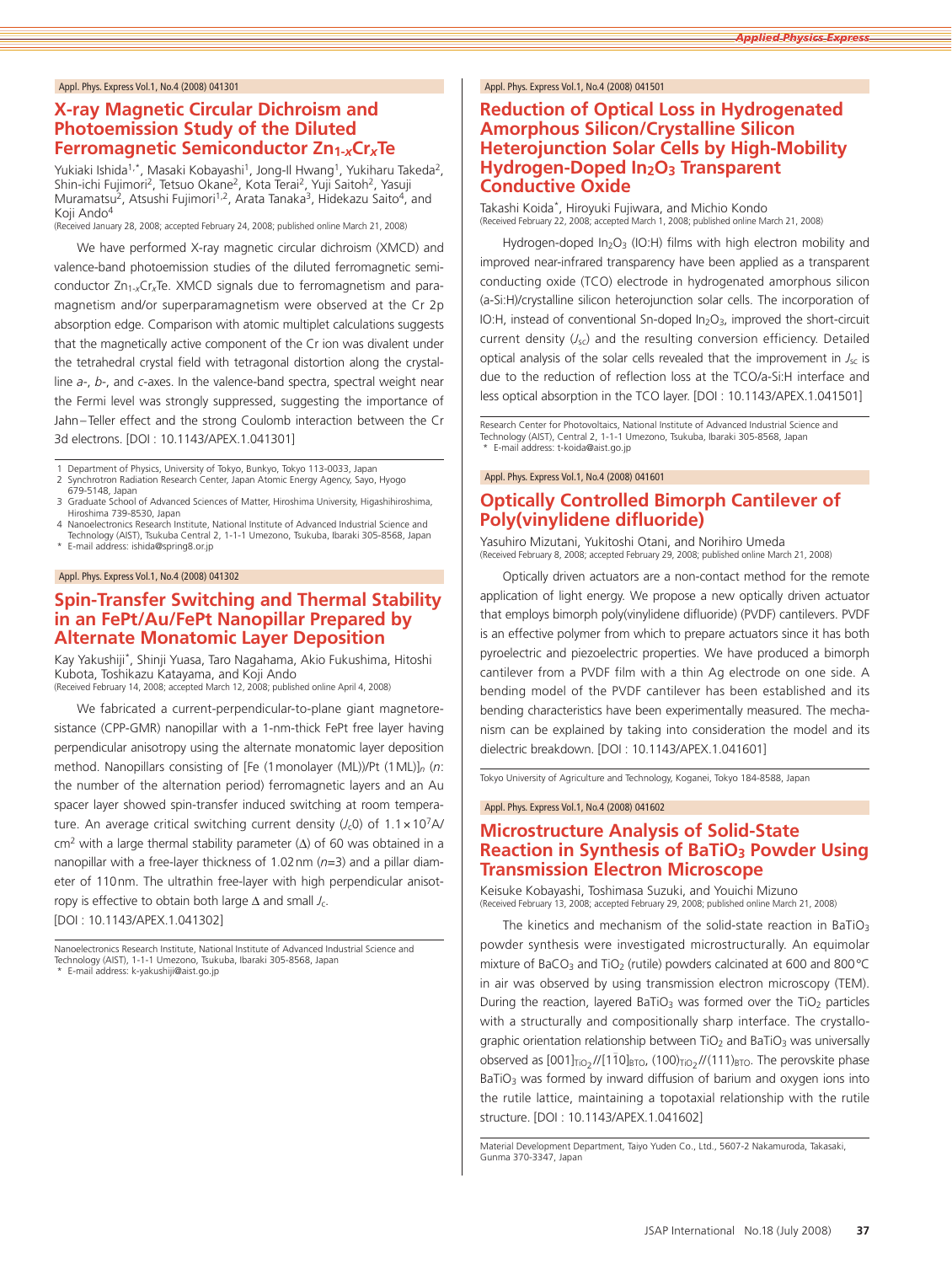# **Annealing Effect of 80K-Class Superconductivity of Ca-Doped B2S2CuO6+**δ **in Bi-2201 Phase**

Ryozo Yoshizaki<sup>1,2,\*</sup>, Tetsuya Nakajima<sup>1</sup>, Masayoshi Tange<sup>1,\*\*</sup>, and Hiroshi Ikeda<sup>1,2</sup>

(Received January 15, 2008; accepted March 1, 2008; published online March 28, 2008)

Annealing effect on magnetic properties of superconductivity is investigated for the crystals of Bi1.9Ca*y*Sr1.9-*y*CuO6+<sup>δ</sup> (0≤*y*≤1.8) in Bi-2201 phase. It is found that carrier density is reduced with Ca doping in Ca-poor region of  $y \le 0.8$ . In contrast, the excess oxygen  $\delta$  is saturated with doping at about the optimal  $T_c$  in Ca-rich region of  $y > 0.8$ . The results indicate possible oxygen deficiencies with Ca doping, which gives a new aspect to a model for the appearance of 80K-class superconductivity. [DOI : 10.1143/APEX.1.041701]

1 Graduate School of Pure and Applied Sciences, University of Tsukuba, Tsukuba, Ibaraki 305-8571, Japan

- 2 Cryogenics Division, Research Facility Center for Science and Technology, University of Tsukuba, Tsukuba, Ibaraki 305-8571, Japan E-mail address: yoshizak@ims.tsukuba.ac.jp
- 
- Present address: Department of Materials Science and Engineering, Faculty of Engineering, Iwate University, Morioka 020-8551, Japan

#### Appl. Phys. Express Vol.1, No.4 (2008) 041801

### **Grain Size Increase and Field-Effect Mobility Enhancement of Pentacene Thin Films Prepared in a Low-Pressure H2 Ambient**

Takamichi Yokoyama\*, Chang Bum Park, Kosuke Nagashio, Koji Kita, and Akira Toriumi

(Received February 6, 2008; accepted March 3, 2008; published online March 21, 2008)

Pentacene films were grown by thermal evaporation in different gas atmospheres at a relatively low vacuum of about 3Pa, and the effects of the gas ambient on the performance of thin film transistors (TFTs) were investigated. The TFT mobility of film deposited in  $H_2$  was twice the typical value of 0.3cm2/(V·s) for film deposited in vacuum, while the mobility values of films deposited in  $N_2$  and  $O_2$  were almost the same as that of vacuum-deposited film. No significant changes in on/off ratio, threshold voltage, or hysteresis behavior were observed in pentacene TFTs prepared by evaporation in gas ambient. The improved mobility of pentacene film prepared in  $H_2$  can be explained by an increase in grain size of the first layer on the SiO<sub>2</sub>/Si substrate. [DOI : 10.1143/APEX.1.041801]

Department of Materials Engineering, School of Engineering, The University of Tokyo, 7-3-1 Hongo, Bunkyo, Tokyo 113-8656, Japan

E-mail address: yokoyama@adam.t.u-tokyo.ac.ip

#### Appl. Phys. Express Vol.1, No.4 (2008) 042001

# **Photon Correlation in GaAs Self-Assembled Quantum Dots**

Takashi Kuroda<sup>1,2,\*</sup>, Marco Abbarchi<sup>1,3</sup>, Takaaki Mano<sup>1</sup>, Kenji Watanabe1, Masakazu Yamagiwa1, Keiji Kuroda1, Kazuaki Sakoda1, Giyuu Kido<sup>1</sup>, Nobuyuki Koguchi<sup>1</sup>, Carmine Mastrandrea<sup>3</sup>, Lucia Cavigli<sup>3</sup>, Massimo Gurioli<sup>3</sup>, Yoshihiro Ogawa<sup>4</sup>, and Fujio Minami<sup>4</sup><br>(Received February 19, 2008; accepted March 12, 2008; published online April 4, 2008)

We report on photon coincidence measurement in a single GaAs self-assembled quantum dot (QD) using a pulsed excitation light source. At low excitation, when a neutral exciton line was present in the photoluminescence (PL) spectrum, we observed nearly perfect single photon emission from an isolated QD at 670nm wavelength. For higher excitation, multiple PL lines appeared on the spectra, reflecting the formation of exciton complexes. Cross-correlation functions between these lines showed either bunching or antibunching behavior, depending on whether the relevant emission was from a biexciton cascade or a charged exciton recombination. [DOI : 10.1143/APEX.1.042001]

- National Institute for Materials Science, 1-1 Namiki, Tsukuba, Ibaraki 305-0044, Japan 2 PRESTO, Japan Science and Technology Agency, 4-1-8 Honcho, Kawaguchi, Saitama
- 332-0012, Japan 3 European Laboratory for Non-Linear Spectroscopy, and Dipartimento di Fisica, Università di
- Firenze, Via Sansone 1, 50019, Sesto Fiorentino, Firenze, Italy 4 Department of Physics, Tokyo Institute of Technology, O-okayama, Meguro, Tokyo 152-8551, Japan
- \* E-mail address: kuroda.takashi@nims.go.jp

#### Appl. Phys. Express Vol.1, No.4 (2008) 042002

#### **Terahertz-Wave Generation Using a 4-Dimethylamino-***N***-methyl-4-stilbazolium tosylate Crystal Under Intra-Cavity Conditions**

Takayuki Shibuya<sup>1,2</sup>, Takuya Akiba<sup>1</sup>, Koji Suizu<sup>1</sup>, Hirohisa Uchida<sup>3</sup>, Chiko Otani<sup>2</sup>, and Kodo Kawase<sup>1,2</sup> (Received February 28, 2008; accepted March 12, 2008; published online April 4, 2008)

We succeeded in generating terahertz waves using differencefrequency generation (DFG) in an organic 4-dimethylamino-*N*-methyl-4-stilbazolium tosylate (DAST) crystal under intra-cavity conditions. We constructed a dual wavelength output optical parametric oscillator (OPO) with two potassium titanium oxide phosphate (KTP) crystals for the DFG pumping source, and placed the DAST crystal inside the OPO cavity to act as a nonlinear wavelength conversion element. Our experimental measurements confirmed that intra-cavity generation was possible and that the output level was approximately the same as that of normal excitation using the external OPO output. [DOI : 10.1143/APEX.1.042002]

- RIKEN, Aramaki-Aoba, Aoba-ku, Sendai 980-0845, Japan
- 3 Daiichi Pure Chemicals Co., Ltd., Koyodai, Ryugasaki, Ibaraki 301-0852, Japan

<sup>1</sup> Nagoya University, Furo-cho, Chikusa-ku, Nagoya 464-8603, Japan<br>2 RIKEN Aramaki-Aoba, Aoba-ku, Sendai 980-0845, Japan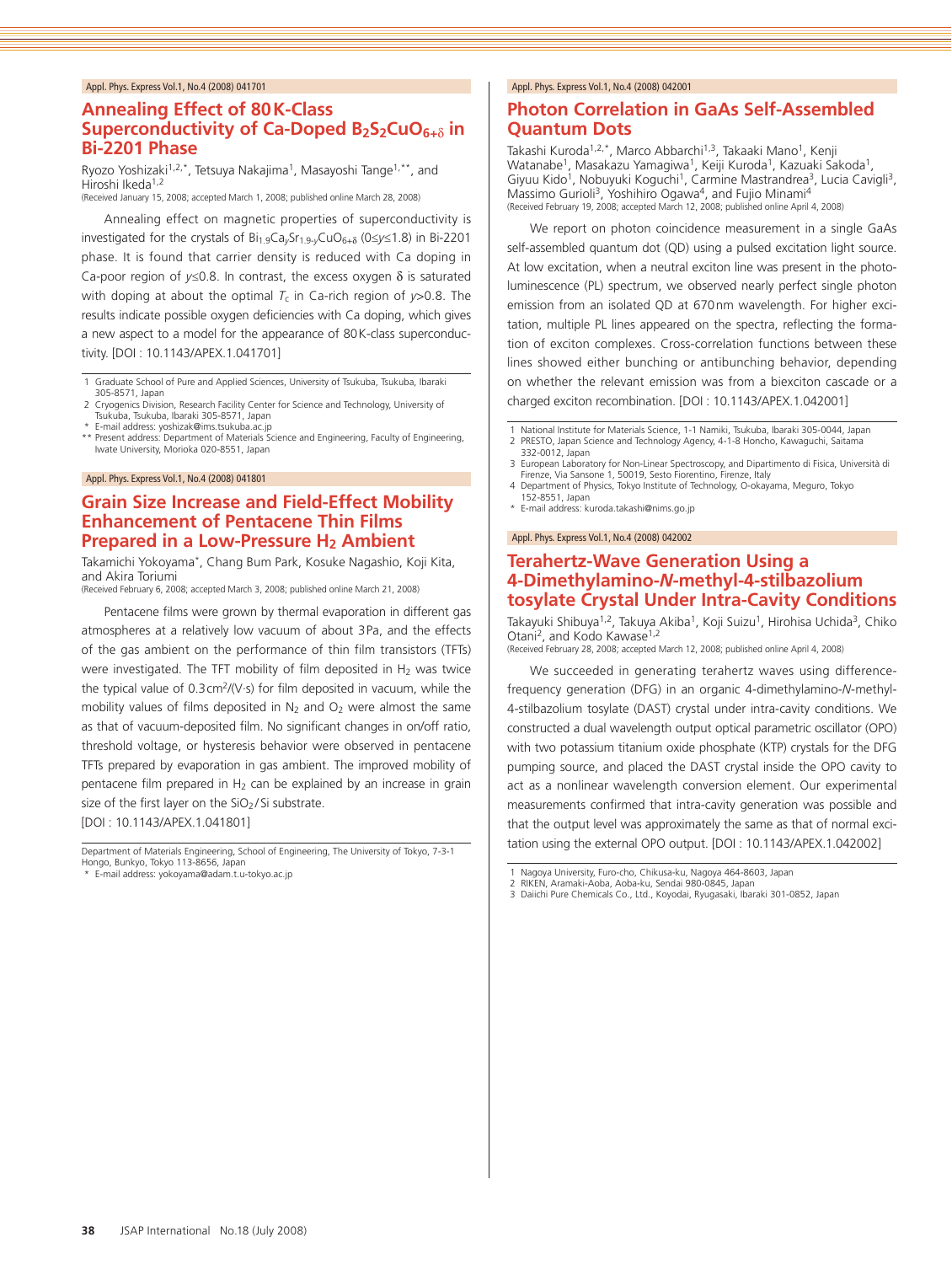### **Frequency Increase of Resonant Tunneling Diode Oscillators in Sub-THz and THz Range Using Thick Spacer Layers**

Naomichi Kishimoto<sup>1</sup>, Safumi Suzuki<sup>1</sup>, Atsushi Teranishi,<sup>1</sup> and Masahiro Asada<sup>1,2,</sup>

(Received February 14, 2008; accepted March 18, 2008; published online April 11, 2008)

We obtained frequency increase of resonant tunneling diode (RTD) oscillators using thick spacer layers at the collector in sub-terahertz range. This is attributed to reduction of parasitic capacitance due to the increase of spacer layer thickness. The oscillation frequency increased from 325 to 425GHz by the change of spacer layer thickness from 5 to 45nm in reasonable agreement with theoretical calculation. Frequency switching with bias direction was also obtained for an RTD having an asymmetric structure with the thickness of the collector and emitter spacer layers of 30 and 5nm, respectively. The oscillation frequency was 394GHz under forward bias, whereas 336GHz under reverse bias in which the role of the emitter and collector spacers was exchanged. [DOI : 10.1143/APEX.1.042003]

1 Interdisciplinary Graduate School of Science and Engineering, Tokyo Institute of Technology, 2-12-1-S9-3 O-okayama, Meguro-ku, Tokyo 152-8552, Japan

2 CREST, Japan Science and Technology Agency, 2-12-1-S9-3 O-okayama, Meguro-ku, Tokyo 152-8552, Japan  $F$ -mail address: asada@pe.titech.ac.jp

#### Appl. Phys. Express Vol.1, No.4 (2008) 045001

# **Time-Resolved Investigation of Nanosecond Crystal Growth in Rapid-Phase-Change Materials: Correlation with the Recording Speed of Digital Versatile Disc Media**

Yoshimitsu Fukuyama<sup>1</sup>, Nobuhiro Yasuda<sup>1</sup>, Jungeun Kim<sup>1</sup>, Haruno Murayama<sup>1</sup>, Yoshihito Tanaka<sup>1,2</sup>, Shigeru Kimura<sup>1</sup>, Kenichi Kato<sup>1,2</sup>, Shinji Kohara<sup>1</sup>, Yutaka Moritomo<sup>1,3</sup>, Toshiyuki Matsunaga<sup>4</sup>, Rie Kojima<sup>4</sup>, Noboru Yamada<sup>4</sup>, Hitoshi Tanaka<sup>1,2</sup>, Takashi Ohshima<sup>1,2</sup>, and Masaki Takata<sup>1,2,5,</sup>

(Received December 19, 2007; accepted February 24, 2008; published online March 21, 2008)

The crystallization process in digital versatile disc (DVD) media was investigated using a time-resolved X-ray diffraction apparatus coupled with *in situ* photoreflectivity measurement. The time profiles of crystallization were found to be consistent with the changes in photoreflectivity. The phase changes were characterized by the start and end time;  $90±1$  and  $273±1$ ns for Ge<sub>2</sub>Sb<sub>2</sub>Te<sub>5</sub>, and  $85±1$  and  $206±1$ ns for Ag3.5In3.8Sb75.0Te17.7, respectively. The faster crystallization time in Ag<sub>3.5</sub>In<sub>3.8</sub>Sb<sub>75.0</sub>Te<sub>17.7</sub> is ascribed to its characteristic crystallization process; its X-ray diffraction profile shows a significant sharpening during the crystallization process, whereas the peak width of Ge2Sb2Te5 remained unchanged. The present findings suggest that crystal growth control is another key for designing faster phase-change materials. [DOI : 10.1143/APEX.1.045001]

#### Appl. Phys. Express Vol.1, No.4 (2008) 045002

### **Super-High Brightness and High-Spin-Polarization Photocathode**

Xiuguang Jin, Naoto Yamamoto<sup>1</sup>, Yasuhide Nakagawa<sup>1</sup>, Atsushi Mano<sup>1</sup> Takanori Kato, Masatoshi Tanioku, Toru Ujihara, Yoshikazu Takeda, Shoji Okumi<sup>1</sup>, Masahiro Yamamoto<sup>1</sup>, Tsutomu Nakanishi<sup>1</sup>, Takashi Saka<sup>2</sup>, Hiromichi Horinaka<sup>3</sup>, Toshihiro Kato<sup>4</sup>, Tsuneo Yasue<sup>5</sup>, and Takanori Koshikawa5

(Received December 18, 2007; accepted February 29, 2008; published online March 28, 2008)

Using a newly developed transmission-type photocathode, an electron beam of super-high brightness  $[(1.3\pm0.5)\times10^{7}A\cdot cm^{-2}\cdot sr^{-1}]$  was achieved. Moreover, the spin-polarization was as high as 90%. We fabricated a transmission-type photocathode based on a GaAs–GaAsP strained superlattice on a GaP substrate in order to enhance the brightness and polarization greatly. In this system, a laser beam is introduced through the transparent GaP substrate. The beam is focused on the superlattice active layer with a short focal length lens. Excited electrons are generated in a small area and extracted from the surface. The shrinkage of the electron generation area improved the brightness. In addition, a GaAs layer was inserted between the GaP substrate and the GaAsP buffer layer to control the strain relaxation process in the GaAsP buffer layer. This design for strain control was key in achieving high polarization (90%) in the transmission-type photocathode. [DOI : 10.1143/APEX.1.045002]

Graduate School of Engineering, Nagoya University, Furo-cho, Chikusa-ku, Nagoya 464-8603, Japar

- 1 Graduate School of Science, Nagoya University, Furo-cho, Chikusa-ku, Nagoya 464-8602, Japan
- 2 Electrical and Electronics Engineering, Daido Institute of Technology, 10-3 Takiharu-cho, Minami-ku, Nagoya 457-8530, Japan
- 3 Graduate School of Engineering, Osaka Prefecture University, 1-1 Gakuen-cho, Naka-ku, Sakai 599-8531, Japan 4 Daido Steel Co., Ltd., 2-30 Daido-cho, Minami-ku, Nagoya 457-8545, Japan
- 
- 5 Fundamental Electronics Research Institute, Academic Frontier Promotion Center, Osaka Electro-Communication University, 18-8 Hatsu-cho, Neyagawa, Osaka 572-8530, Japan

#### Appl. Phys. Express Vol.1, No.4 (2008) 045003

### **Self-Separation of a Thick AlN Layer from a Sapphire Substrate via Interfacial Voids Formed by the Decomposition of Sapphire**

Yoshinao Kumagai<sup>1,\*</sup>, Jumpei Tajima<sup>1</sup>, Masanari Ishizuki<sup>1,2</sup>, Toru Nagashima<sup>3</sup>, Hisashi Murakami<sup>1</sup>, Kazuya Takada<sup>3</sup>, and Akinori Koukitu<sup>1</sup> (Received March 4, 2008; accepted March 21, 2008; published online April 11, 2008)

A technique for separating a thick AlN layer grown by hydride vapor phase epitaxy (HVPE) on a (0001) sapphire substrate was developed. By heat treatment at 1450°C in a gas flow containing  $H_2$  and NH<sub>3</sub>, many voids could be formed at the interface between a thin (100nm) AlN layer grown at 1065°C and the sapphire substrate due to the preferential decomposition of sapphire. During the cooling process after the subsequent growth of a thick (85*µ*m) AlN layer, the thick AlN layer separated from the sapphire substrate with the aid of the interfacial voids. The freestanding AlN substrate thus obtained had a smooth (0001) surface, a dislocation density of  $1.1 \times 10^9$ cm<sup>-2</sup>, and an optical transparency for wavelengths above 208.1nm. [DOI : 10.1143/APEX.1.045003]

<sup>1</sup> Japan Synchrotron Radiation Research Institute/SPring-8, 1-1-1 Kouto, Sayo-cho, Sayo-gun, Hyogo 679-5198, Japan

<sup>2</sup> SPring-8/RIKEN, 1-1-1 Kouto, Sayo-cho, Sayo-gun, Hyogo 679-5148, Japan<br>3 The Graduate School of Pure and Applied Sciences, University of Tsukuba The Graduate School of Pure and Applied Sciences, University of Tsukuba, Tennodai, Tsukuba, Ibaraki 305-8571, Japan

<sup>4</sup> Matsushita Electric Industrial Co., Ltd., 3-1-1 Yagumo-Nakamachi, Moriguchi, Osaka 570-8501, Japan

<sup>5</sup> Department of Advanced Materials Science, School of Frontier Sciences, The University of Tokyo, 5-1-5 Kashiwanoha, Kashiwa, Chiba 277-8561, Japan \* E-mail address: takatama@spring8.or.jp

<sup>1</sup> Department of Applied Chemistry, Graduate School of Engineering, Tokyo University of Agriculture and Technology, 2-24-16 Naka-cho, Koganei, Tokyo 184-8588, Japan 2 Research and Development Division, Tokuyama Corporation, Shibuya Konno Bldg., 3-3-1

Shibuya, Shibuya-ku, Tokyo 150-8383, Japan 3 Tsukuba Research Laboratories, Tokuyama Corporation, 40 Wadai, Tsukuba, Ibaraki 300-4247, Japan

 $\frac{1}{2}$  E-mail address: 4470kuma@cc.tuat.ac.jp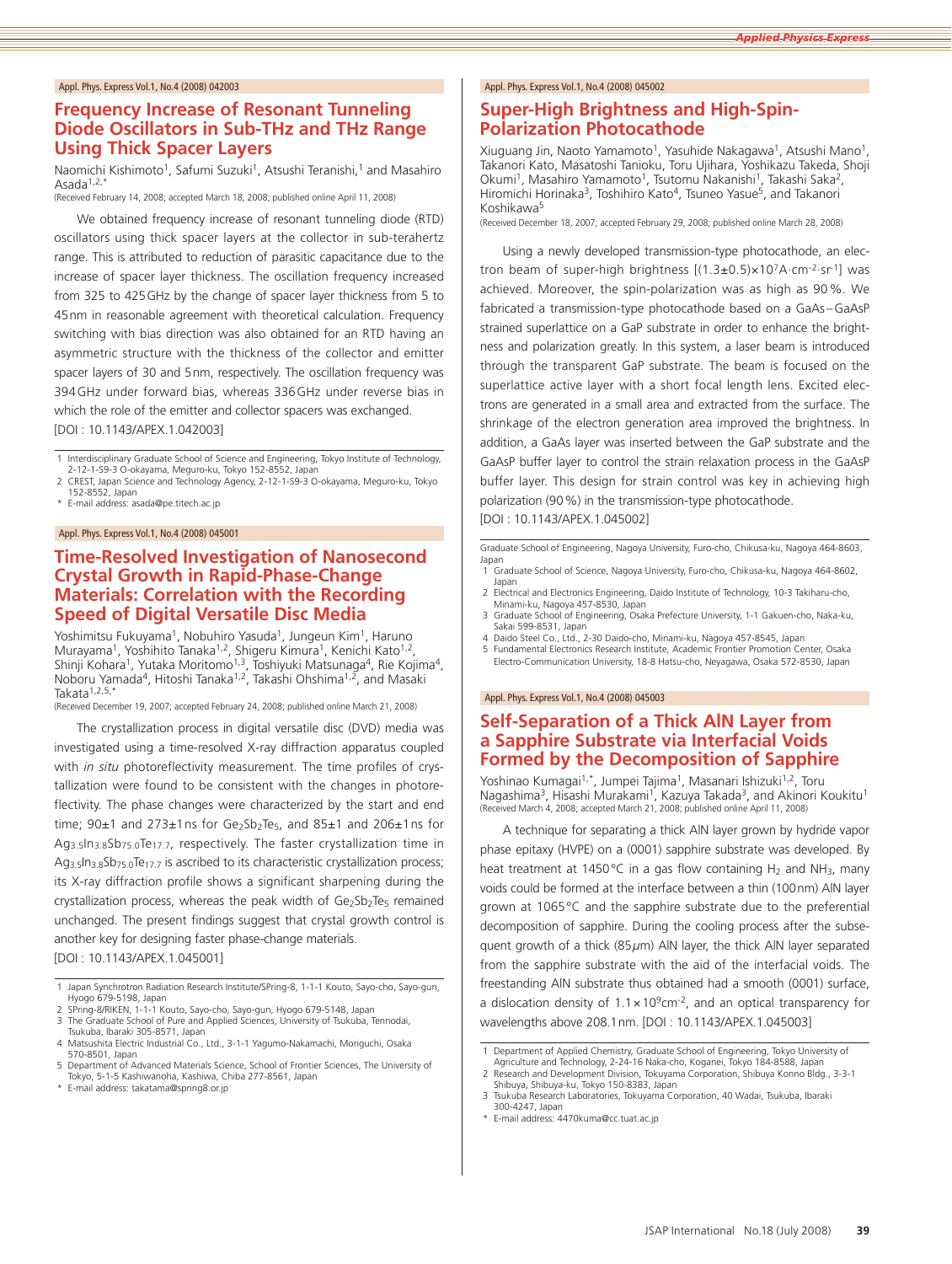# **Determination of the Twist Angle of GaN Film by High Resolution X-ray Diffraction**

Hongtao Li, Yi Luo\*, Lai Wang, Guangyi Xi, Yang Jiang, Wei Zhao, and Yanjun Han (Received March 5, 2008; accepted March 21, 2008; published online April 11, 2008)

As an azimuthal scan method,  $\phi$ -scans preformed by X-ray diffraction are usually used to determine the twist angle in GaN films. However, both twist and tilt contribute to full width at half maximum (FWHM) of ϕ-scan curves. So far no model has been proposed to distinguish the contributions of tilt and twist to FWHM of these curves. A geometrical model is presented to distinguish their contributions, which is very important to precisely determine the dislocation densities in GaN. Based on this model, FWHM of ϕ-scans can be expressed as a simple explicit function of the original twist angle and an additional twist angle induced by tilt. These twist angles are then simply and effectively determined for various GaN films according to this simple function, and are in good agreement with those deduced from ω-scan data fitting.

[DOI : 10.1143/APEX.1.045004]

State Key Laboratory on Integrated Optoelectronics/Tsinghua National Laboratory for Information Science and Technology, Department of Electronic Engineering, Tsinghua University, Beijing 100084, China

\* E-mail address: luoy@tsinghua.edu.cn

#### Appl. Phys. Express Vol.1, No.4 (2008) 046001

### **Gas-Temperature-Dependent Characteristics of Cryo-Dielectric Barrier Discharge Plasma under Atmospheric Pressure**

Yuri Noma, Jai Hyuk Choi, Sven Stauss, Takaaki Tomai, and Kazuo Terashima

(Received January 21, 2008; accepted March 7, 2008; published online March 28, 2008)

In the present work, cryo-dielectric barrier discharge (DBD) plasma was generated continuously below room temperature down to liquid nitrogen temperature (296 to 78K) under atmospheric pressure using parallel indium-tin-oxide (ITO)-coated electrodes. Gas-temperaturedependent optical emission spectroscopy (OES) measurements and discharge pattern observation of cryo-DBD plasma were performed. In the case of helium gas, the discharge mode of cryo-DBD plasma changed from filamentary mode to glow mode as the gas temperature decreased. When introducing a small amount of nitrogen in helium gas, the filamentary discharge mode persisted upon decreasing the gas temperature, although the discharge pattern changed from concentric rings (296K) to a hexagon-like pattern (78K). [DOI : 10.1143/APEX.1.046001]

Department of Advanced Materials Science, Graduate School of Frontier Sciences, The University of Tokyo, 5-1-5 Kashiwanoha, Kashiwa, Chiba 227-8561, Japan

#### Appl. Phys. Express Vol.1, No.4 (2008) 046002

### **Discharge Characteristics of Microwave and High-Frequency In-Liquid Plasma in Water**

Shinfuku Nomura, Hiromichi Toyota, Shinobu Mukasa, Yoshiyuki Takahashi, Tsunehiro Maehara, Ayato Kawashima<sup>1</sup>, and Hiroshi Yamashita

(Received January 31, 2008; accepted March 12, 2008; published online April 4, 2008)

The plasma in water is generated by applying high-frequency (HF) irradiation of 27.12MHz or microwave (MW) radiation of 2.45GHz from an electrode. The electrode is heated by joule heating by the HF or MW irradiation, and vapor bubbles are generated simultaneously. The plasma is then ignited inside the bubbles on the electrode. The glow discharge plasma can be maintained in spite of atmospheric pressure due to the cooling effect of the liquid itself. The electron temperature of the plasma generated by the 27.12MHz radiation is higher than that generated by the 2.45GHz radiation. [DOI : 10.1143/APEX.1.046002]

Graduate School of Science and Engineering, Ehime University, 3 Bunkyo-cho, Matsuyama 790-8577, Japan

138 SS77, Separt<br>1 Department of Environmental Science for Industry, Ehime University, 3-5-7 Tarumi, Matsuyama 790-8566, Japan

#### Appl. Phys. Express Vol.1, No.4 (2008) 047001

# **Enhancement of Acid Production in Chemically Amplified Resist for Extreme Ultraviolet Lithography**

Hiroki Yamamoto, Takahiro Kozawa\*, Seiichi Tagawa\*\*, Hiroto Yukawa1, Mitsuru Sato<sup>1</sup>, and Junichi Onodera<sup>1</sup>

(Received November 27, 2007; accepted February 29, 2008; published online March 21, 2008)

The trade-off among sensitivity, resolution, and line edge roughness (LER) is the most serious problem for the realization of extreme ultraviolet (EUV) lithography. A solution to this problem is the enhancement of acid generation efficiency per unit volume. In chemically amplified EUV resists, not the acid generators but the polymer mainly absorbs EUV photons. The secondary electrons generated by EUV absorption sensitize the acid generators. Therefore, an increase in the polymer absorption coefficient is expected to lead to the enhancement of acid production. The incorporation of fluorine atoms is a promising way for the increase in the absorption coefficient of EUV resists. However, fluorinated compounds decrease the acid generation efficiency by interfering with the reaction of acid generators with low-energy electrons. We investigated which effect prevails in acid generation. Using a spectroscopic method, it was confirmed that the incorporation of fluorine atoms leads to an increase in acid generation efficiency per unit volume.

[DOI : 10.1143/APEX.1.047001]

The Institute of Scientific and Industrial Research, Osaka University, 8-1 Mihogaoka, Ibaraki, Osaka 567-0047, Japan

<sup>1</sup> Tokyo Ohka Kogyo Co., Ltd., 1590 Tabata, Samukawa, Koza, Kanagawa 253-0114, Japan

E-mail address: kozawa@sanken.osaka-u.ac.jp

<sup>\*\*</sup> E-mail address: tagawa@sanken.osaka-u.ac.jp